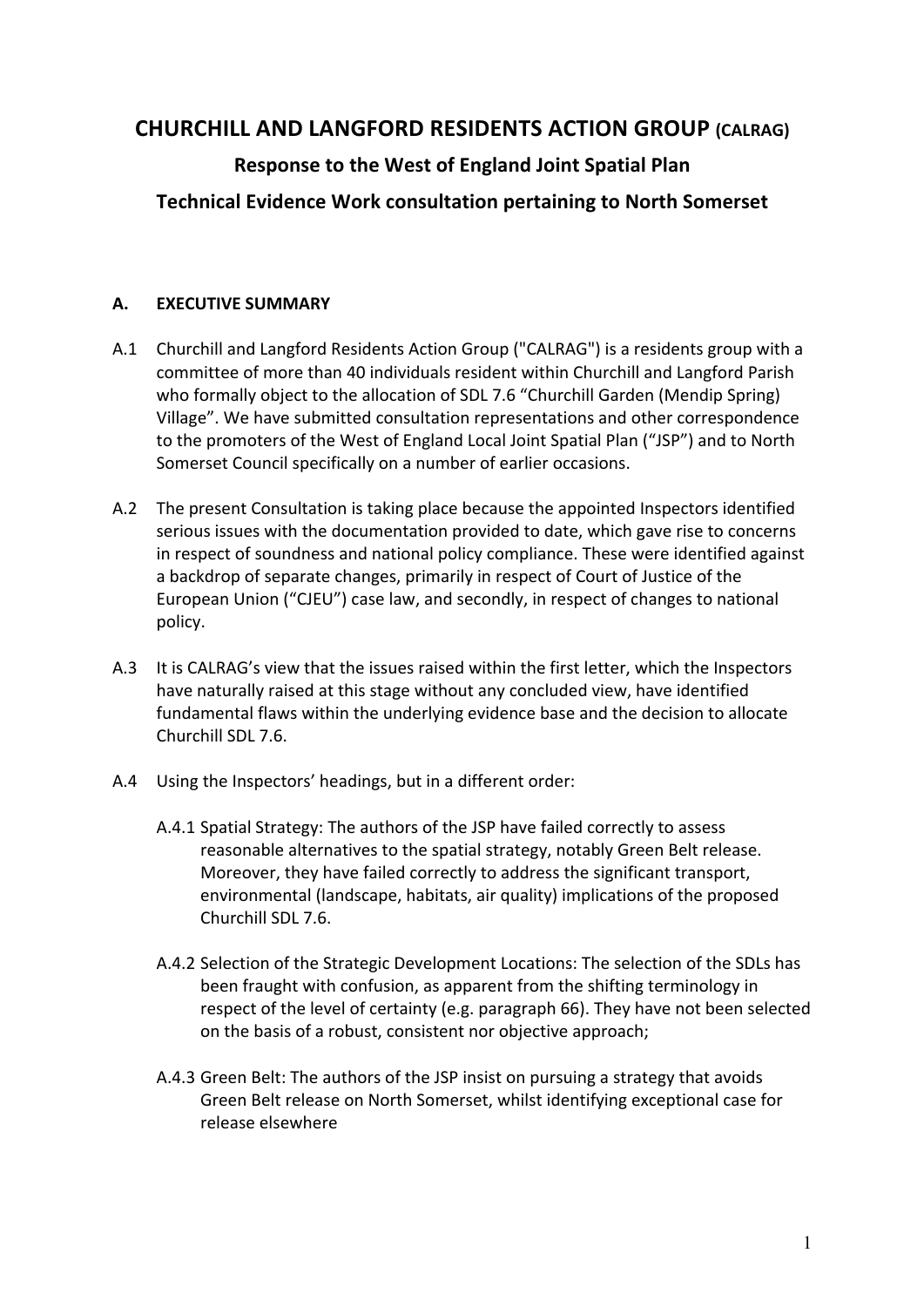- A.4.4 Employment: There are serious defects in respect of the Employment policy justifications for the proposed Churchill SDL 7.6.
- A.5 Throughout the Inspectors' four letters there are consistent warnings to those promoting the JSP that the process applied should not seek to retrofit the evidence base to decisions already taken.
- A.6 Moreover, the Inspectors have emphasised the need to avoid confusion to members of the public.
- A.7 It must always be remembered that many of those residents being consulted on the process are often encountering the strategic planning process for the first time and thus the explanations provided need to be as full as possible. This need is particularly acute in respect of highly technical subject matter such as transport and viability, which are central considerations.
- A.8 We regret to say that the material provided to date does not heed those warnings by the Inspectors.
- A.9 CALRAG firmly believes that the arguments in favour of these SDLs remain fatally flawed. The Technical Evidence that has now been supplied does not address the clear failings already identified through the Inspectors' questions.
- A.10 Indeed, the new evidence raises yet more questions and answers few. Its conclusions are generally founded upon flawed methodological approaches and consequent statistics which have been assembled to fit the parameters of these particular SDLs. They do not bear close scrutiny and there is certainly no clear evidence of the 'open mind' that the inspectors requested in their earlier correspondence, with no evidence of any alternative sites being considered anywhere in the documentation.
- A.11 It is understood that the results of this Consultation will be recorded in a "Key Issues *Report"*, that will record the consultation comments received and will provide a short response from the Council. This will then be circulated to the Inspectors.
- A.12 Our formal submission is that the Examination cannot proceed past any first stage assessment of legal compliance and general soundness of the Spatial Strategy.
- A.13 Without rehearsing the issues set out below or repeating the issues raised in our earlier submissions, it is considered that there is no lawful basis for the JSP to proceed with the Churchill SDL 7.6 Allocation. The authors of the JSP have failed to carry out the basic requirements for a policy of this scale and significance, and it should not have been attempted without:
	- A.13.1 Comprehensive Green Belt Review
	- A.13.2 Strategic Environmental Assessment, properly assessing all reasonable alternatives including Green Belt release and properly assessing the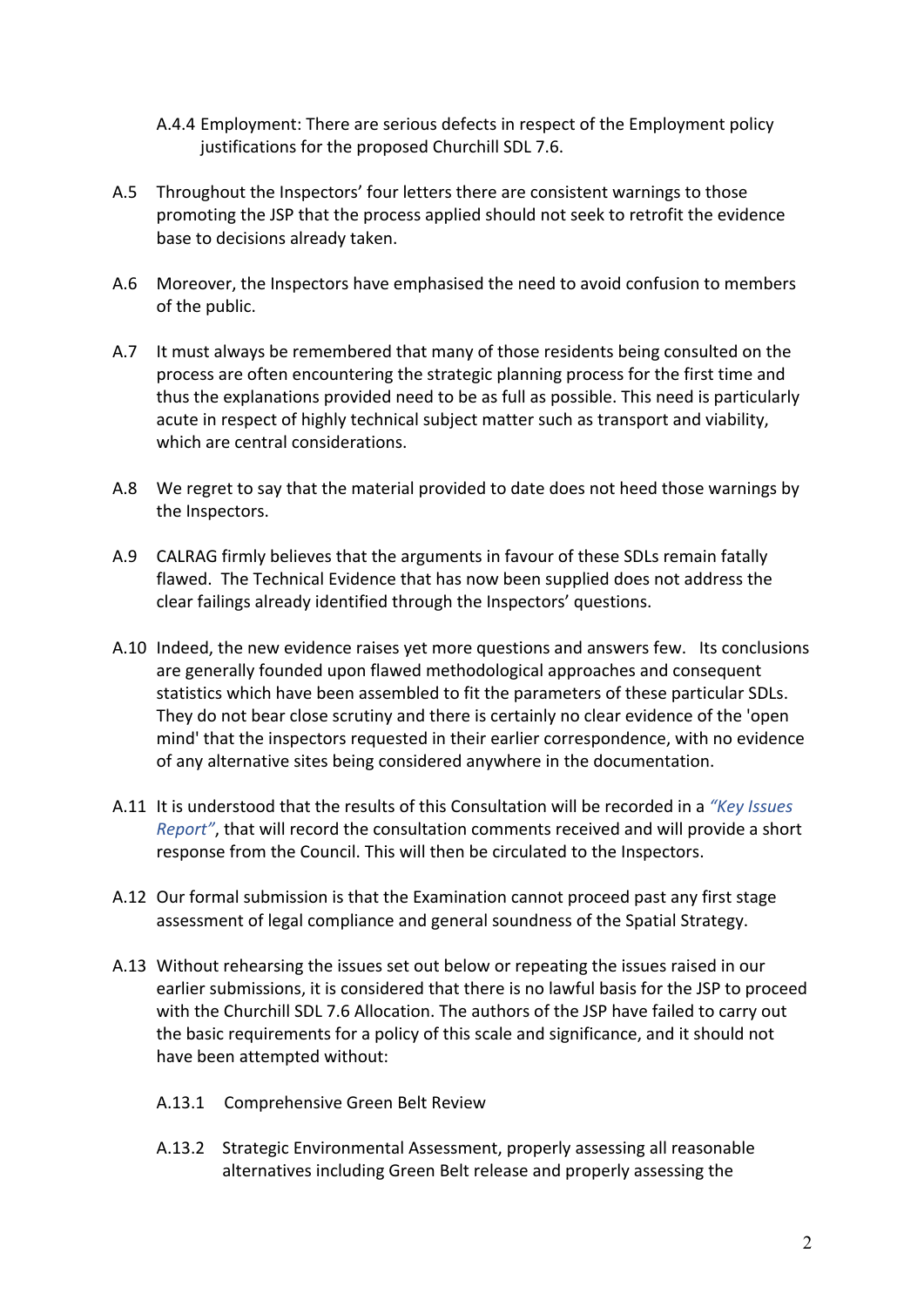environmental impacts of the Churchill SDL 7.6 proposal, notably in respect of transport issues and environmental considerations (landscape, habitats, air quality);

- A.13.3 Transport Assessment of the proposed highways/access arrangements to Churchill SDL 7.6, with requisite certainty as to funding sources and accurate assessment of likely transport movements;
- A.13.4 Viability Assessment of Churchill SDL 7.6, on the basis of up-to-date and accurate information, including taking into account the transport issues identified above.
- A.14 CALRAG therefore trusts that these submissions will be correctly recorded in the "Key *Issues Report*" and will carefully examine any "short response" provided by the Councils at that stage.
- A.15 In one key respect, transport/highways data, CALRAG are continuing to assess the voluminous material provided which has been difficult given the timing of the present consultation over Christmas. It is considered that there has been a failure to refer to broader DfT material in the assessment work which presents a serious technical failing in this core pillar of North Somerset Council's case for Churchill SDL 7.6.
- A.16 The details of this are set out below, and they will endeavour to provide an updated response to the Council in advance of the scheduling of any hearing sessions.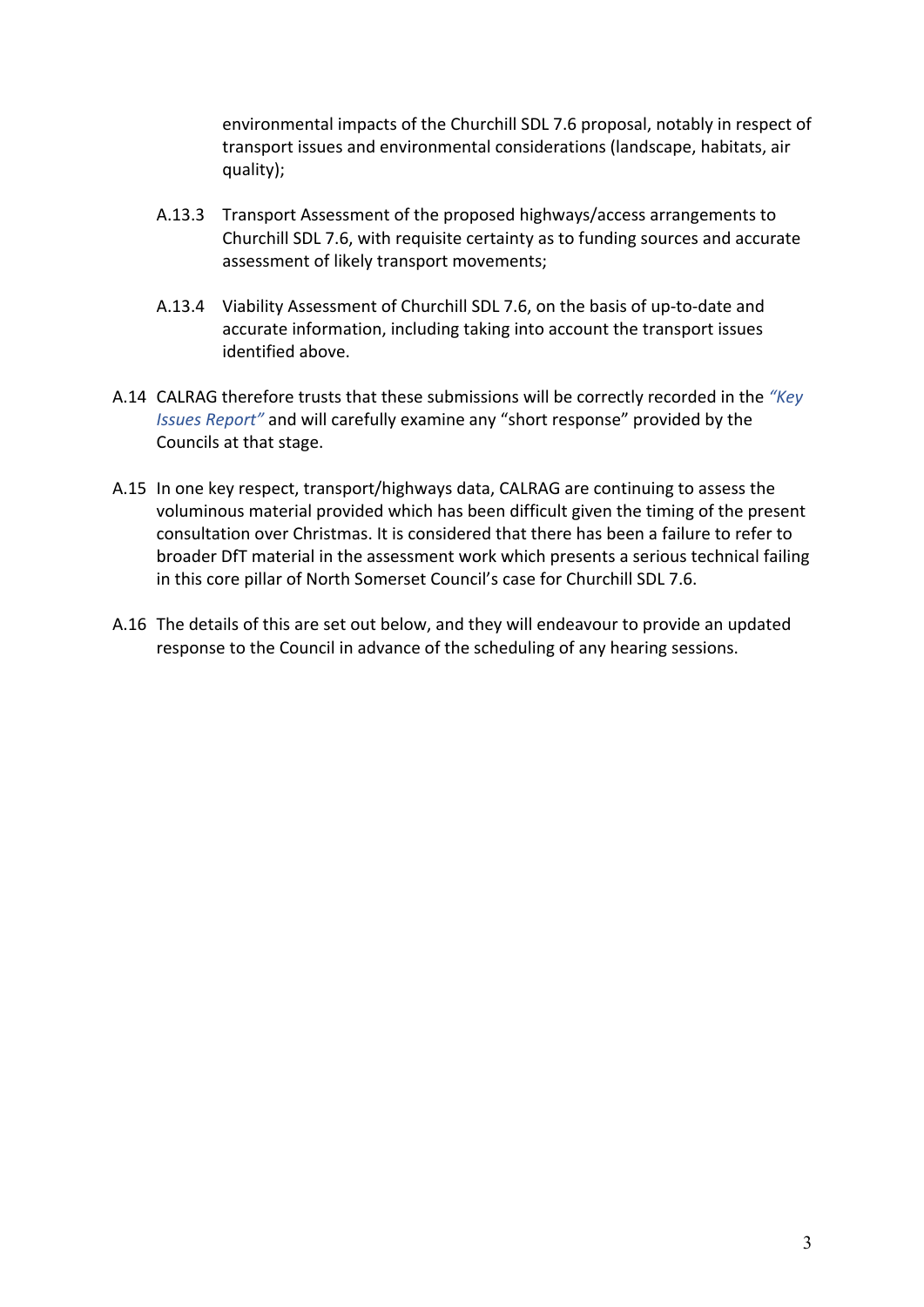**B. INDEX** 

|     |                                                                      | Page |
|-----|----------------------------------------------------------------------|------|
| C   | <b>INTRODUCTION</b>                                                  | 5    |
| D   | (WED 002) - SCHEDULE OF PROPOSED CHANGES                             | 8    |
| E.  | (WED 003) - DUTY TO COOPERATE                                        | 8    |
| F   | (WED 004F) - JUSTIFICATION OF THE REQUIREMENTS FOR CHURCHILL SDL 7.6 | 9    |
| G   | (WED 005) - UPDATED VIABILITY ASSESSMENT                             | 14   |
| Н.  | (WED 006) - UPDATED EMPLOYMENT EVIDENCE                              | 19   |
| 1/J | (WED 007) - TRANSPORT TOPIC PAPER                                    | 24   |
|     | (WED 008) - EMERGING FINDINGS TRANSPORT REPORT                       | 24   |
| K   | (WED 009) - CONSOLIDATED SUSTAINABILITY APPRAISAL                    | 30   |
| L.  | (WED 010) - UPDATED HABITATS REGULATION ASSESSMENT                   | 42   |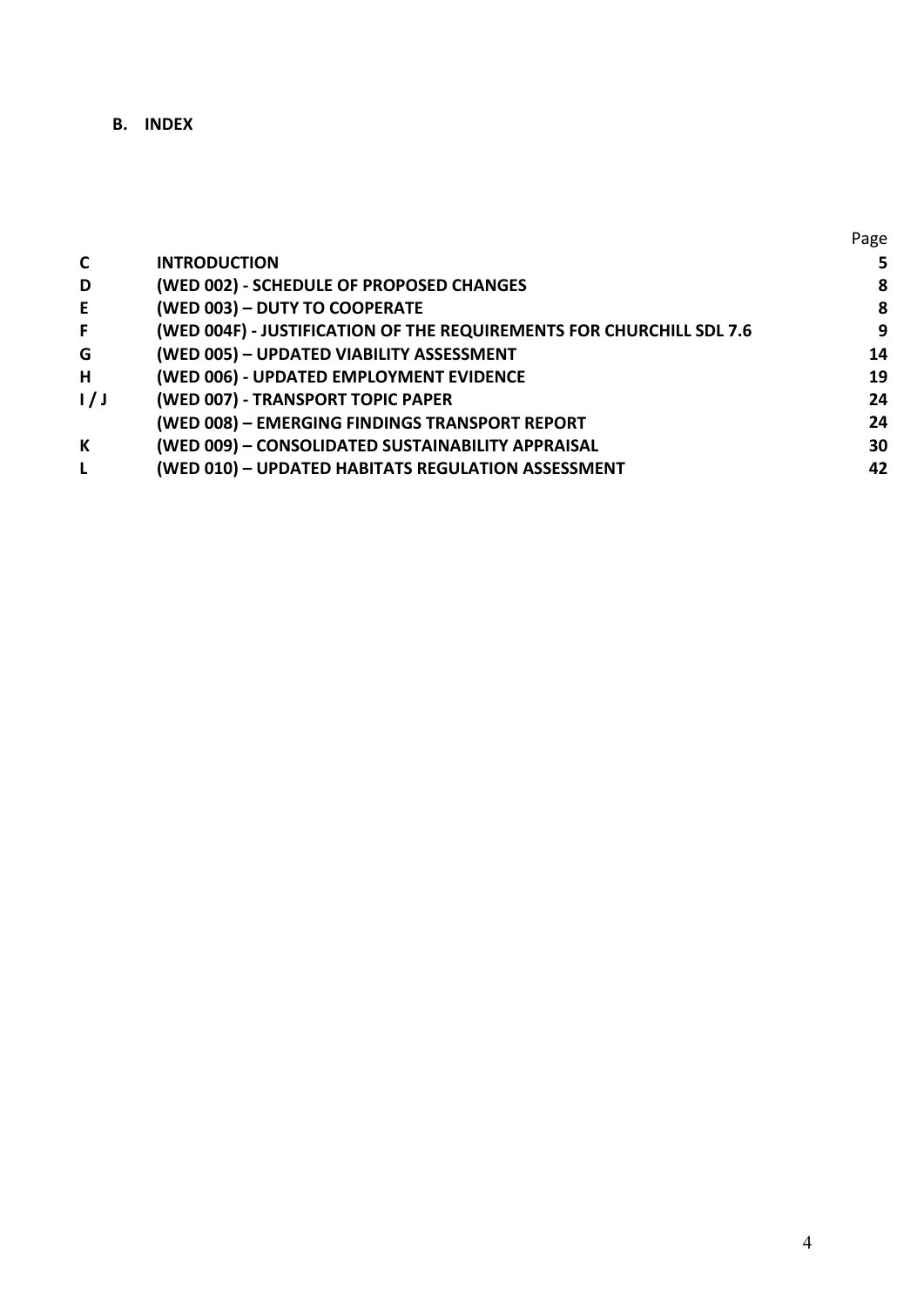# **C. INTRODUCTION**

- C.1 The Churchill SDL 7.6 proposal is for a 'Garden Village' on an unprecedented scale for Churchill and Langford: more than 2800 houses in a location far outside the main centres of employment.
- C.2 It is considered that this would cause a significant degree of environmental harm. It would fundamentally alter the character of the landscape, overwhelm existing highway capacity, threaten sensitive habitats and have significant additional environmental adverse effects.
- C.3 However, fundamentally, this is the wrong location for a development of this major scale, when more sustainable alternatives exists closer to the main conurbations, within sustainable commuting patterns. It necessitates a major transport investment, for which there is no convincing funding source or viability case.
- C.4 The rationale for the Churchill SDL 7.6 proposal has never been clear, but appears to have been motivated by a narrow and artificial imperative of avoiding Green Belt release in locations closer to the centres of employment.
- C.5 The Churchill SDL 7.6 Proposal has therefore been opposed by the local community within Churchill and Langford from its inception.
- C.6 CALRAG is the primary representative body, concentrating those local concerns. CALRAG consists of a committee of more than 40 members from a wide demographic, who are resident in the vicinity of the Churchill SDL 7.6 proposal. CALRAG has consulted local residents through holding several 'drop-in' sessions and have over 750 families who have elected to sign up to receive updates. Most of CALRAG's committee members are professionals in non-planning disciplines who have volunteered their time to consult locally, assess the extensive documentation submitted and then assemble representations. In addition, CALRAG has contacted a 'bank' of professional consultants with a technical background relevant to strategic planning matters, possessing skills such as hydrology, transport engineering, environmental planning, legal and regulatory, and who kindly and willingly give up their time to assist.
- C.7 Churchill residents are not opposed to any residential development; they are, however, opposed to development at this massive scale of 2800 units. Currently, and despite the village only consisting of approx. 850 houses, the village has accepted approximately 300 new homes, either already under construction or under appeal.
- C.8 CALRAG recognises the need for continued development as population numbers increase, and the need for *affordable* housing is one in respect of which CALRAG is particularly aware.
- C.9 CALRAG endorses the concept of coordinated sub-regional planning (see SD2 WoE Memorandum of Understanding  $(2014)$  and supports the sentiments outlined by the four West of England authorities in their original memorandum of understanding (2014).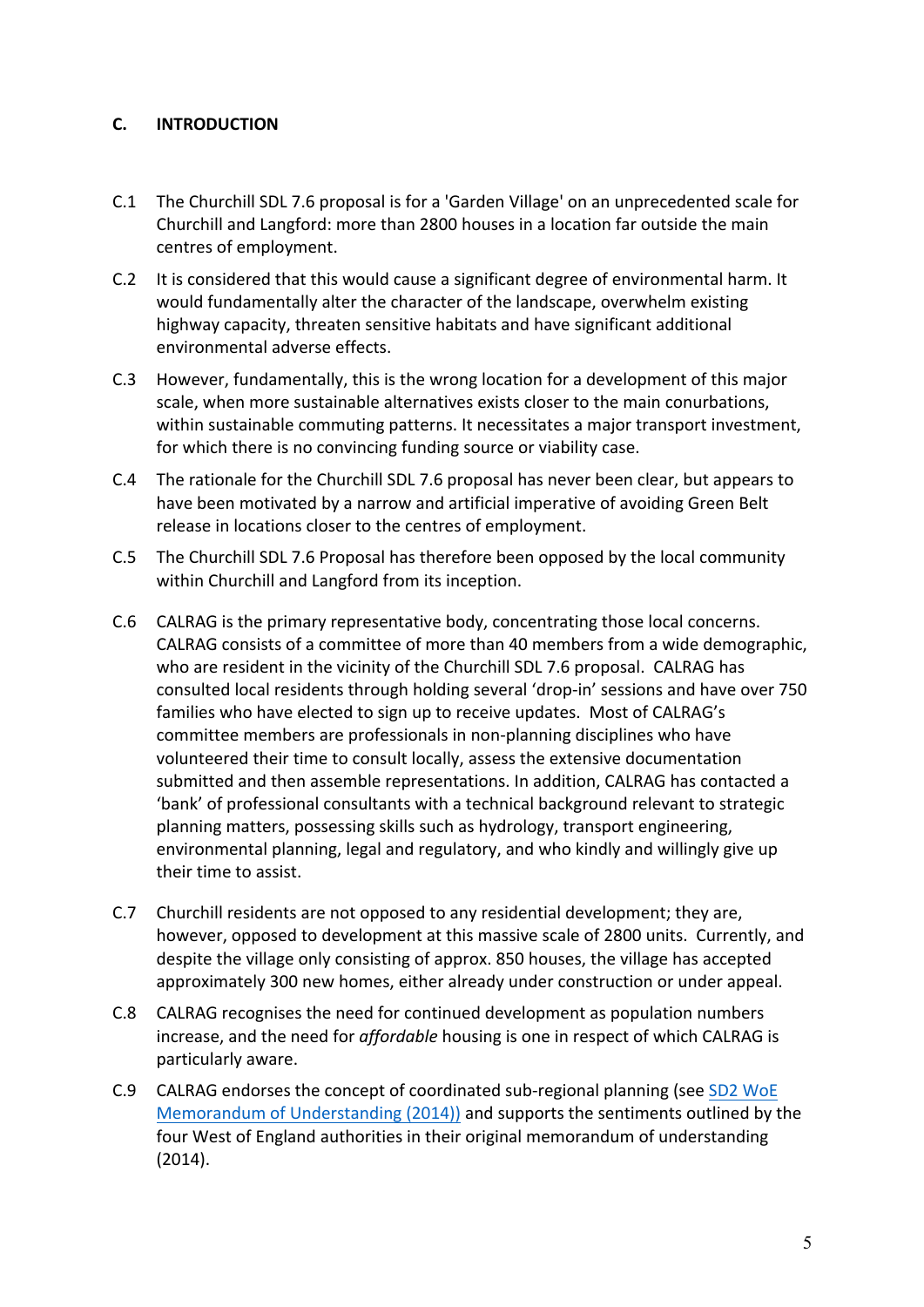- C.10 Unfortunately, however, we consider that the subsequent evolution of these plans, somewhat complicated by recent policy change offers little to applaud - and we suggest that many proposals are now profoundly contrary to national planning policy, as set out in the Archived National Planning Policy Framework (2012) ("Archived NPPF"), against which the JSP is intended to be assessed and the Current National Planning Policy Framework (2018) ("Current NPPF") against which North Somerset's Local Plan will need to be assessed (or any replacement document published to replace Current NPPF). The proposals are also profoundly out of kilter with the recent National Infrastructure Assessment (2018).
- C.11 We are concerned that the present proposals and assertions in the TEW documentation are at variance with those offered previously within the JSP (Nov 2017) published version; they do not represent 'good development', in the sense of being development in the right place, with the right supporting infrastructure, and with as limited an impact on the environment as is possible. This is the very essence of true sustainability and it is lacking here.
- C.12 The Churchill SDL has been brought forward for what we believe to be entirely political reasons. Much of the area that has yet to be developed within North Somerset is either Green Belt, designated flood plain or AONB. However, simply because it is not designated as Green Belt does not make it appropriate for development, on a proper consideration of national policy, nor on a consistent application of Strategic Environmental Assessment. North Somerset Council appear to be adamant that this is the only proposal on the table, but that is only due to a failure in the underlying site assessment process.
- C.13 The Council have effectively turned a blind eye to alternatives. This TEW echoes the initial JSP evidence base, as an exercise not in finding a site that fits the criteria, but rather in finding criteria to fit the site.
- C.14 The proposed development in both Churchill and Banwell will be occupied largely by Bristol commuters, travelling round trips of 30 miles by car each day. There is no significant employment currently to be found in and around Churchill and Banwell. The idea that these developments will 'create' a level of suitable local employment to prevent mass commuting into Bristol (as the major conurbation) is entirely unsubstantiated. Against that backdrop, CALRAG consider that a development of this scale should only be considered in this location (1) if no other sustainable option has been found nearer to commuters' workplaces; and (2) if the infrastructure necessary to cope with the increased commuting levels either exists or is guaranteed to be provided, preferably taking journeys off of the (already stretched) road network. The TEW (and therefore the JSP) fails on both counts.
- C.15 Other sites have shown themselves to be far more sustainable than either Churchill or Banwell for a development of the scale being contemplated in the JSP. The Vale site (to the south-west of Bristol), for example, is in a prime location to connect to the new Bristol ring-road and also the existing Metrobus network, yet it has been dismissed out of hand because of its protected Green Belt status. And so, instead of an SDL that provides commuters with a short and sustainable journey to and from their workplaces, we are faced with a dormitory town at the foot of the Mendip Hills Area of Outstanding Natural Beauty (AONB), served by no viable public transport, where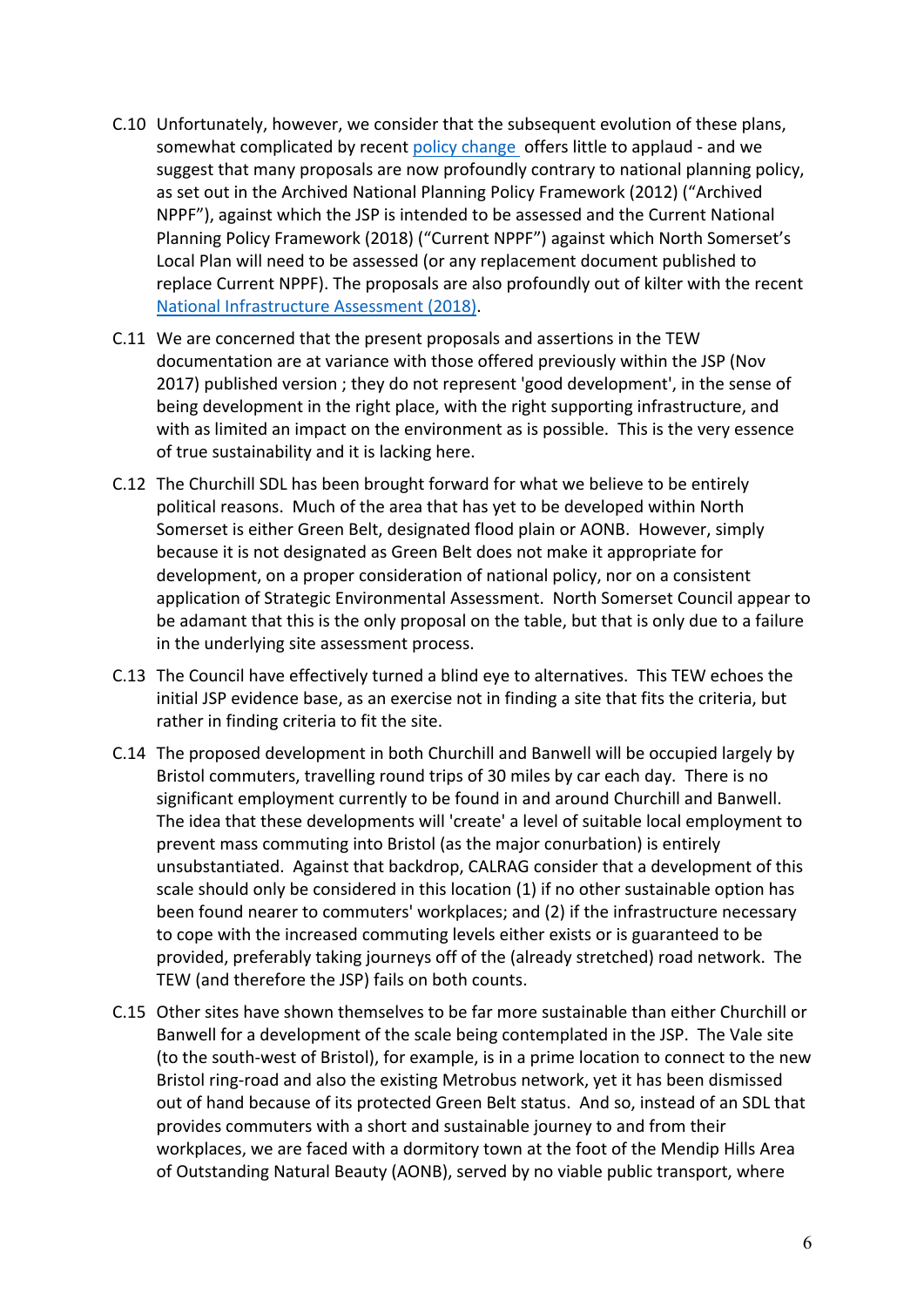commuters will need to cross the Green Belt in their cars on their journeys into and out of Bristol each day. Even leaving aside the increased strain on existing road routes that this will cause (and the unrealistically conservative statistics in the TEW to suppress realistic car movements which we shall address below), the sustainability arguments simply do not stack up.

- C.16 Ultimately, the Churchill SDL presents profound problems on nearly every conceivable level – transport, distance from jobs, infrastructure costs, increased car usage, environmental and landscape damage, not to speak of the social damage of the effective urbanisation of a wholly rural location. Its location 15 miles from Bristol, the key source of employment, is its fundamental and irresolvable flaw.
- C.17 North Somerset Council as promoters of the Churchill SDL have, at every opportunity, underplayed the ecological, environmental, landscape, transport and local employment issues. This trend continues into the TEW exercise. We are profoundly worried by the lack of critical appraisal of alternative options, and by the frequent and perplexing disjunction between observations made and the conclusions then drawn. Sadly, this TEW Consultation, like previous consultation processes, reveals a stark lack of the objectivity and fundamental honesty that the Inspectors have called for. It adds a paucity of evidence, a significant level of inconsistency and a number of flawed assumptions to the JSP's litany of failings.
- C.18 In all the circumstances, we feel that Churchill SDL 7.6 remains as ill-thought-through as ever. It is not sound, as defined by Archived NPPF 182 (being neither positively prepared, nor justified, effective and consistent with national policy). Although conceived of in the light of Archived NPPF 52, it has fundamentally ignored the imperative of actively managing patterns of growth to promote sustainable travel (Archived NPPF 17(11) and 29) and there has not been the requisite review of Green Belt boundaries (Archived NPPF 84). The resulting transport overload will breach Chapter 4, including (but not limited to Archived NPPF 34 and 35). The resulting landscape harms will be contrary to Archived NPPF 17(5) and 114. The environmental harms in respect of habitats would breach Archived 119 and 166.
- C.19 This list of policy conflicts at the national level and using the Archived NPPF (due to Current NPPF 215), for the purposes of NPPF 182, is necessarily not exhaustive. At a fundamental level, the placing of a settlement of this scale in this location without properly assessing alternatives and without the requisite infrastructure is profoundly contrary to current national planning policy and basic strategic planning practice. It is the polar opposite of "Planning for the Right Homes in the Right Places" approach that supported the Current NPPF.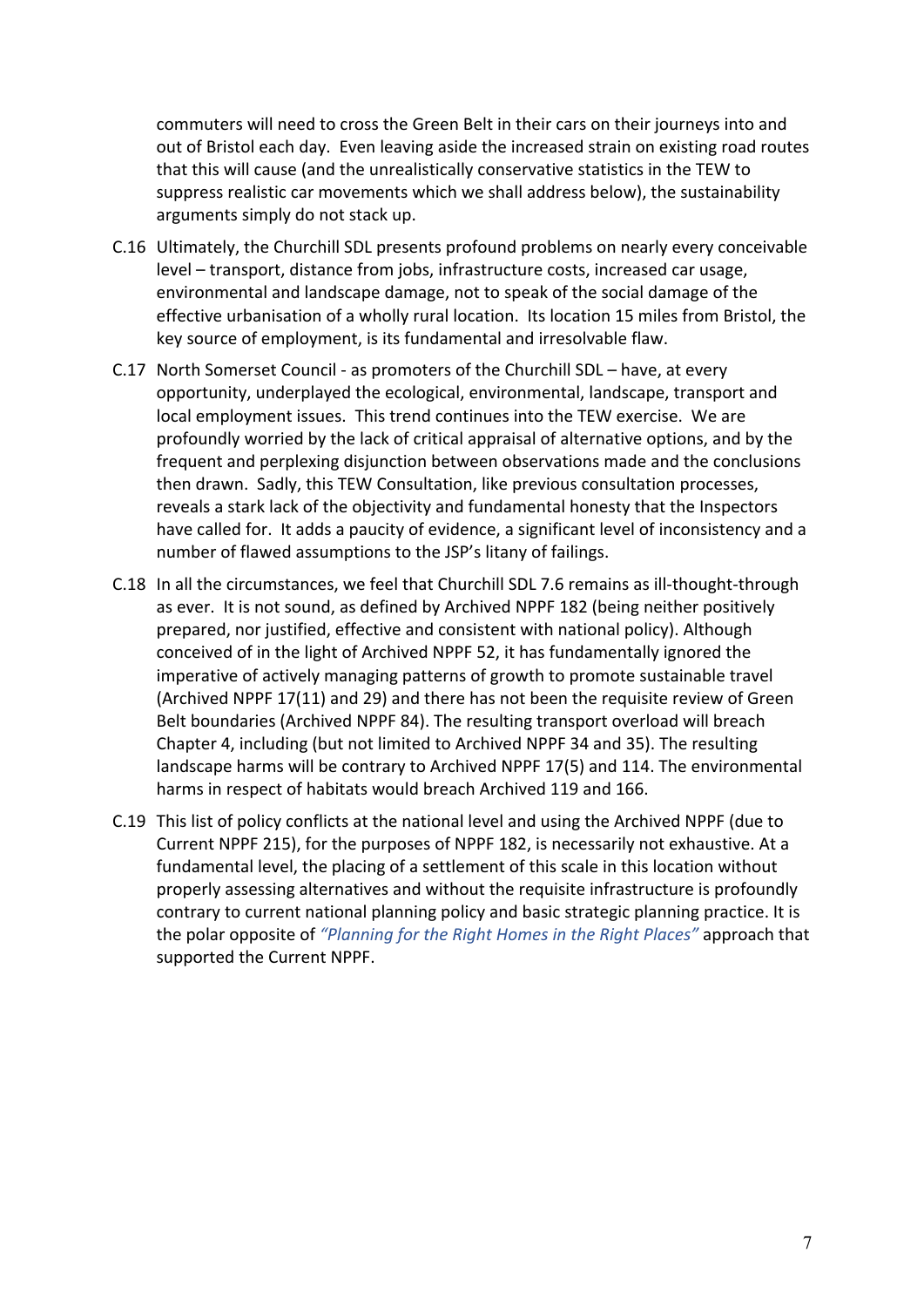### **D. (WED 002) - SCHEDULE OF PROPOSED CHANGES**

D.1 We are profoundly concerned by the following deletions/amendments in PC08 and PC12 (page 7):

*"Development requires will not commence until the construction of the Banwell Bypass* is delivered in conjunction with residential development as part of the M5-A38 highway improvements with **a future** connection to a new M5 junction 21a at a *location to be confirmed, and onward connection to the Sandford/Churchill Bypass ... Development must not prejudice the delivery of future improvements to M5,* including the construction of the new M5 junction."

*"Package of highway schemes including a new M5 junction, Banwell Bypass, Sandford/Churchill Bypass an capacity improvements to A38/A368 junction."*

These are major changes and are also highly contradictory, with M5 Junction 21a referred to in one but removed from the other.

- D.2 We are also deeply concerned that the change in PC08 will increase the likelihood of piecemeal house-building and that such uncoordinated advance development will precede the completion of the road improvements, leading to absolute chaos on the existing roads.
- D.3 The changes are described as being 'for clarity', but in fact they change the scenario completely. This is discussed further below in the Transport section.

#### **E.** (WED 003) – DUTY TO COOPERATE

- E.1 In Document SD15A, point 4.19, the EDNA study concluded (amongst other things) to address relative deprivation and market failure in South Bristol, in order that development schemes (infrastructure, housing and employment) within South Bristol and its fringe could be pursued. This, it was said, could help challenge the status quo, create a virtuous cycle of investment and stimulate demand for employment uses, thereby helping to create jobs and addressing relative deprivation.
- E.2 Surely this statement would support the promotion of alternative sites closer to South Bristol; it certainly does little to support the Churchill SDL.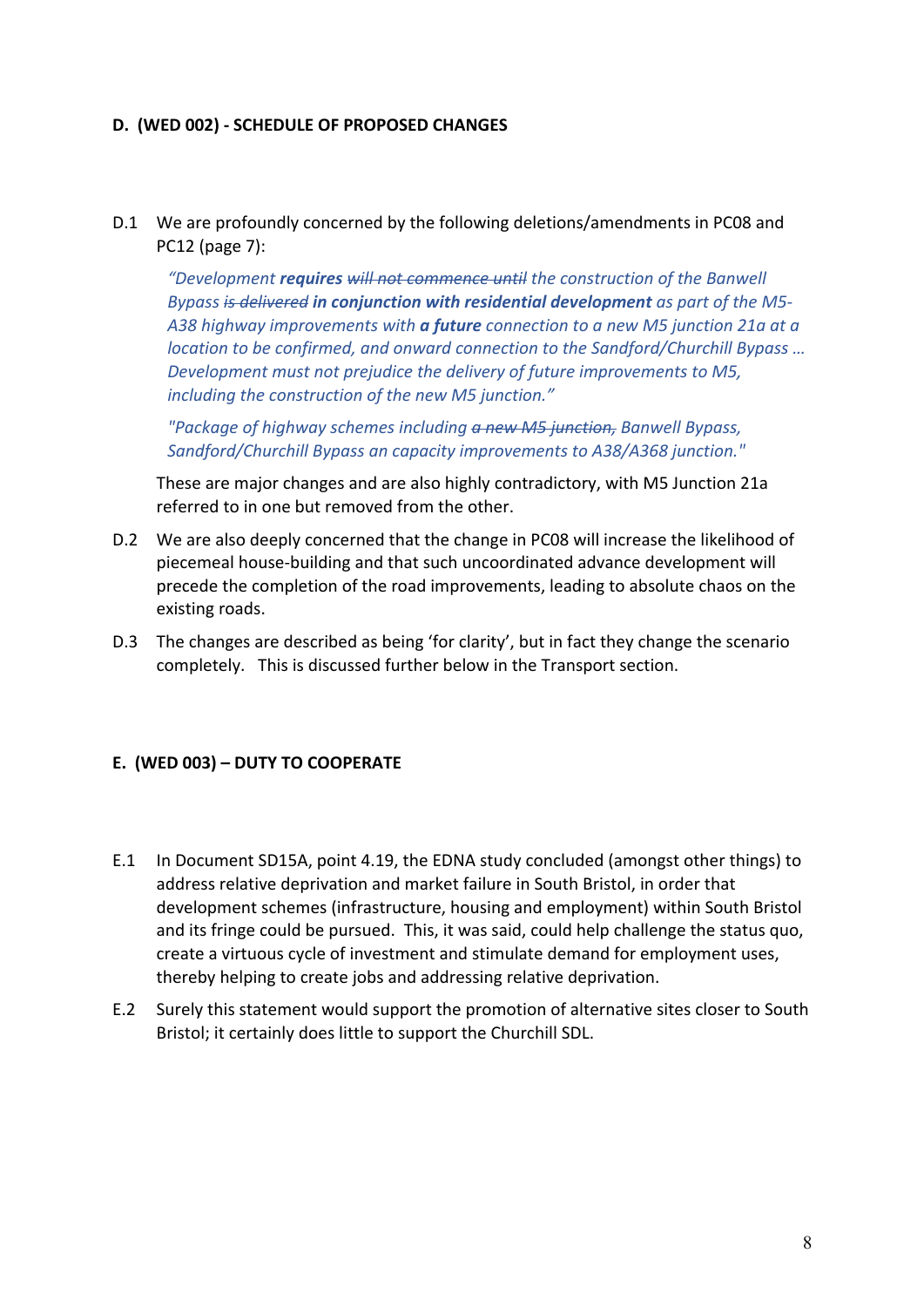# F. (WED 004F) - JUSTIFICATION OF THE REQUIREMENTS FOR CHURCHILL SDL 7.6

F.1 Paragraph 1 of the introduction to this part of the TEW documentation (pertaining to Churchill SDL 7.6) suggests that the primary purpose of the SDL is to justify transport improvements along what is intriguingly (and optimistically) termed:

"the A38 growth corridor between Weston-S-Mare and Bristol Airport".

## The text continues:

*"Banwell and Churchill together are proposed to be supported by a series of strategic transport interventions including the Banwelll Bypass and the Sandford and Churchill* Bypass, which offer an opportunity for transformational change to existing settlements along this corridor. Mendip Spring Garden Village **[change of name for** Churchill SDL 7.6] *will provide employment opportunities, services and facilities which* complement those in the locality".

- F.2 The above opening statements depart markedly from Garden Community principles (which are also quoted extensively throughout the TEW documentation). This fundamentally undermines the "Garden Village" justification for the new settlement, consistent with Archived NPPF 52 (and associated Archived NPPF Chapter 4 in respect of sustainable transport).
- F.3 However, most importantly, there are no details given anywhere in the documentation about precisely what "strategic transport interventions" will be committed to, what "transformational change" will occur (and how), and what "employment opportunities", "services" or "facilities" will be provided. These are simply bland statements with no substance as far as we have seen. We will return to these aspects later in this paper.
- F.4 For now, however, as regards *"services and facilities"*, there is reference elsewhere in the documentation (in WED009) that the existing Churchill Academy has capacity to absorb anticipated growth in pupil numbers, so it certainly seems as if a significant amount of the educational provision is intended to be met from existing resources. For the record, our research suggests that there is no such capacity within Churchill Academy.
- F.5 As regards "transformational change to existing settlements along this corridor", this is a highly subjective comment and must be qualified. Local residents are aware of the transport consequences of constructing a Sandford & Churchill bypass, but they have told us that the cost in terms of devastation of the countryside - particularly the Mendip Hills AONB - is unlikely to be worth the possible advantages, especially when one considers the increase in traffic and carbon emissions and ecological damage that will result from such a road scheme.
- F.6 WED004F Paragraph 2 refers to SD11A and notes,

"*identified potential for strategic growth at this location"*.

We draw attention to SD11C (p17) also referred to in paragraph 2 of WED004F which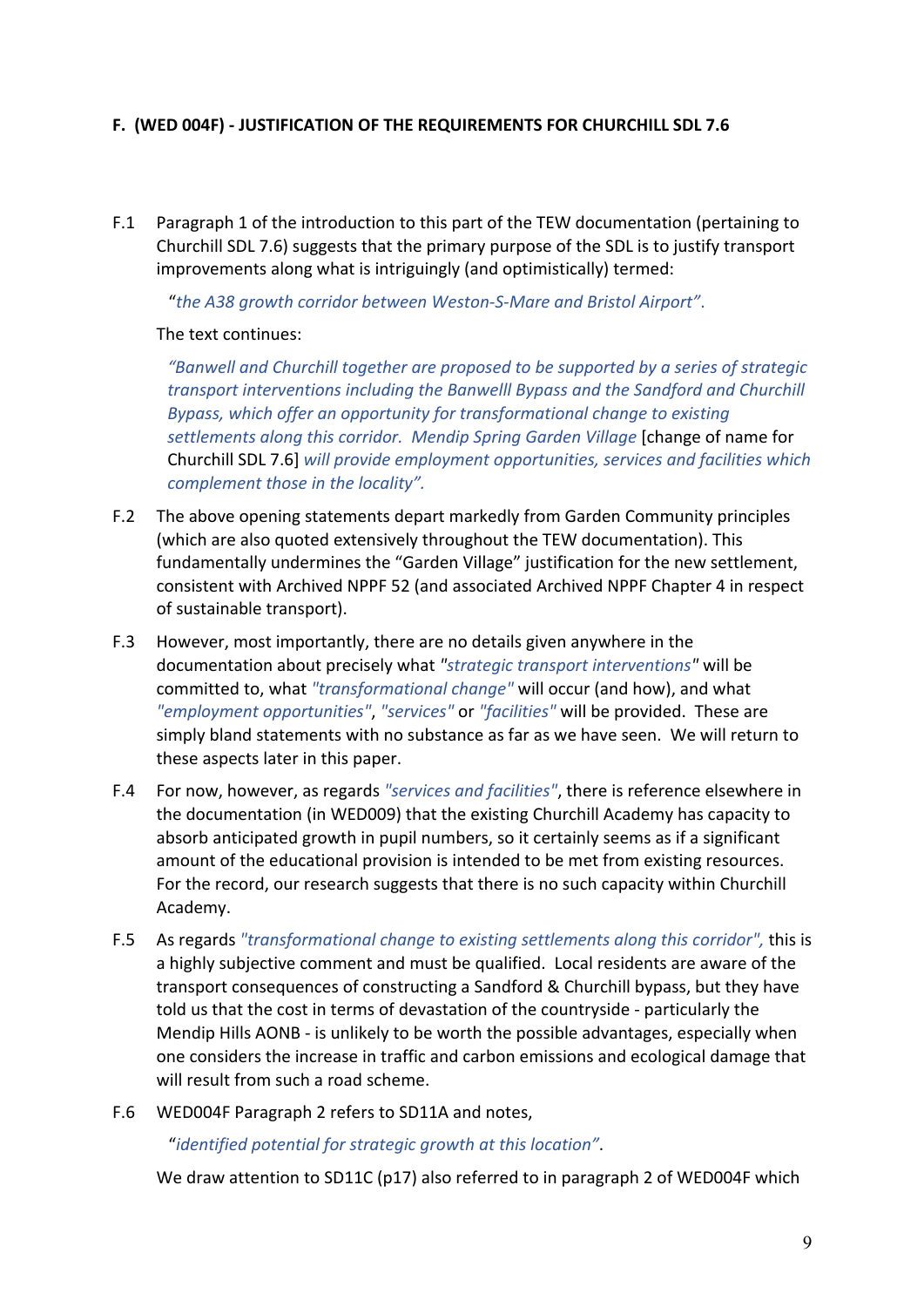lists the "Key identified constraints upon strategic development potential". These constraints are described as

"*considerable adverse impacts"*

and are referred to as such in the North Somerset Landscape Character Assessment adopted in October 2018 by North Somerset Council.

F.7 Paragraph 2 of the introduction refers to

"call for sites [SD11F] information indicating land availability".

This statement is disputed. Scrutiny of SD11F indicates that the sites noted have either already received planning permission or are currently under appeal. There is no public information as to any developer(s) wishing to engage in Option or Promotion agreements on the Churchill SDL 7.6 Site. That is remarkable given the scale of the development.

F.8 Paragraph 3 of the introduction states clearly that:

"This development is being progressed in adherence to garden village principles *reflecting the key qualities that represent garden villages (as set out in the Garden Communities Prospectus, MHCLG: 2018) including ample green space, clear identity* and well-designed places. The North Somerset Local Plan Issues and Options *consultation document WED200 currently defines this development as a free* standing new settlement."

As stated above, this is misleading. The Garden Village principles clearly state that the intention should not be to create so-called 'dormitory towns'. Yet, on any objective analysis, the TEW documentation pertaining to Churchill SDL 7.6 cannot be anything other than a dormitory town to serve Bristol (see further below).

- F.9 The location of Churchill SDL 7.6 has been marginally changed in the TEW documentation from previous iterations. The site is now presented as a smaller development area with the adjacent areas offered up as 'Alternative scenarios'. These are not truly 'alternatives', but are actually the same area as has been identified earlier, simply split up into packages. However, the proposal that additional precision be provided as to location only accentuates the need for a robust evidence base.
- F.10 WED 004F #1 (page 2) notes that WED 200 (NSC Local Plan Issues and Options consultation document)

"refines the general location for this new development..."

and maintains that SD11C

"*indicates potential for additional strategic growth"*.

This is fundamentally disputed; the sheer cost of the infrastructure (see Transport section below) mitigates strongly against there being any significant benefits of developing in this location.

F.11 WED 004F #5 (page 3) refers to the

"Creation of a new local centre to provide the heart of the new community with a range of retails, employment, services and facilities."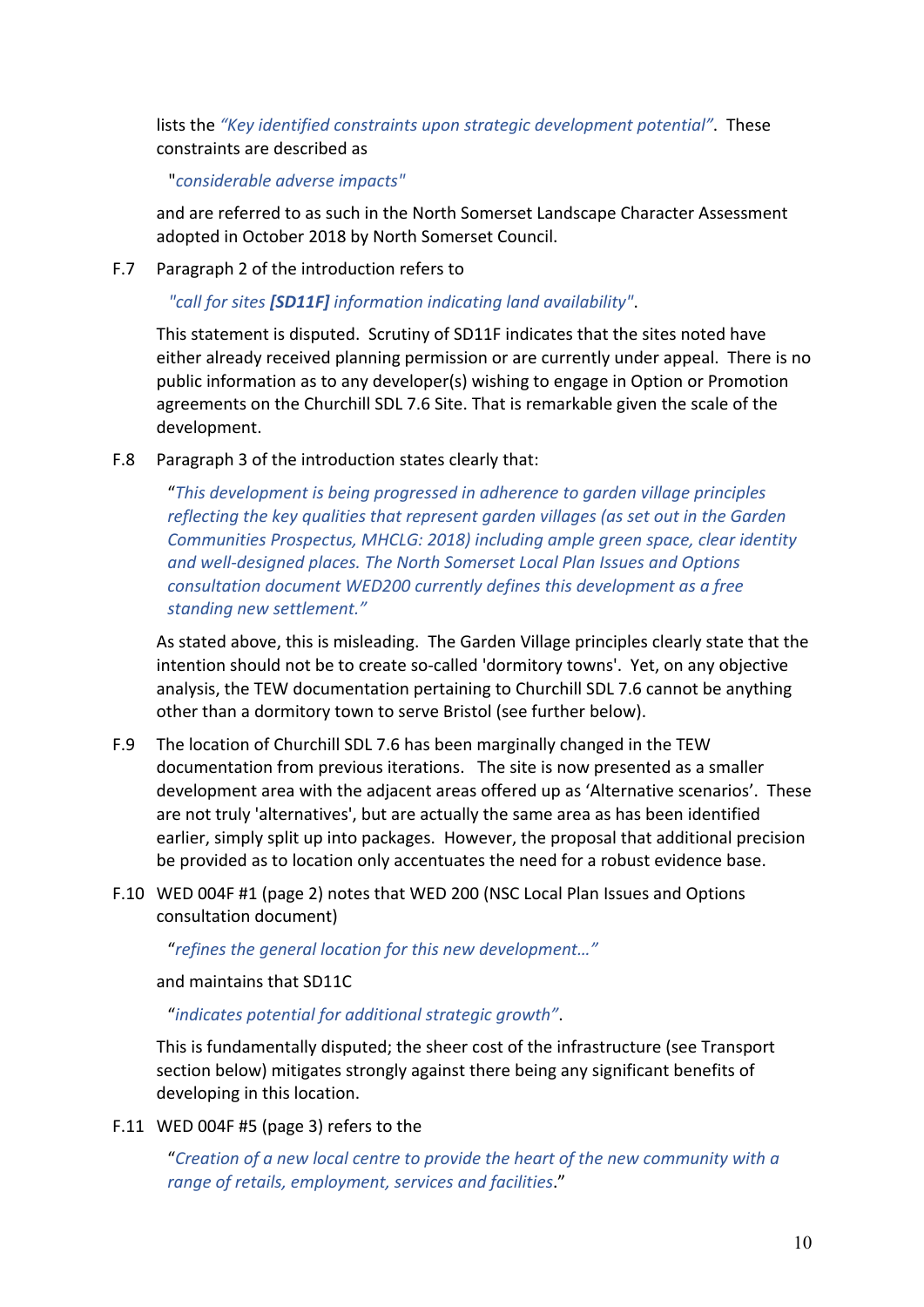#### The associated comment is that

"It is anticipated that a development of this scale will require a range of supporting *facilities in order to create a sustainable community and high-quality place. A lack of* suitable local facilities will encourage additional car movements. The specific mix, and scale will be set out in the Local Plan supported by further evidence and masterplanning".

Once again, this statement is contrary to Garden Village principles. Whilst the commentary around car movements (and associated environmental impact) is welcomed, the Viability Assessment (WED 005) is very clear in stating that it does not consider the costs of infrastructure. Masterplanning is certainly going to be a key issue which will also need to be factored into the overall viability of the SDL 7.6, but it is highly concerning that there is still no detail available. This is directly contrary to Planning Practice Guidance in respect of Viability, in its Plan-Making Section, paragraphs 10-001 to 10-006 which all make clear that a strategic plan (especially with strategic sites) must be deliverable over the course of its lifespan. This is integrated with the soundness considerations that a plan must be "effective": Archived NPPF 182(3).

F.12 It is noted that Planning Officers have indicated previously that three- and four- storey accommodation in the centre of the development is likely to be required in order to provide the density to accommodate the requisite number of dwellings on this site. This is further alluded to in #6 of WED 004F (page 3), which also indicates that there will be

*"local public transport provision to encourage shorter trips and sustainable development in general. It also has the opportunity to contribute to the sense of* place by increasing the footfall and activity and this should be taken into account *through the urban design process*". 

- F.13 Such intense development (whether in the centre or otherwise) is entirely inappropriate for a village environment, particularly with this location being so close to the Mendip Hills AONB and Windmill Hill, which is small but offers significant tranquillity for local residents and visitors from Bristol and Weston-S-Mare. Certainly 'high-rise' development cannot be countenanced.
- F.14 WED 005F #7 (page 4) mentions the Strawberry Line potentially creating opportunities for access to Yatton Station. Whilst the Strawberry Line is undoubtedly a significant leisure amenity, only the youngest and fittest will cycle the four miles to Yatton station on a daily basis. It is therefore misleading to herald this as a sustainable commuting solution – furthermore it will require street lighting for security purposes. Cars remain the only viable transportation option for the masses. This gives rise to the significant conflict with Archived NPPF Chapter 4, identified already above.
- F.15 WED 005F #10 (page 5) considers the implications for Bats in the area suggesting that

#### "One opportunity may be to provide a green corridor..."

There is no specific proposal or detail, and the documentation suggests taking one strategic approach across all sites covered by the JSP, not adopting a site-by-site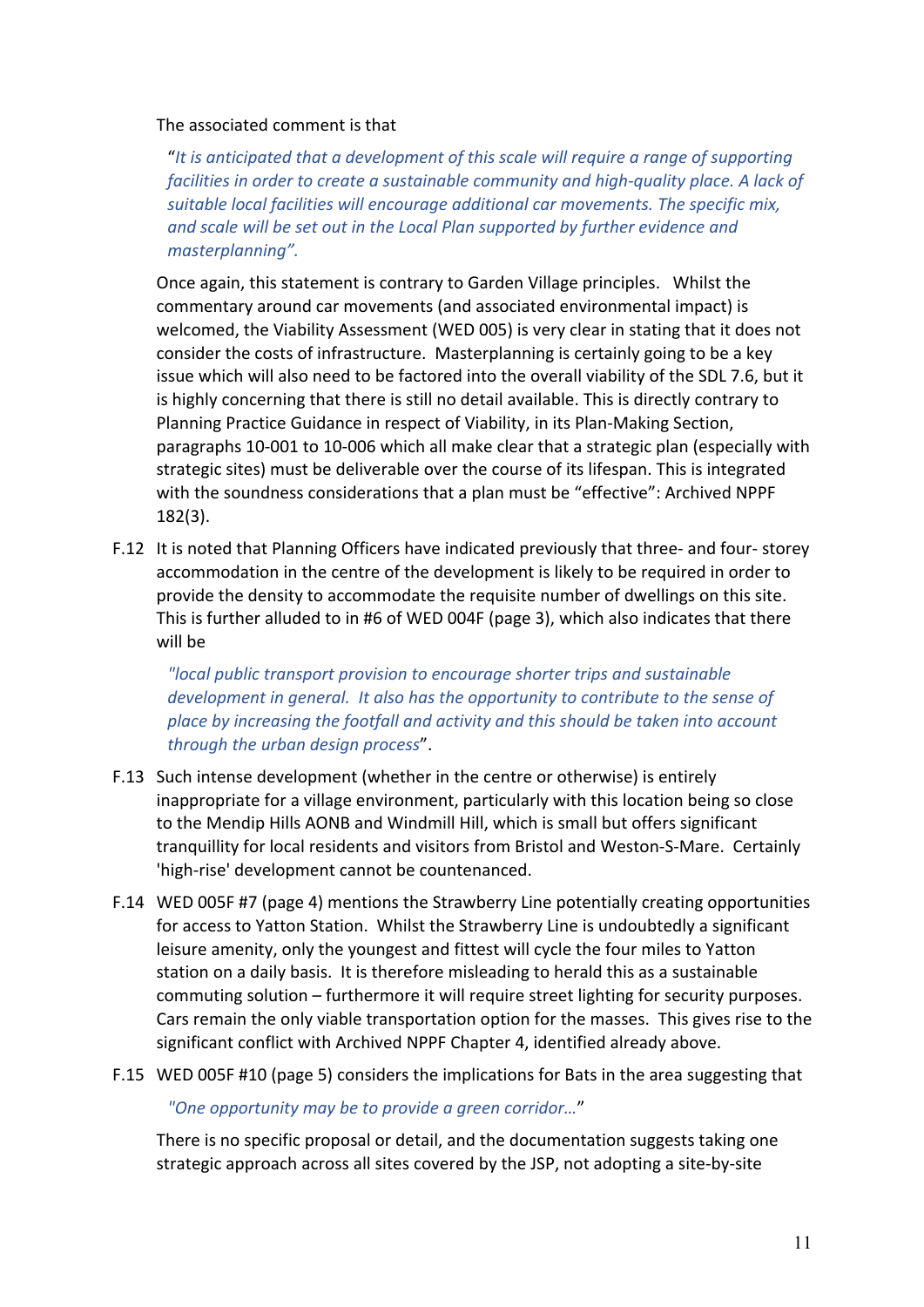approach. This sort of corner-cutting would undoubtedly be to the detriment of the currently abundant wildlife in this area. This is also fundamentally contrary to the expectations in respect of appropriate assessment following the judgment in *People Over* Wind v Coillte Teoranta (C-323/17) (and subsequent confirmatory cases by the CJEU (e.g. *Grace v An Bord Pleanala* (C-164/17)) which we shall address below under Habitats in our response to WED 010. This gives rise to additional national policy breaches, e.g. Archived NPPF 119 and 166.

- F.16 WED 005F #11 (page 5) considers employment potential. This will be discussed separately below in the Employment section but, to summarise, we dispute the optimistic and unrealistic assumptions made across the TEW documentation. Our research has indicated that those existing sites that have put aside land for employment purposes have since applied for a 'Change of Use' to housing as they cannot attract takers to the sites. Furthermore, as stated below, the current owner of the site that has been provisionally allocated for employment within Churchill SDL 7.6 is very firm that it is not for sale. The policy therefore remains undeliverable, contrary to Archived NPPF 182(3).
- F.17 WED 005F #12 and #13 (page 6) refer to the potential affect such a development will have within the AONB and on land outside its boundary (and #13 to Windmill Hill).

"It is considered that the specific location, form and layout of development, as well as *more detailed design considerations to follow, will be critical aspects in addressing any impacts*." 

This is yet another unevidenced statement with absolutely no supporting documentation to assist with comment. This is fundamentally contrary to the basic legal principle in a public consultation of this kind that consultees are provided with "sufficient reasons for any proposal to permit of intelligent consideration and *response"*: *R(Moseley)* v Haringey LBC [2014] UKSC 56. Referring to Windmill Hill, it appears to dismiss any detrimental effect that high density 3-4 storey buildings will have on the landscape.

F.18 We believe that the statements regarding the landscape need a much higher priority on the basis that once the landscape has gone, it can never be recovered. There are clear breaches here of Archived NPPF 17(5), 114 and 115.

# Spatial Strategy: Reasons for selecting the preferred alternatives and discounting other *options.*

F.19 We draw attention to the following quotation from the above paper (WED 009 4.79 (page 70)):

"As set out in Topic Paper 2 (SD 7B), paragraph 3, based on the assessments of the *Issues and Options spatial scenarios and the individual potential development locations, and informed by the spatial priorities, the transport assessments, the* Green Belt assessment and Sustainability Appraisal, the responses to the *consultations and other evidence, it was considered the spatial strategy underpinning the JSP should reflect the following key principles: .......* 

*-* The use of areenfield locations should be minimised but if needed, locations well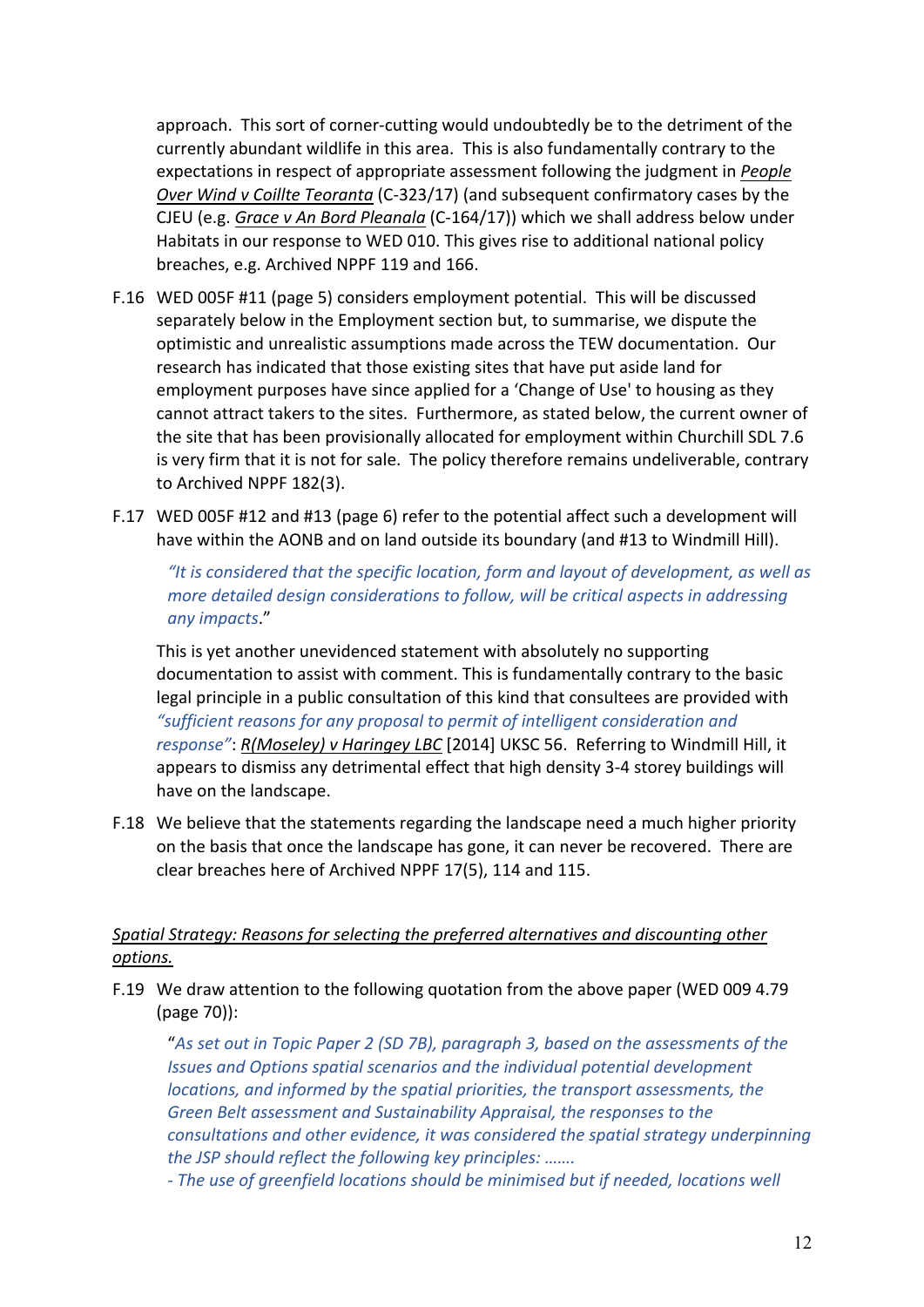*related to existing urban areas should be used, either by physical proximity or on existing or potential sustainable transport corridors.* 

- Avoid the continued sprawl of the Bristol conurbation north and eastwards and *refocusing development towards the south in light of the 7,800 homes built here* since 2006 and a further 12,800 homes committed.

*Recognition* that location in the Green Belt are likely to be needed and that there are *exceptional circumstances for the strategic release of some Green Belt locations....* - Avoid the continued sprawl of the Bristol conurbation north and eastwards and *refocussing development towards the south ........."* 

F.20 This is a further example of a missed opportunity that was presented by the Inspectors to keep re-assessing alternative locations that might be more suitable to meet the assessed housing need, particularly affordable housing.

## *Conclusion*

F.21 The justification for Churchill SDL 7.6 is flawed. Again, this is another paper that is full of subjective judgment based on dubious assumptions which we suspect may have been made from a desk-top assessment whilst ignoring local input that has been made available to North Somerset Council at every opportunity.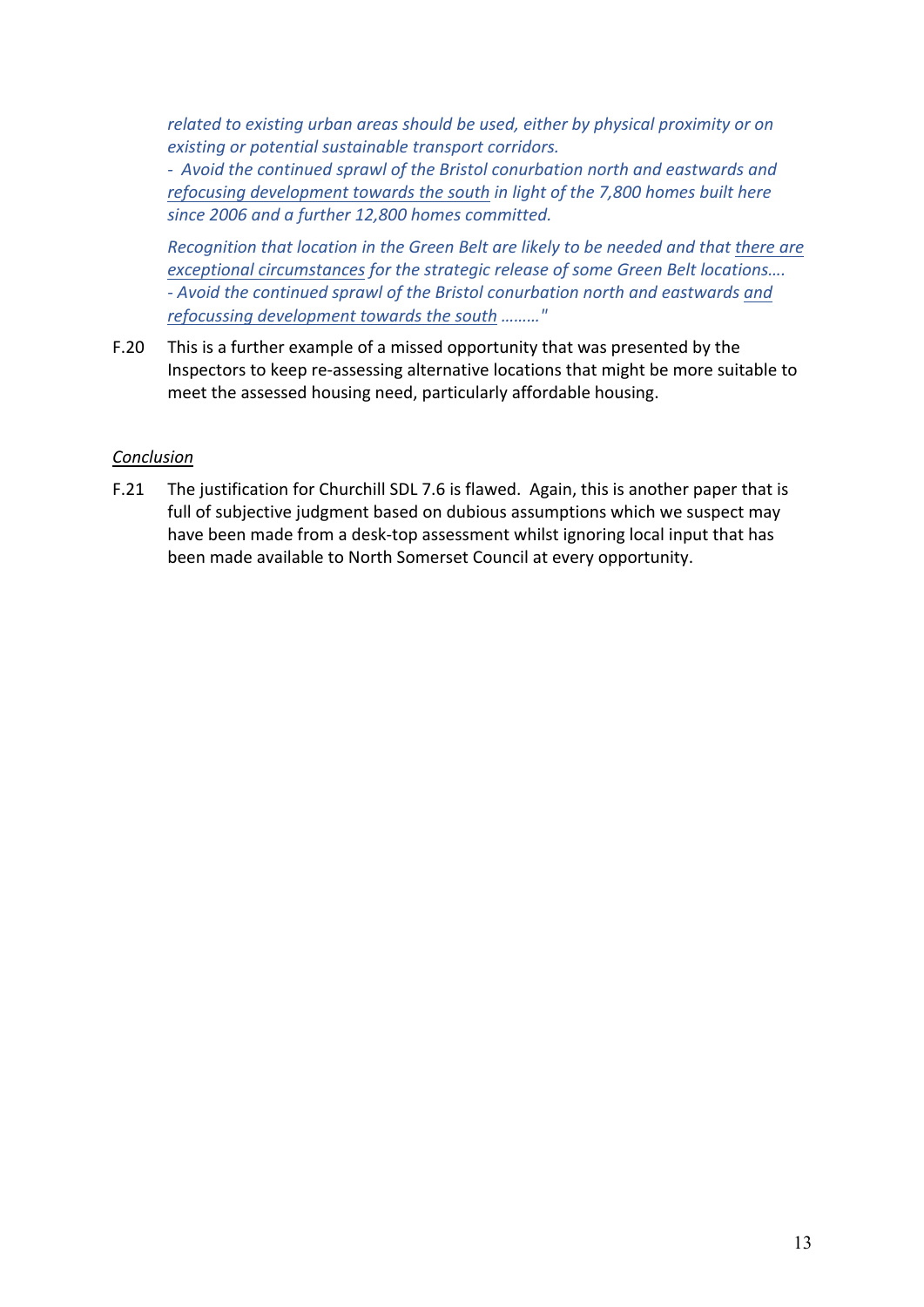## **G. (WED 005) – UPDATED VIABILITY ASSESSMENT**

- G.1 The Technical Evidence Work has not produced any evidence to indicate that Churchill SDL 7.6 is viable.
- G2. We are concerned that objective 1 regarding affordable housing targets will not be met through Churchill SDL 7.6 due to the considerable development costs. (See Transport section below)
- G.3 WED 005 1.4.3 (page 7) justifies our concerns as the following makes clear:

*"Previously the NPPF (2012) set out the overall approach to the preparation of Development Plans. It provided specific guidance on ensuring viability and* deliverability. In particular, paragraphs 173-174 stated:

'Pursuing sustainable development requires careful attention to viability and costs in plan-making and decision-taking. Plans should be deliverable. Therefore, the sites and the scale of development identified in the plan should not be subject to such a *scale of obligations and policy burdens that their ability to be developed viably is threatened.'"*

G.4 We do not believe that Churchill SDL 7.6 as proposed in both the JSP and the North Somerset Local Plan 2036 Issues and Options consultation document is deliverable.

"To ensure viability, the costs of any requirements likely to be applied to development, such as requirements for Affordable Housing, standards, infrastructure *contributions or other requirements should, when taking account of the normal cost* of development and mitigation, provide competitive returns to a willing landowner *and willing developer to enable the development to be deliverable."* (NPPF)

- G.5 Infrastructure contributions and abnormal building costs together with green and transport infrastructure implementation costs will be considerable.
- G.6 There are very few willing land owners in the area shown for Churchill SDL 7.6.

#### *Development Cost*

G.7 The following is stated within WED 005 on the issue of development costs:

#### 2.4.1 (page 21)

"*Total development costs can vary significantly from one site or scheme to another.* For these strategic overview purposes, however, assumptions have to be fixed to *enable the comparison of results and outcomes in a way which is not unduly affected* by how variable site-specific cases can be. As with the scheme scenario building, an *overview of the various available data sources is required....* "

### 2.4.3 (page 21)

"For this overview, we have not allowed for abnormal costs that may be associated **with particular sites** - these are highly specific and can distort comparisons at this *level* of review. Contingency allowances have however been made for all appraisals. This is another factor that should be kept in mind in reviewing development viability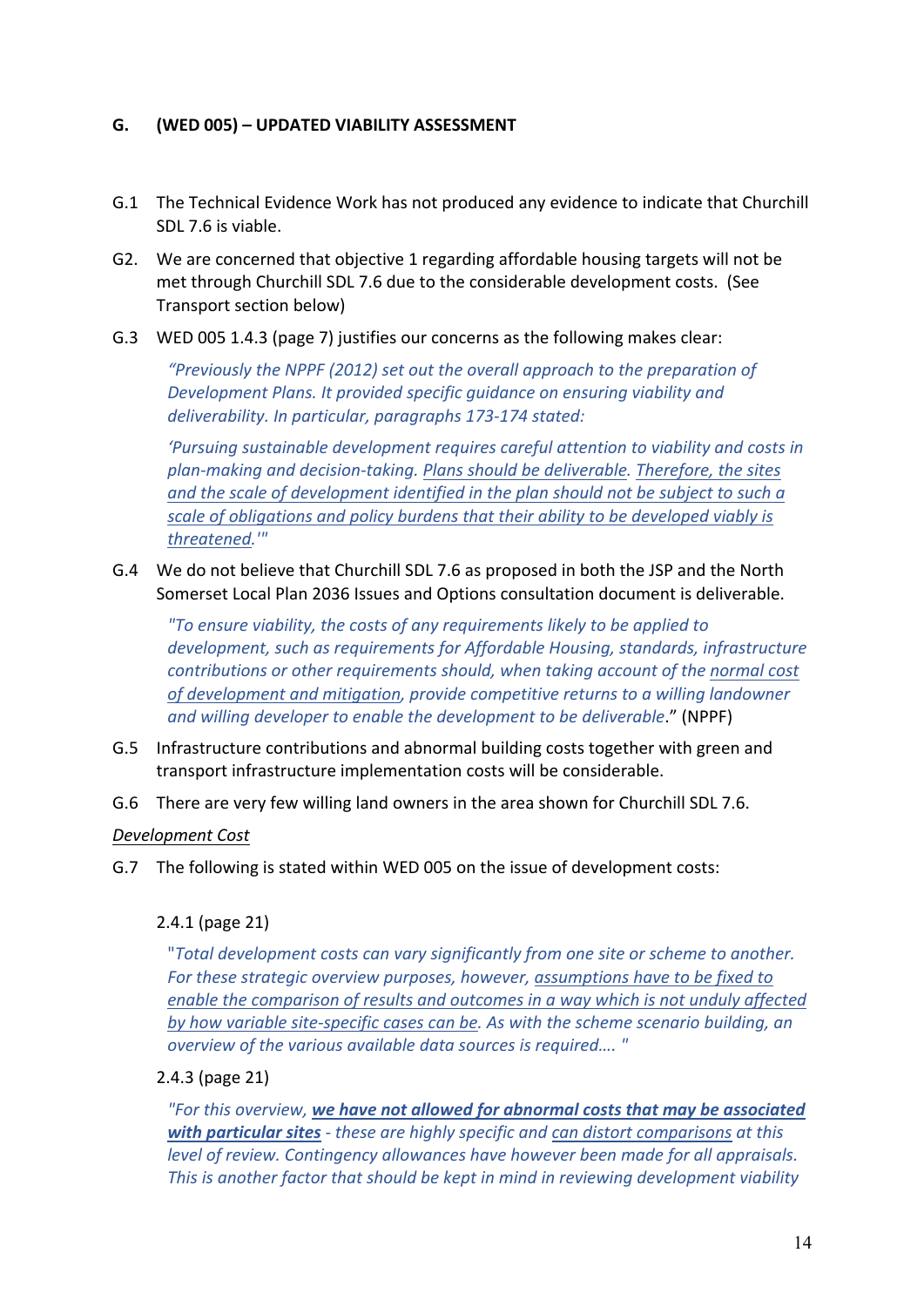*more widely and ensuring in particular that any review of CIL charging is not set to the 'limits' of viability. In some circumstances and over time, overall costs could rise from current / assumed levels…."*

# 3.4.9 (page 53)

**"Viability assessment undertaken to inform and support policy is in any event usually** *high-level and cannot pre-judge viability outcomes on specific sites as those are brought forward through the planning process. Any assumption used at this stage,* whether by DSP or others, is obviously related only to the context of the work. This does not necessarily mean that the assumptions would be valid for site-specific discussions / negotiations and decision taking stages in the future."

# 3.4.10 xii (page 57)

*"Development sales period: Based on an assumption of selling between 10 and 16* dwellings per month with multiple outlets assumed (this would infer up to around 4 sales outlets operating from various development parcels on a large site), as appears *appropriate in the circumstances, overall again the assumptions as used appear reasonable in our view.*"

G.8 These are all very telling comments hidden within the lengthy report. All require significant further investigation as regards Churchill SDL 7.6 in its own right, as the concept of adopting a 'one size fits all' approach to something as significant as this cannot be right and demands further work to be done on the specifics. By way of but one example of this is that current developments in Churchill are not selling at anywhere near the rate set out at WED 005 3.4.10 xii. Only one (1) completion has allegedly been secured in three months on the new sites in Churchill. Whilst we fully appreciate that this is a bad time of the year for house sales, it is nevertheless indicative in our view of a slowing housing market.

## *Infrastructure Cost*

G.9 Further on the issue of development cost – this time in terms of infrastructure – paragraph WED 005 3.4.16 (page 62) states that

**"The emerging Transport Topic Paper also notes: 'There will also be the opportunity** *to allocate funding from the West of England Investment Fund, which was agreed as* part of the West of England Devolution Deal. This will be allocated in accordance with *the principles of the Assurance Framework, with a strong focus on supporting economic growth. However, there will be a requirement for substantial investment from central government in the new infrastructure.'"* 

G.10 It is important to point out here that North Somerset does not form part of the West of England Devolution Deal. Furthermore, the substantial investment from central government in the new infrastructure is likely to be limited, certainly by reference to the extremely significant sums likely to be required (see Transport section below).

## *Viability* of local employment

G.11 Paragraph 3.5.20 (page 66) goes on in relation to the prospect of attracting employment to the new development: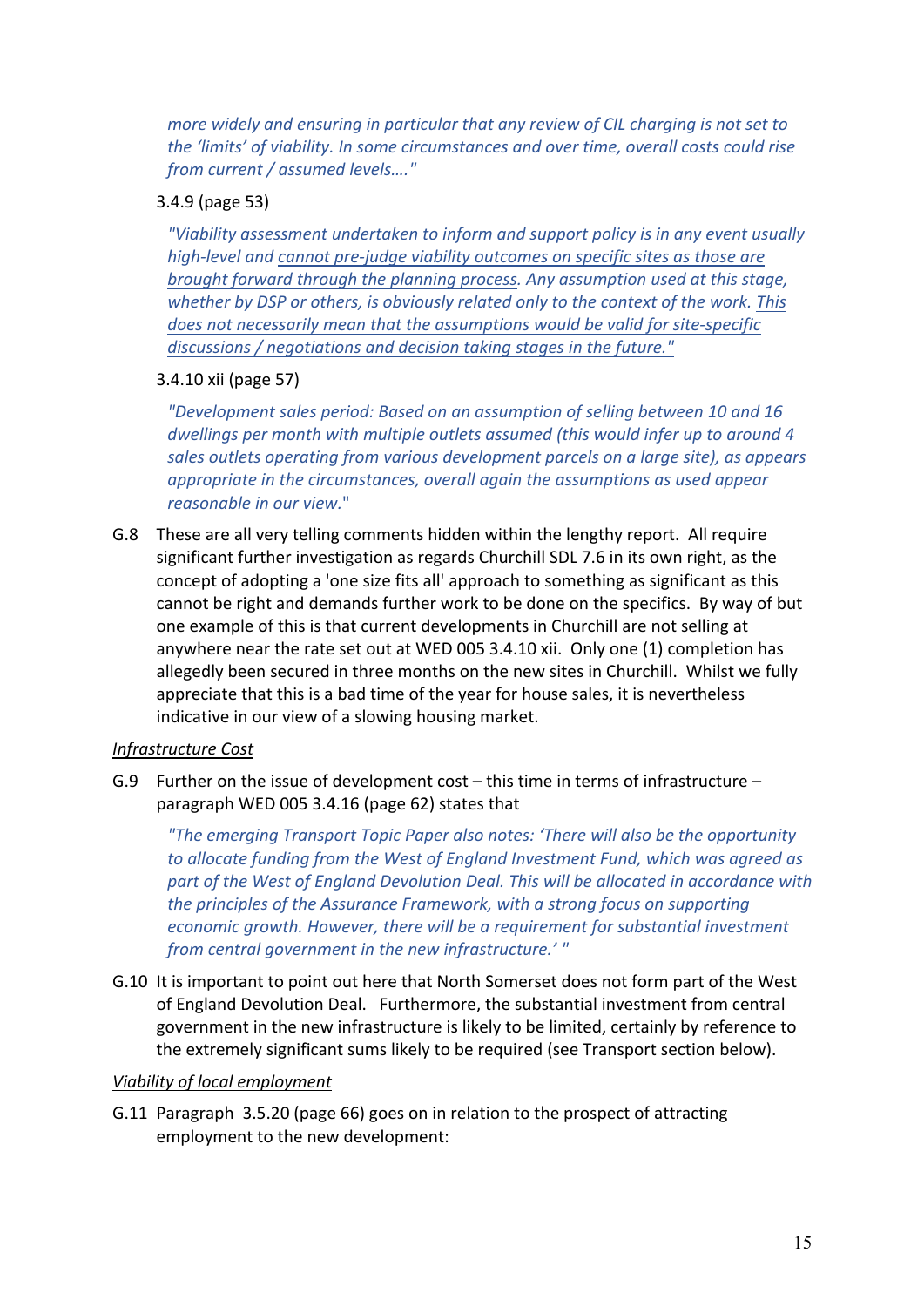*"In our wide experience of CIL and Local Plan viability, away from residential development, generally poor viability or at best mixed results tend to be seen from most test scenarios other than those representing certain forms of retail development."*

- G.12 This further confirms residents' fears that, far from being a utopian Garden Village as described in the documentation, this SDL 7.6 will most likely not have a bypass, will be built piecemeal and will have limited local employment opportunities. In other words, it will be a dormitory town for Bristol served only by cars on the existing road network.
- G.13 It also goes against Objective 2 "to pursue economic growth" by *Ensur(ing)* more *inclusive growth and life chances for all, across the West of England, and improve(ing) accessibility to jobs"*. This issue is discussed more fully below in the Employment section.

### *Spatial Strategy*

- G.14 Objective 3- "To deliver a spatial strategy which: Focuses on three primary centres of *Bristol, Bath and Weston-Super-Mare and recognises the complementary role of market towns to achieve sustainable growth"* is also not furthered by this proposed development.
- G.15 The distance between Churchill SDL 7.6 and Weston-S-Mare is incorrect and underestimated; it is stated as being 3-4 miles in the JSP and the TEW documentation, whereas in fact it is 9 miles. Likewise, the distance between Churchill and Bristol airport is actually 7 miles (5 miles in JSP and TEW).
- G.16 These significant arithmetical errors have been pointed out to North Somerset Council in our response of January 2017 and on many occasions since, but they remain unaltered in the TEW documents, which one cannot help but feel is deliberate. The documentation certainly continues to be extremely misleading to anyone unfamiliar with the locality.
- G.17 The greater (realistic) distances render it difficult to see how SDL 7.6 could conceivably complement the cities or market towns stated in Objective 3. The nearest market towns to Churchill are Nailsea or Clevedon.

#### Alignment with infrastructure / sustaintable travel

- G.18 Ensuring that new development is properly aligned with infrastructure and maximises opportunities for sustainable and active travel is a major concern for SDL 7.6. This is addressed in detail below in the Transport section. It is hard to even imagine how SDL 7.6 can contribute positively to any of the JSP area when such infrastructure requirements as major road construction - together with that which is necessary for a 'stand-alone Garden Village' - will be required but is, as yet, completely unparticularised in its detail.
- G.19 A Banwell bypass constructed in isolation will have a devastating effect on Sandford and Churchill and all the villages beyond Banwell particularly at congestion hot spots and pinch points. A major new roundabout at Churchill traffic lights will possibly alleviate queuing there in peak times, but will also have a severely detrimental effect on the actual character of Churchill; it will further fragment the village and will not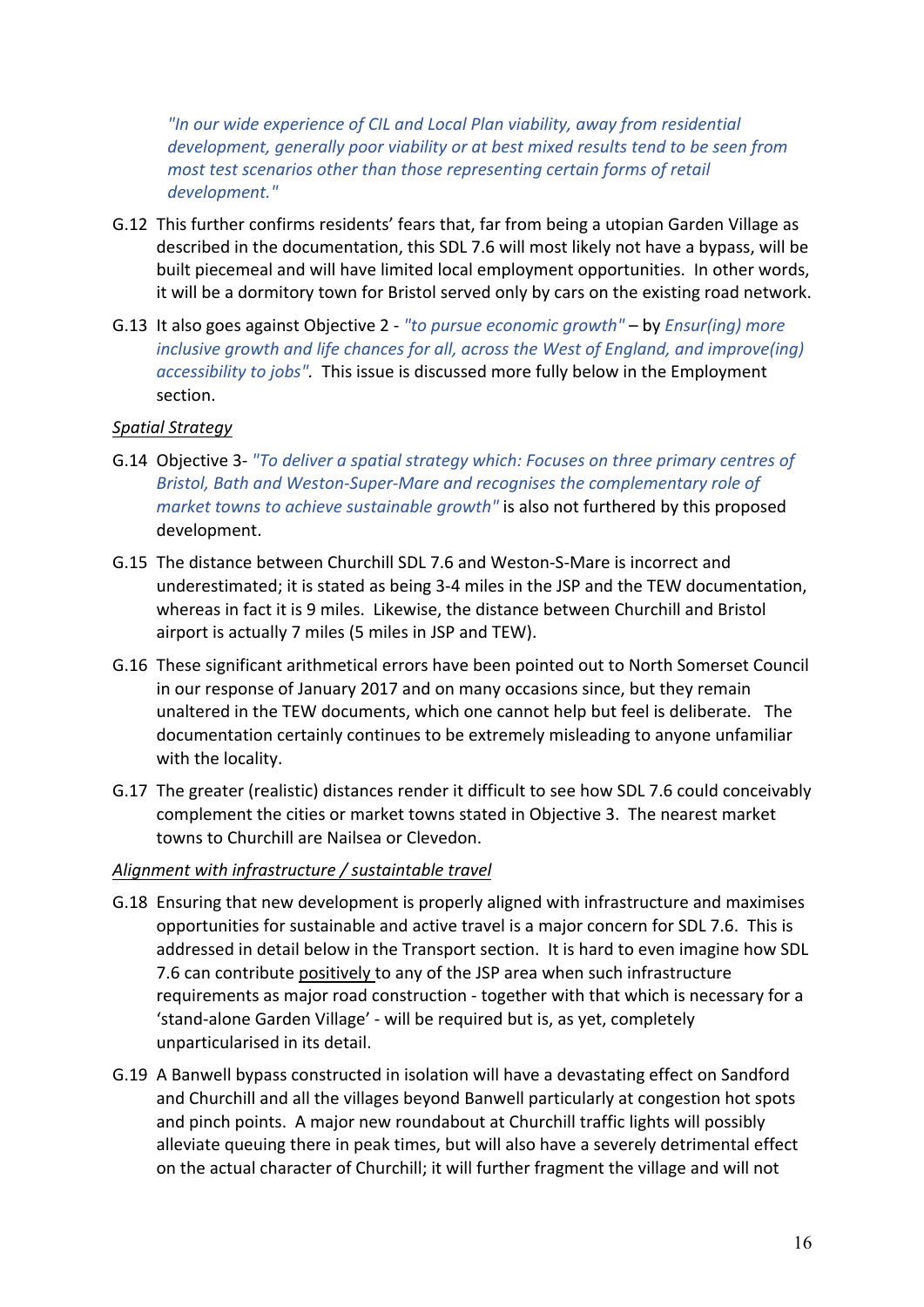ultimately resolve the problem of congestion further along the network towards Bristol. 

G.20 Maximising opportunities for sustainable and active travel from Churchill to the surrounding areas and centres of employment is to be encouraged, however it is too far for all but the youngest and fittest to cycle to town centres, centres of employment or public transport.

# *Integration of high quality, multifunctional green infrastructure. Reduction of greenhouse* gas emissions and ensuring resilience to the impacts of climate change.

G.21 The proposals for Churchill SDL 7.6 will require expensive green infrastructure due to surface water flooding issues, as set out further below in the HRA section. The site will contribute very significantly to greenhouse gas emissions due to the distance from Bristol which is acknowledged to be the main centre of employment for Churchill residents. By turning green fields into impermeable ground which will require the green infrastructure to assist drainage cannot ensure resilience to the impacts of climate change. See reference to Crest Nicholson problems experienced in Pudding Pie Lane and List of constraints WED 004F below. Nothing in the TEW work referring to Sustainability/Viability assessments appears to adequately address the additional, 'abnormal building costs'.

# *Protection* and enhancement of the sub-region's diverse and high quality natural, built and historic environment and securing a net gain in biodiversity

- G.22 The TEW documentation WED009A 8.2 page 46 that SDL 7.6 will not secure a net gain in biodiversity, to the contrary much will be lost. This is referred further below in the HRA section M.
- G.23 As mentioned elsewhere in this document, no new evidence has been introduced as to alternative solutions or to the reassessment of other SDLs with cogent reasons as to why they have been omitted.
- G.24 Viability in terms of the cost of the necessary infrastructure has not been assessed in conjunction with the building costs (see G.1 to G.9 above). It is our belief that Churchill SDL 7.6 is not sustainable in terms of viability of the transport infrastructure due to its distance from train stations of Yatton and Weston-S-Mare (both of which would need extensive extra parking) town centres and centres of employment.
- G.25 For transport alone there are two financial questions. On the one hand road building costs (and cost in terms of additional  $CO<sub>2</sub>$  and other environmental costs) and on the other, there is the financial performance of the road when constructed, does it deliver a sustainable solution? We believe that it does not. Furthermore, road building requires large capital allocations up front as building proceeds. This cannot be obtained from revenue from subsequent housebuilding contributions. It needs to be asked whether the release of 4,900 houses is a suitable cost/benefit analysis?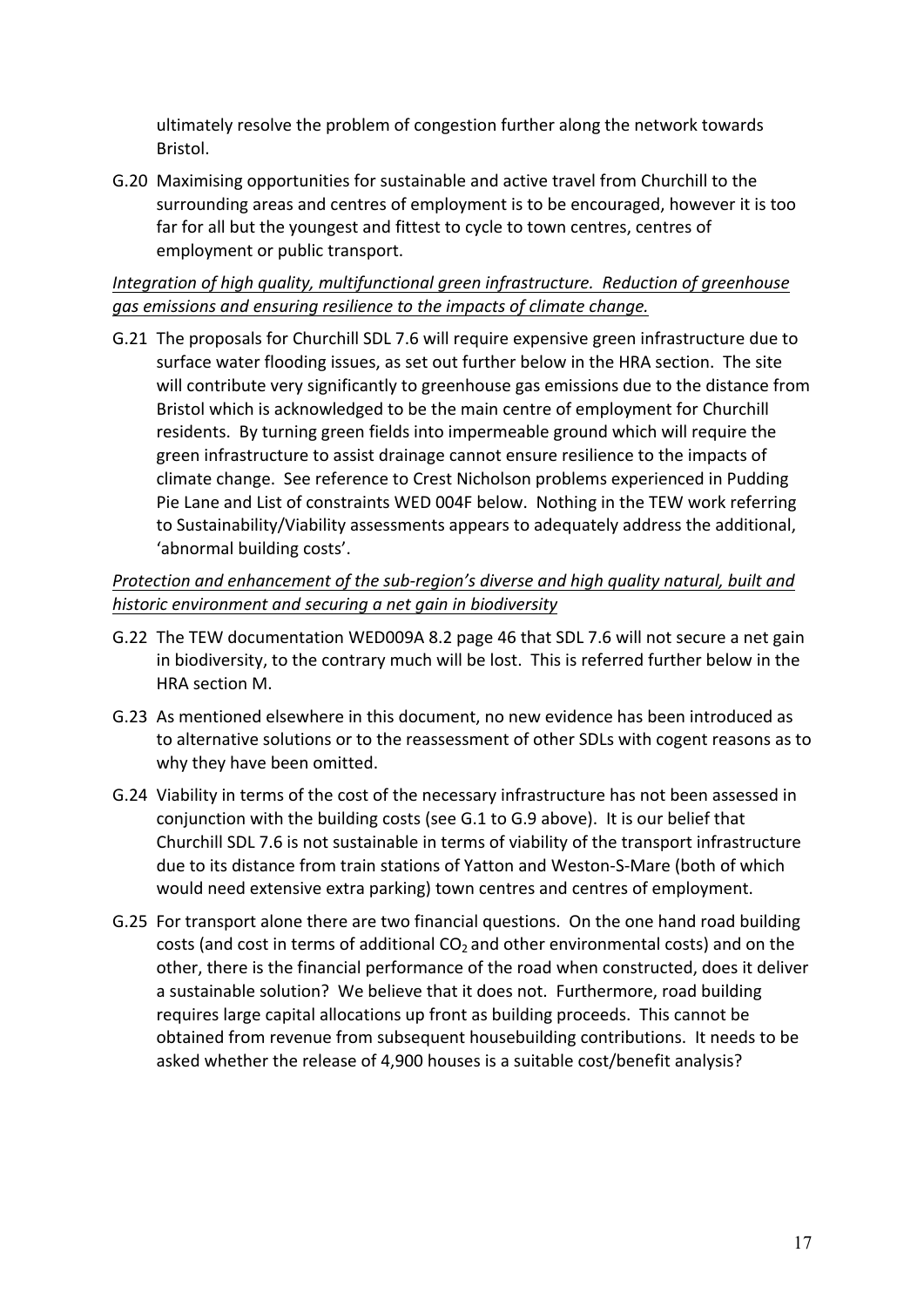### H. (WED 006) - UPDATED EMPLOYMENT EVIDENCE

H.1 CALRAG consider that Employment development within the proposed Churchill SDL 7.6 and Banwell SDL 7.5 is unsustainable and that the Additional Technical Evidence Work WED 006A and WED 006B provided by North Somerset does not add any value in justifying either the Churchill or the Banwell SDLs.

#### *Statistics*

H.2 The figures shown within Historic Completions table forming an addendum to WED006 Updated Employment Evidence, show questionable inconsistencies which clearly need further exploration and explanation. In particular, the following statement in the JSP Technical Evidence Consultation, November 2018 Updated Technical Evidence acknowledges the errors and inaccuracies that are within the provided data. 

*"Please note that a number of errors have been identified in the historic completions* data underpinning WED006 and its addendum Historic Completions Data published on 26 November 2018. A review of the relevant data is being undertaken and will be used to assess the conclusions drawn of WED 006 and a consequential update will be *posted as soon as possible."*

We therefore feel that it would be inappropriate to comment without these corrected figures.

H.3 CALRAG does not believe that there is justification or validity for an employment area within Churchill SDL 7.6 and Banwell SDL 7.5 now or in the future. Even leaving aside the fact that the landowner is not willing to sell the land that has been proposed as an Employment area, no valid supporting evidence has been provided by North Somerset Council to demonstrate an actual need for business development in this location. There are still many sites within Weston-S-Mare that could be developed for business use for example, Weston having a high existing population and being far better connected to appropriate road and rail infrastructure. The fact that this is not being done suggests that the employment potential in and around Churchill SDL 7.6 is low.

#### Lack of employment potential in and around the Churchill area

- H.4 Evidence suggests that, despite companies growing in Gross Output, this is not matched by increases in employment levels. Many companies such as Yeo Valley, Thatchers and Bristol Airport are increasingly turning to automation, and this trend is set to continue into the future. Combined with this, the minimal wages being paid for the majority of work at facilities such as these would render it entirely unaffordable to live in the type of property that would be built in a location such as Churchill SDL 7.6 in any event.
- H.5 Indeed, having undertaken our own research, Bristol Airport have confirmed that they are projecting an employment growth of only 400 by 2036. This is hardly transformative growth and, as stated above, many of the airport employees are low wage earners with seasonal working contracts in any event.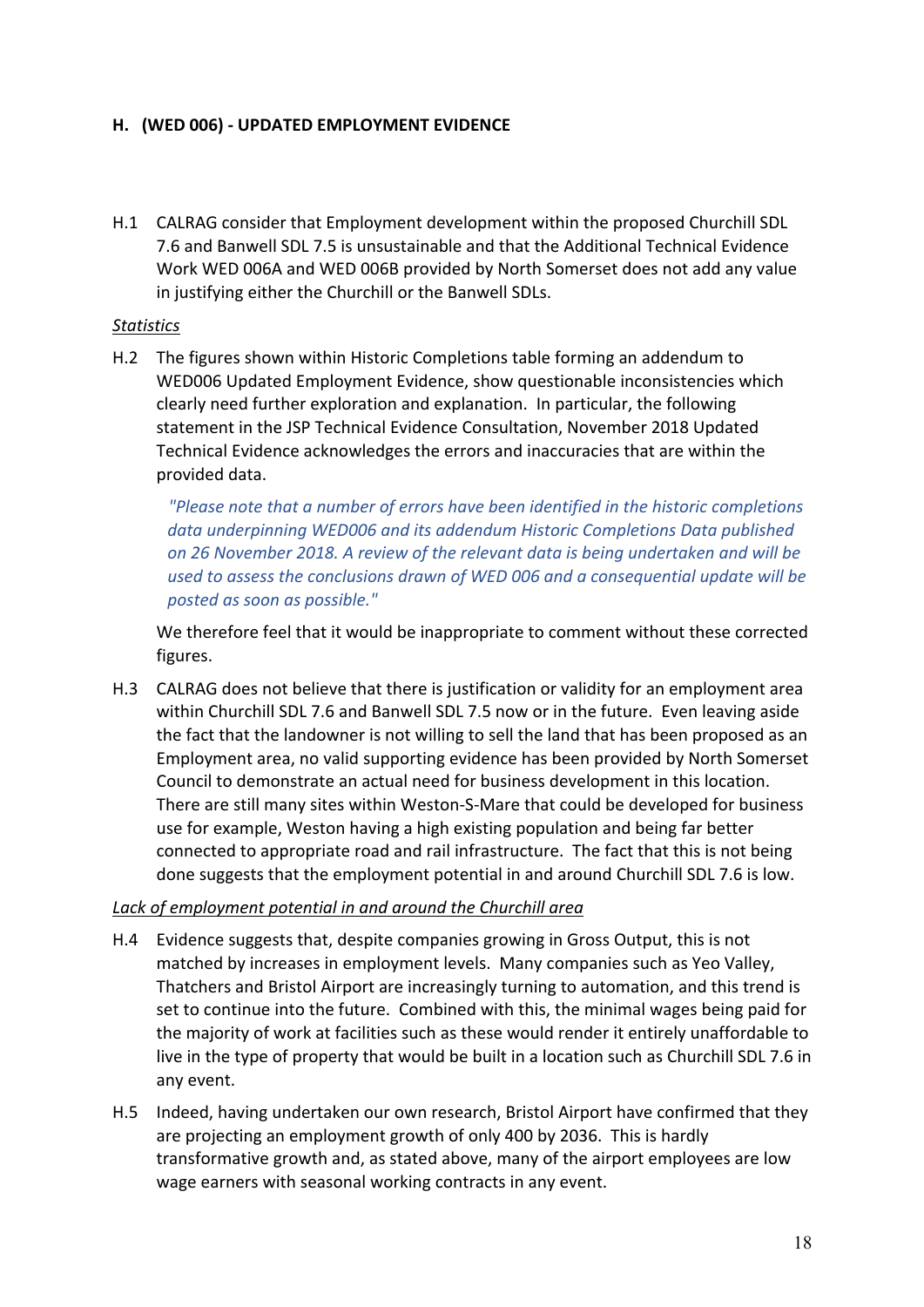- H.6 The low employment potential of this area is further demonstrated by the fact that many 'business units' in this area have had 'change of use' applied due to lack of use, and are now being classified as residential units. This information is readily available on North Somerset Council's planning portal should it be of interest.
- H.7 Against this backdrop, we do not believe that proposals within Churchill SDL 7.6 to deliver 7.2 hectares of business use - even if the Landowner were willing to sell  $$ could conceivably be delivered, and certainly not at the employee income levels necessary to be able to afford the house prices likely to be demanded at the site.
- H.8 No evidence has been provided to suggest that the 'local' jobs market would be able to support the residents of the proposed Churchill or Banwell SDL's. The proposed Employment area is purely speculative. There is no evidence provided showing potential employers locating to Churchill SDL 7.6 or Banwell SDL 7.5.

#### *Commuting out of the immediate area*

- H.9 A document produced by North Somerset Council entitled "Our Area" (https://www.nsomerset.gov.uk/corporate-peer-challenge/our-area) acknowledges that many residents of North Somerset commute to work in other areas, particularly Bristol. However, although performance in terms of jobs and business growth has been strong, the evidence in terms of productivity is mixed according to the document.
- H.10 Productivity (GVA per FTE) was £51,600 equating to 97% of the UK average (2014 AMORE model). However, comparing North Somerset to the West of England, the AMORE model suggests that, although the region has been successful in generating jobs, these have tended to be lower value in economic terms.
- H.11 This implies that jobs in Bristol are likely to be higher paid but, as housing costs there are much higher than in North Somerset, people are increasingly motivated to move out of town in order to be able to afford a property, thereby necessitating long commutes into work. In view of this, the sensible solution ought surely to be to provide affordable housing closer to centres of employment, rather than a considerable distance away.
- H.12 Ignoring the principle that housing should be employment-led, development at Churchill SDL 7.6 and Banwell SDL7.5 will add a huge number of additional car journeys into (and out of) Bristol each day (see Transport section below). Energy should also be spent on attracting employers to Weston who would offer higher salaries and thus encouraging people to live and work within Weston with good access to open spaces and sustainable transport. Although, some businesses have been attracted to Weston, their arrival has been offset by other employers leaving, such as Lidl distribution centre who are re-locating to Bristol and Costain who we understand are moving from Yatton. Others have been attracted by inward investment from the LEA such as the Food Hub in Weston, which cost  $£11.5$ million with a capacity to offer employment to 250 people at a cost (we understand) of £46,000 per person.
- H.13 Reference can be made to document link: http://innorthsomerset.co.uk/locate/economic-profile/economic-profile/lea.pdf The data in this document demonstrates that the number of out-commuters in North Somerset (ie leaving the region to attend workplaces elsewhere) is proportionately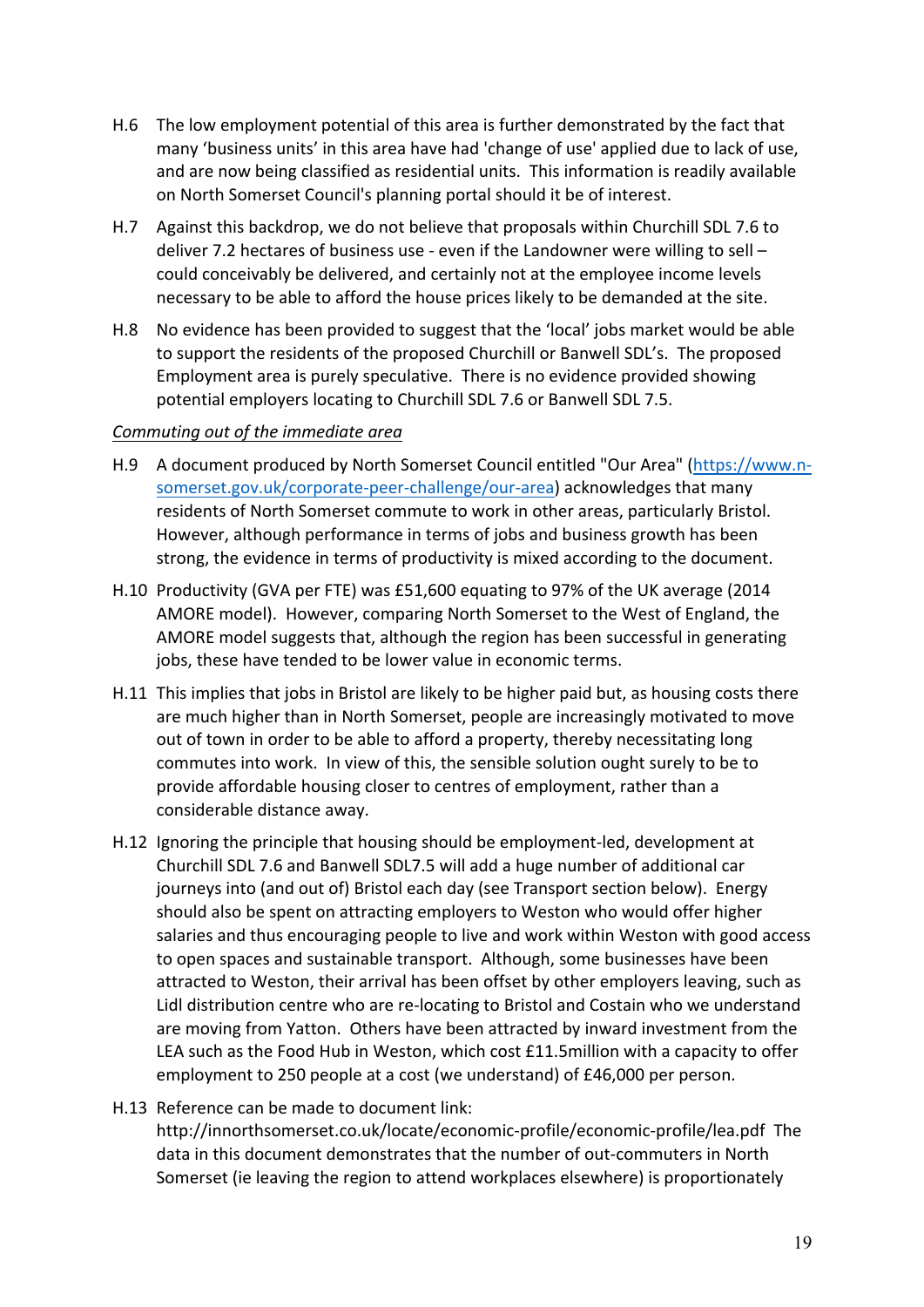high in comparison to in-commuters. This is no great surprise given that this area has no major employment centres of its own.

- H.14 The North Somerset document. "Our Area" https://www.n
	- somerset.gov.uk/corporate-peer-challenge/our-area/ shows a trend that people living close to their employment with good public transport links have less reliance upon a car. By strategic, sustainable planning we can help mitigate further damage to the environment and promote better access to the workplace. With commuters already stuck in traffic for an average 15 minutes a day, this will only get worse with inappropriate development in which the car is further relied upon. Parking is also an issue for many commuting into Bristol. So, to provide housing in a location which has easy access for employment whether it be on foot, bicycle or public transport should be considered as a first choice. Rather than sending more cars into Bristol causing yet more chaos.
- H.15 The Council (and the inspectors) are referred to the West of England Joint Spatial Plan Topic Paper November 2017 and the annexed BNP Paribas Report: https://www.jointplanningwofe.org.uk/gf2.ti/-/845730/31472901.1/PDF/- /Topic\_paper\_4\_An\_assessment\_of\_viability\_potential\_within\_the\_SDLs.pdf. This report shows Churchill SDL 7.6 to be one of the least sustainable villages in the review. The study confirms all that we say above, in that it is unlikely that the majority of people living in the development would work at or near the site (even if employers could be attracted). The review goes on to demonstrate that the cost of land and associated infrastructure will render the houses too expensive for the average person working locally and as such they are likely to be commuting into Bristol. (We deal with development cost substantively elsewhere in this document).
- H.16 By creating a 'Garden Village' in Churchill SDL 7.6, what will effectively be being created is a commuter village, a dormitory town for Bristol. This appears to go against all of the "Garden Village" principles.
- H.17 Ultimately, Churchill SDL 7.6 would create more traffic in contravention of the Government's own policies of sustainable green travel. With data available showing that there is trend of higher car ownership in North Somerset in comparison to Bristol for example, this suggests that the need to commute is high and public transport is poor (buses are un-reliable and routes regularly changed, longer journey times and public transport cannot be relied upon). A sustainable development offering good, reliable transport links close to existing employment should be the way forward, and Churchill SDL 7.6 does not provide this.

## *Green Belt*

H.18 We refer to the letter WoE01 in response to ED01 which states that the Inspectors' description is correct (that as a strategic plan, the JSP makes the in-principle decision that there are exceptional circumstances to release the 12 SDLs listed in Policy 2 from the Green Belt (see SD7A paras 3.11 and 4.11 to 4.12) and that these 12 SDLs should be allocated in Local Plans in order to meet the sub regional housing need to 2036). The letter also confirms that it will be the role of the UA Local Plans to conform with the strategic policies in the JSP and to remove the SDLs from the Green Belt through formally allocating them by defining a site boundary and amended detailed local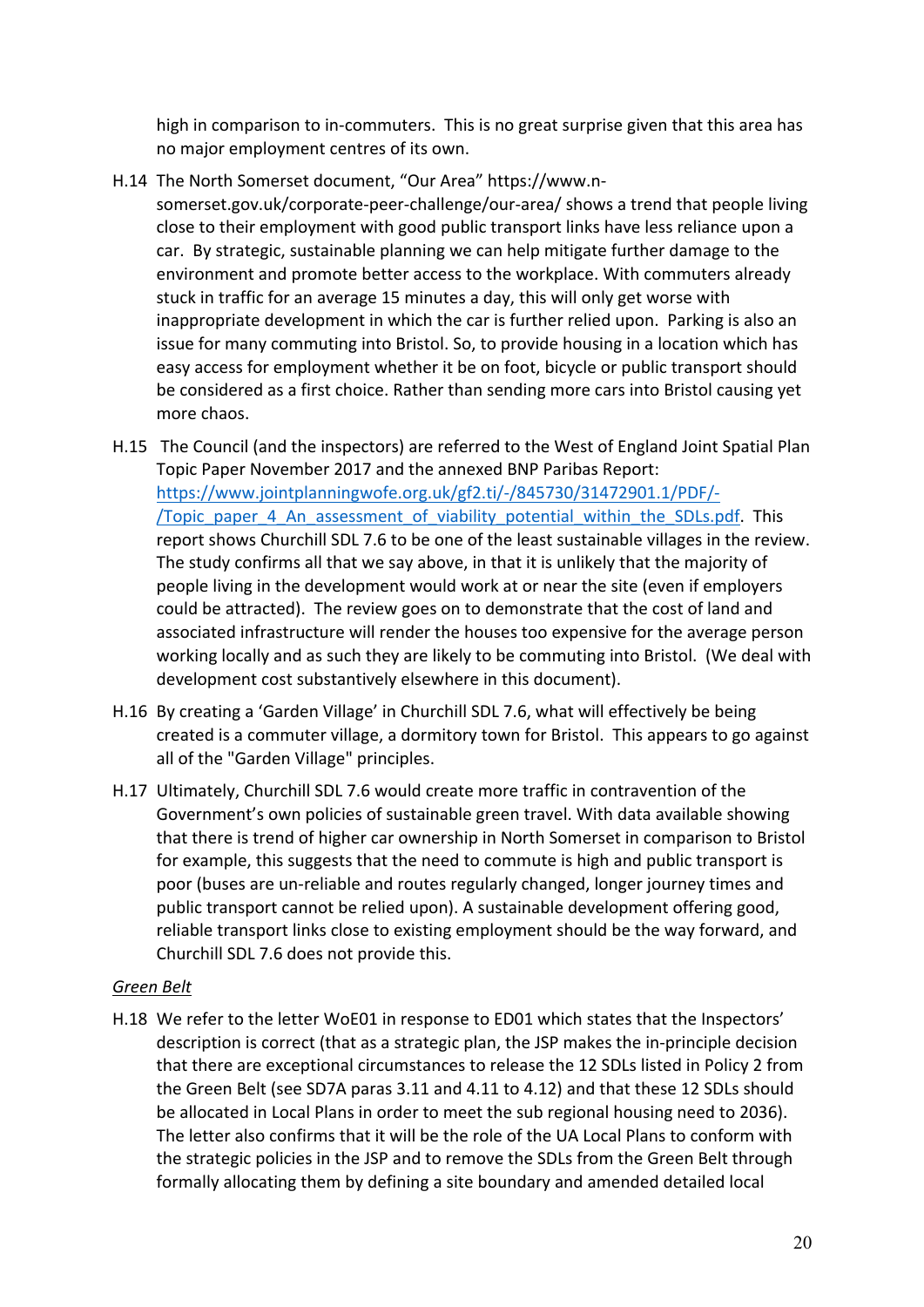Green Belt boundaries. The UA Local Plans will not need to revisit the exceptional circumstances for releasing these locations from the Green Belt.

H.19 CALRAG believe that the Green Belt allocation and boundaries should be reviewed on this occasion. The impact that commuting trends have on the environment should also be reviewed. We also feel that there is validity in the CPRE reviews that are being undertaken to reassess housing needs locally, particularly in relation to employment Hotspots. 

## *Affordable housing*

- H.20 The real issue is making houses affordable and not building more.
- H.21 If we were to look at the average Small New Build 3-bedroom property which is being marketed within the Churchill / Langford area, they are selling for £350,000.00. (Whilst some developers have reduced the prices suggesting a lack of demand, we strongly suspect that the prices on the Churchill SDL 7.6 site would actually be priced higher due to the high infrastructure costs – see discussion elsewhere in this document). A first-time buyer seeking to buy such a property would, having paid the requisite  $10\%$  deposit (£35,000) from their own funds, be then subject to an average monthly mortgage repayment (according to RightMove) of  $£1,646.00$ . To be able to afford such a monthly payment, our first time buyer would need a net income of £19,752.00 per annum just to pay the mortgage, let alone any living expenses. With the average gross wage at £28,444, it is easy to see how unaffordable the proposed development is likely to be, especially in view of the fact that the development's location will necessitate residents running at least one, if not two, cars.
- H.22 North Somerset has become the labour supply chain to Bristol where house prices have forced people to move out of the city to be able to find affordable homes – but these people are having to deal with (and fund) a commute into the workplace. More houses built remotely from employment will just compound the issues. (Affordable) housing requirements should be employment led as voiced by some of the North Somerset Councillors themselves.
- H.23 We make reference to the National Infrastructure Commission, July 2018 which shows Bristol to be experiencing one of fastest growths and congestion (refer to page 79). This shows a valid need of affordable houses close to this centre of employment.
- H.24 In Document SD15A, point 4.19 The EDNA study concluded, amongst other things, that to address relative deprivation and market failure in South Bristol, development schemes (infrastructure, housing and employment) within South Bristol and its fringe could be pursued. This, it was said, could help challenge the status quo, create a virtuous cycle of investment and stimulate demand for employment uses, thereby helping to create jobs and addressing relative deprivation. Surely this statement would support developments closer to South Bristol, rather than being hell-bent on a development that appears to us (and to many) to have little to commend it.

## *Summary*

H.25 CALRAG feels that the proposal of the Churchill SDL 7.6 does not offer employmentled housing and is not viable. There are far more viable sites that would better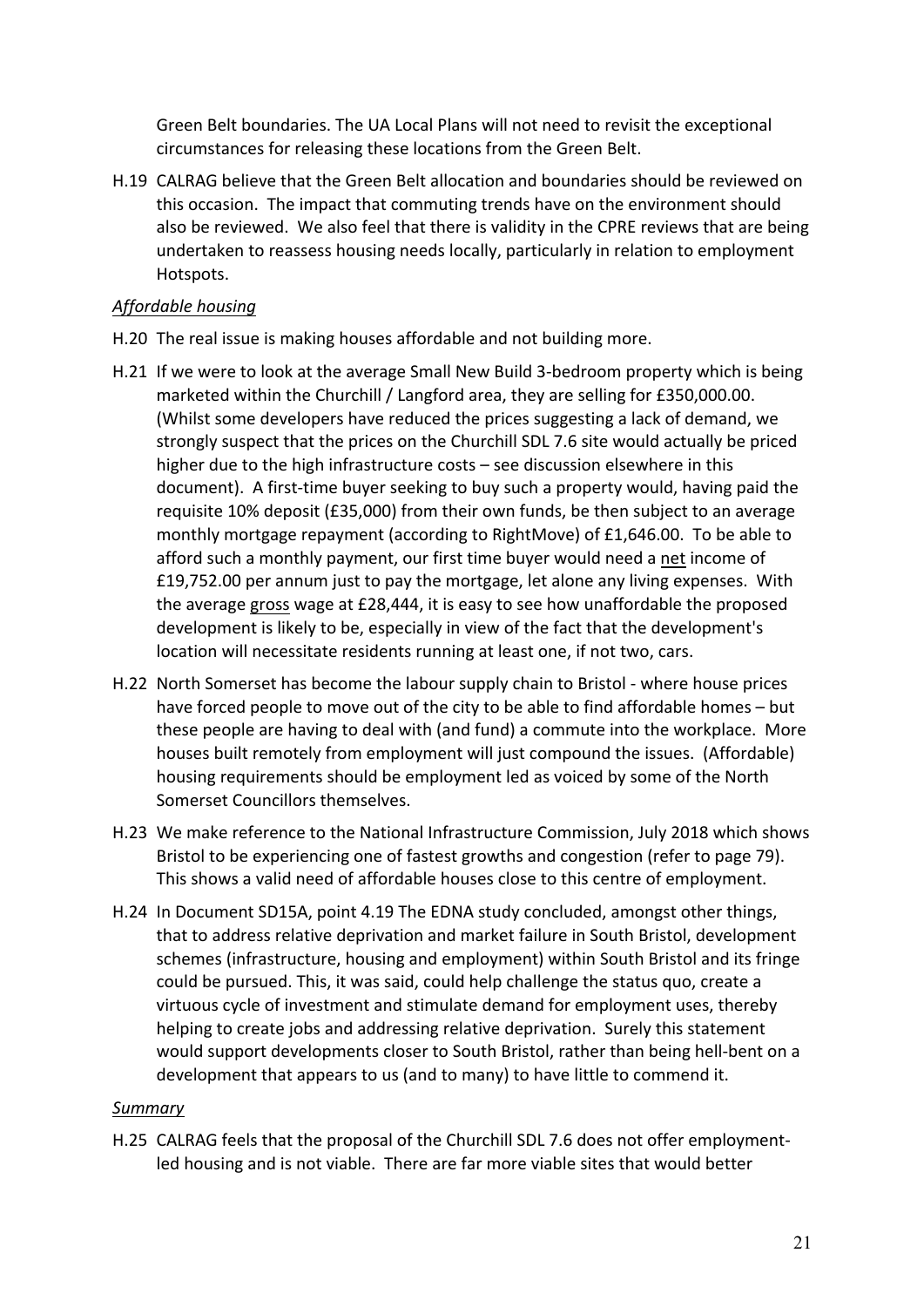support local employment opportunities, thereby reducing commuting need and limiting environmental damage. Whilst this might require the existing Green Belt delineation to be re-examined, we believe that this would result in a much more 'natural' satisfaction of the housing need than is currently being proposed.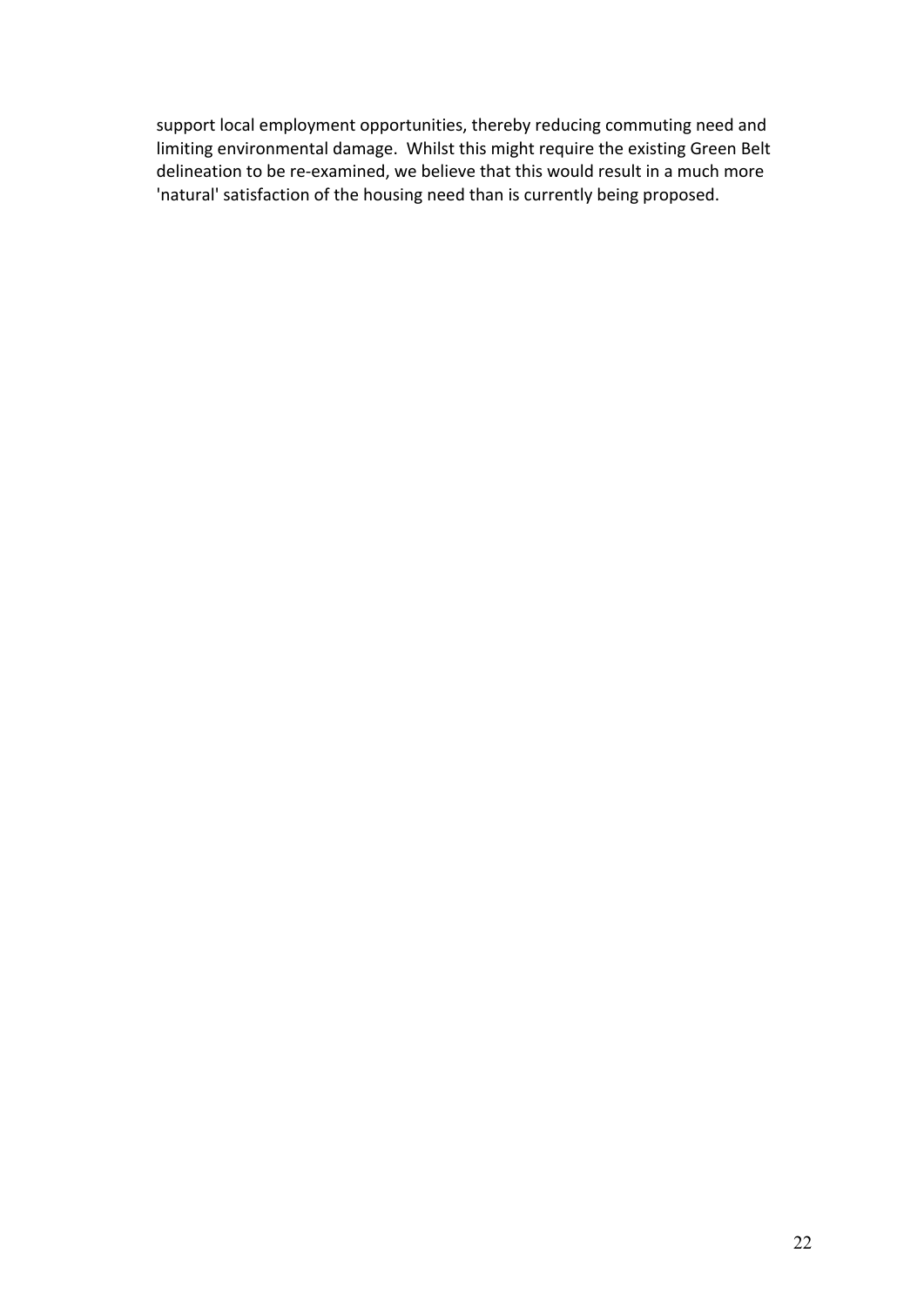### **I. (WED 007) - TRANSPORT TOPIC PAPER**

### **J.** (WED 008) – EMERGING FINDINGS TRANSPORT REPORT

- IJ.1 The TEW documentation makes two assertions which it wishes to show act in synergy:
	- IJ.1.1 It maintains that the M5 to A38 corridor route has important strategic significance to the network as a whole.
	- IJ.1.2 It further maintains that this same connection facilitates house building along the corridor.
- IJ.2 We suggest by contrast that there is minimal strategic benefit and in consequence, the cost of this road building should be seen as a housing subsidy. This statement is supported by Bristol Airport Authority which is more concerned with connections northwards with Bristol and its environs.
- IJ.3 We question the iustification for this M5 to A38 corridor in terms of house-building for many reasons which will be outlined below. Chiefly, we feel strongly that it will not contribute to the allocation of affordable housing outlined in the JSP. WED004F JSP Criteria No1 Objective 2b of the JSP page 2 refers:

"Affordable Housing is expected to form part of the mix of dwellings in order to provide for mixed and balanced communities".

This is not reflected the very clear data presented in the BNP Paribas report ('Topic Paper 4 – '*An Assessment of Viability of the SDLs'*, Section 6 pages 31 onwards). The BNP Paribas report is substantially supported by the Dixon Searle Partnership WED 005 Updated Viability Assessment (the latter does not give such a clear, coherent assessment). 

- IJ.4 The proposals for transport are utterly confused. We are bemused by the removal both of M5 Junction 21a and the proposed improvements to the A38 North East of Churchill Gate. This leaves the possibility of a Banwell Bypass either built in isolation to facilitate just 1,900 houses in SDL 7.5 (Banwell) or alongside a Sandford &Churchill Bypass to facilitate a further 2,800 houses in Churchill SDL 7.6, none of which are likely to be affordable. This concern is amplified elsewhere in this document.
- IJ.5 A major concern locally is the possibility of a Banwell Bypass being built in isolation and the devastating consequences that would inevitably follow for all the surrounding villages in terms of the additional traffic causing gridlock elsewhere around an already struggling existing road network.
- IJ.6 We are aware that there is conflict within the documentation regarding the removal of M5 Junction 21a (although more commonly removed than not), however it remains a possibility if not now then in the future. JLTP4 might clarify this but of course, is yet to be made public.

#### *Composite Bypass Scheme*

IJ.7 As regards the M5 to A38 corridor: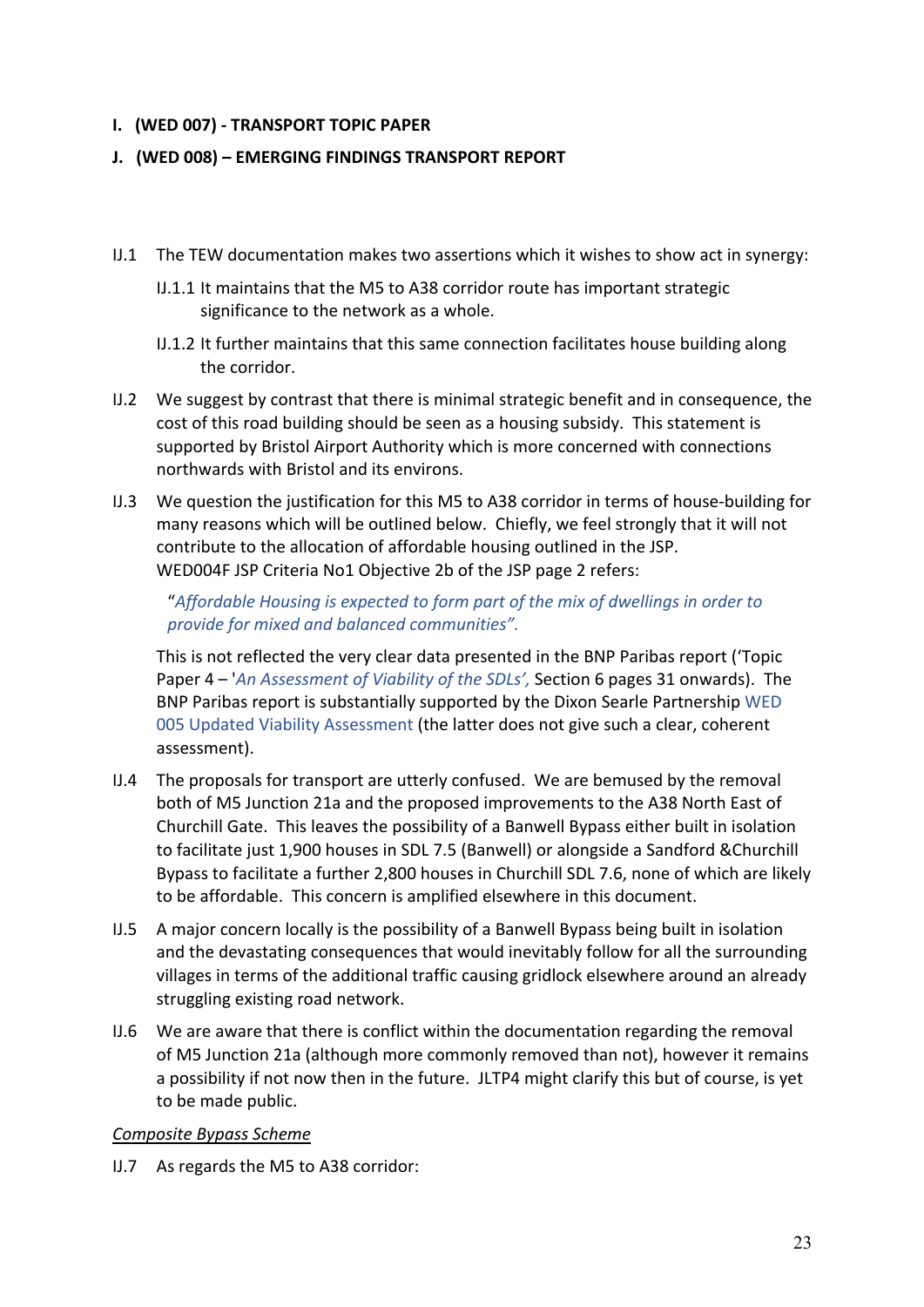- IJ.7.1 We suggest that the evolving evidence from the West of England Partnership indicates that overall the proposals offered here are neither viable nor deliverable. The composite bypass scheme (M5 Junction 21a, a Banwell Bypass and a Bypass of Sandford & Churchill connecting to the A38) has now shrunk substantially, as per PC08 in WED 002 (see section above). This is of considerable concern to CALRAG, who see little in the way of coordination at council level regarding the infrastructure requirements of Churchill SDL.
- IJ.7.2 It is clear that attempts to acquire land for the Churchill SDL have encountered major difficulties. Despite talk of mitigation against the undesirable consequences of the scheme within the present local road network, the consequences of the much-increased future traffic are largely ignored.
- IJ.7.3 The paper entitled "Schedule of Proposed Changes" (WED 002) indicates a revised M5 to A38 corridor route which (within the plan period) now offers:
	- IJ.7.3.1 No new connection to the M5 (no J21a), and where other evidence, contained within WED 007 and WED 008, indicates:
	- IJ.7.3.2 No plausible connection with the A38, and no scheduled improvements to the A38 onwards towards Bristol.
- IJ.7.4 We note in bewilderment that another crucial and costly element of the proposed composite bypass encompassing the SDL of Churchill is the removal of a connection to Churchill Gate. If one assumes that the residents of the new development will need to access facilities (health and education) services in Churchill, the resulting traffic will be required to use narrow local roads. One of these is a particularly important Holloway (King Road/Church Lane), which forms part of the character of the north west approach to Churchill. The other, Ladymead Lane, is a single-lane road, already extremely congested and prone to flooding. There is of course a third route, Stock Lane (B3133) which is too narrow in places for HGVs to pass. In short it is an important, seriously congested through route; to suggest that no work is required to the road network here is simply absurd.
- IJ.7.5 The JSP proposal for a link road south east from SDL 7.6 to Churchill Gate has disappeared. The junction between this new road and the A368/A38 junction would be hard to engineer since it would involve accommodating seven roads. It should be noted that there are obstacles to this new link due to the Jubilee Field in Trust and the reluctance of the land owners to release adjacent land. Furthermore there would be serious environmental and landscape objections.
- IJ.8 We have acquired extensive transport data, mostly from the Department for Transport, which has not been properly analysed within the consultation documentation. We are analysing this data and our detailed conclusions will be made available as soon as possible prior to the Public Examination. It is our view that this information should have been assessed by the authors of the JSP and their consultants prior to commencement of the consultation. Our preliminary conclusions are outlined below:

IJ.8.1 Since WED 007 and 008 are substantially intertwined, they need to be reviewed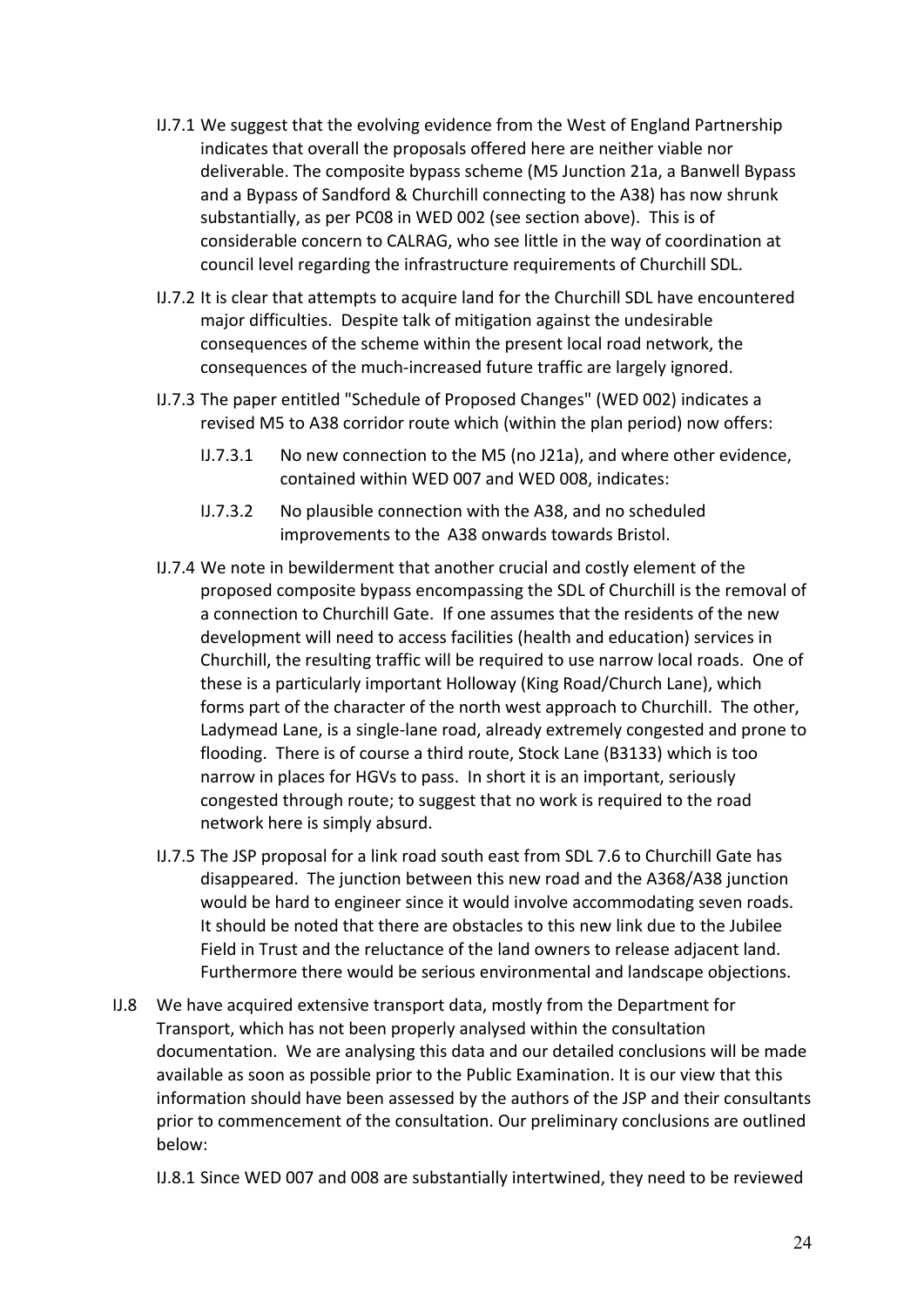together. Our all-pervasive concern here over road transport is that the JSP proposals, despite proposed attempts at mitigation, will lead to substantial extra congestion on all elements of the network be they Strategic Routes, Primary Routes or Local Routes. Improved public (and primarily off-road) public transport receives far too little attention. Moreover, we have serious concerns about the assumptions employed in the G-BATS4 modelling (see p21 of WED 007 where a single, JSP-area-wide peak trip rate is employed thus giving an underestimate vehicle movements for a remote SDL such as 7.6). This we will consider in more detail in a later publication. setting out the analysis of the above documentation.

- IJ.8.2 We suggest it is both informative and helpful to consult the first major attempt (23 years ago) to examine, for (approximately) this sub-region, a future transport policy (7GBSTS); various EW connections SW of Bristol received substantial attention, but the presently proposed M5 to A38 corridor route was entirely absent.
- IJ.8.3 The composite (M5 to A38) bypass proposal (which first appeared as an explicit scheme within the Banwell Area Transport Study (JWP 2001 (available from N. Somerset)), is now fragmented and deprived of vital components at both ends. The proposal might certainly facilitate house building, albeit at high cost:
	- IJ.8.3.1 Using North Somerset Council's own figures, adding the £55m cost for the Banwell Bypass to the suggested £120m for the Sandford & Churchill Bypass gives a £175million requirement for roads alone. This is in addition to £tens of millions to engineer flooding solutions and road junctions along the route that will undoubtedly be needed. When that cost is amortised across the number of houses to be built, it adds a £37,000 cost per property  $(E175m/(1,900 + 2,800)$  houses =  $£175m/4700$  houses = £37,000/dwelling).
	- IJ.8.3.2 However, the Sandford & Churchill aspect of the proposal is actually more than three times longer than the Banwell element. As such, CALRAG suggest that the £120m for the Sandford & Churchill Bypass is unrealistically low. Using North Somerset Council's present baseline costings, the actual cost of this element is likely to exceed £165m (ie 3x £55m).
	- IJ.8.3.3 As such, when added to the £55m for the Banwell Bypass (but still ignoring the inevitable flooding mitigation and road junction costs along the route), this gives a £220million total cost, meaning a £46,800 charge per property.
- IJ.9 Unless public funding could be secured for all of this work, this cost  $-$  when added to the cost of the properties on the developments - would render none of the housing affordable.

## Assessment of the traffic generation by SDLs 7.5 and 7.6

IJ.10 The assumption of a single average trip rate for all modelling within the WoE is remarkably unrealistic. The values used for residential trip rates in the AM and PM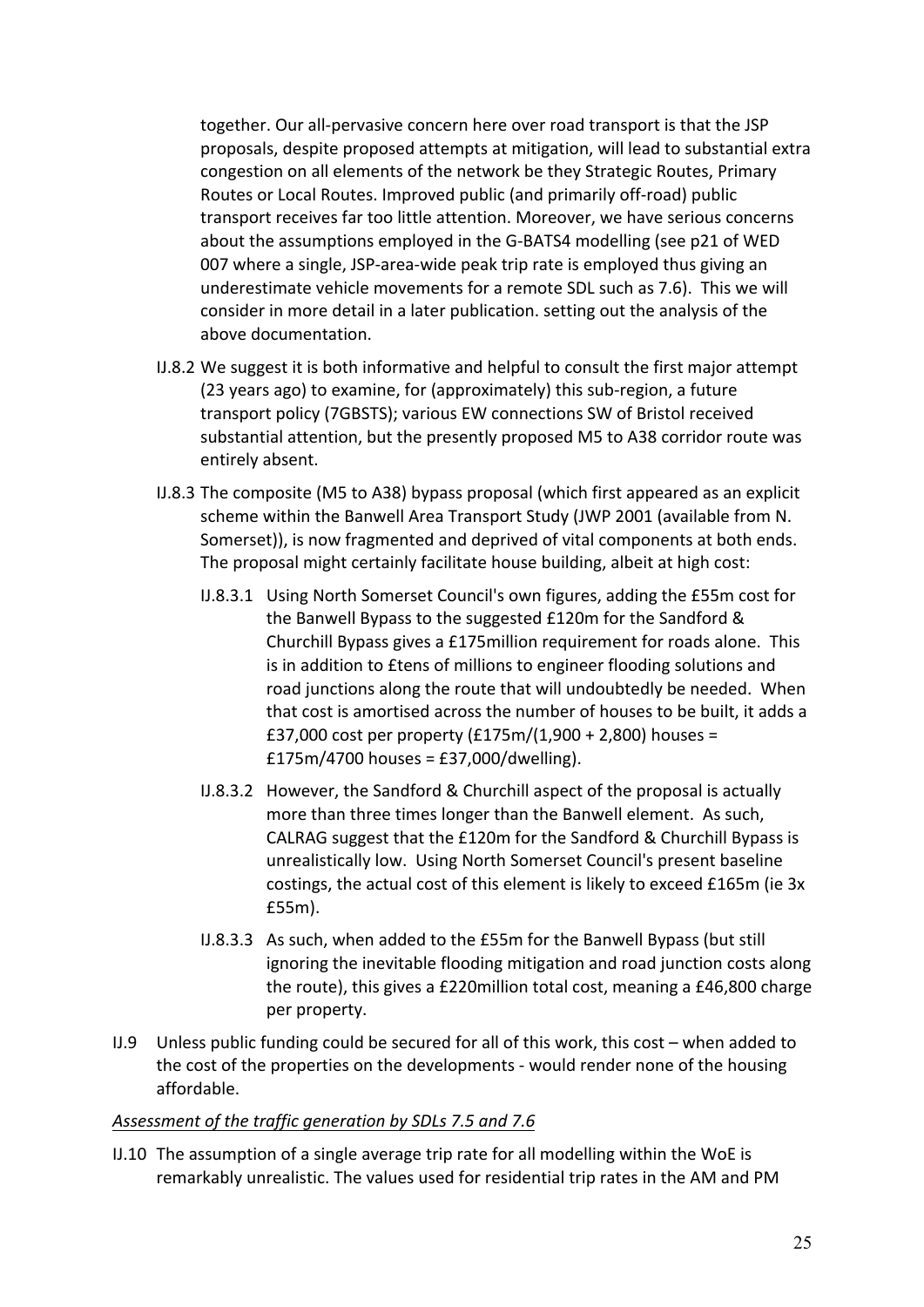peaks (an OUT+IN of approx 0.5) is far too low for remote rural SDLs like Banwell 7.5 and Churchill 7.6. Our data for small local housing estates with a single access point indicates an average 0.9 and a ratio OUT/IN much more asymmetric than that employed here (in table 3.4 of WED 007, (page 21)). Consequently, it seems likely that the results quoted in table 3.5 (page22) very substantially underestimate the peak traffic generation for remote SDLs.

- IJ.11 One consequence of this is that an unrealistically low level of CO2 emissions results. This further call into question the justification and sustainability of such remote SDLs where adequate public transport would require considerable subsidy.
- IJ.12 The project offers little strategic benefit and poses many strategic disadvantages for the sub-regional road network as a whole. (Our conclusions contradict table 6.6 on p28 of WED 008 - see also our detailed analysis and conclusions to be published later.)
- IJ.13 The following is just one example of the predictions (after mitigation) for local traffic flow. Fig 4.4 of WED 007 (page 42) suggests that, for B3133 Stock Lane and Brinsea Road - after mitigation - a consequent increase in the AM peak of 150 to 300 pcu/h will occur, yet no specific measures appear here to deal with this already constricted and over-trafficked route and its particularly problematic (offset double T junction) connection with the A370 at Congresbury.
- IJ.14 We appreciate that present maps are diagrammatic, but it is disturbing that Fig 6.1 of WED 008 (page 27) implies, once again, that a major arterial road bisects (and sunders) the new community at SDL 7.6. This would constitute very bad planning. The present village community at Churchill & Langford would also be dismembered by a remodelled intersection of A368 and A38 with a new road around Windmill Hill and joining at Churchill Gate. The land also has its own complications – land-owner unwilling to sell (see above) or a route through a Jubilee Field in Trust.
- IJ.15 It is rather interesting, in this context, that a new road connection to the intersection of the A38 and A368 now fails to appear at all. We should perhaps point out that, apart from the course of an arterial road, an existing high voltage power line running adjacent also constitutes a major design constraint for SDL7.6.
- IJ. 16 We should note very carefully that the present Primary Route of A371 + A368 is, by Primary Route standards, remarkably lightly trafficked and that, regarding access to the A38 Primary Route in the East, approximately half the present combined A371 Banwell traffic flow takes the A368 direction and the other half follows the A371 (7.5 tonne-limited) direction, via Castle Hill, to and from the already seriously constrained village of Winscombe (NB the West entry to Winscombe from Banwell is restricted by the Francis Fox Railway bridge (single lane, 12ft 3ins headroom and subject to flooding)).
- IJ.17 The map on page 27 of WED 008 also includes a short steep extra connecting element (A368 to A371) East of Dark Lane. This is in a Groundwater Source Protection Zone on the northern slopes of Mendip and therefore cannot proceed. See also the conclusions of the Banwell Area Transport Study 2001.
- IJ.18 Doubtless much traffic flow would adopt the proposed composite bypass route, and of course the phenomenon of induced traffic on new road routes is now well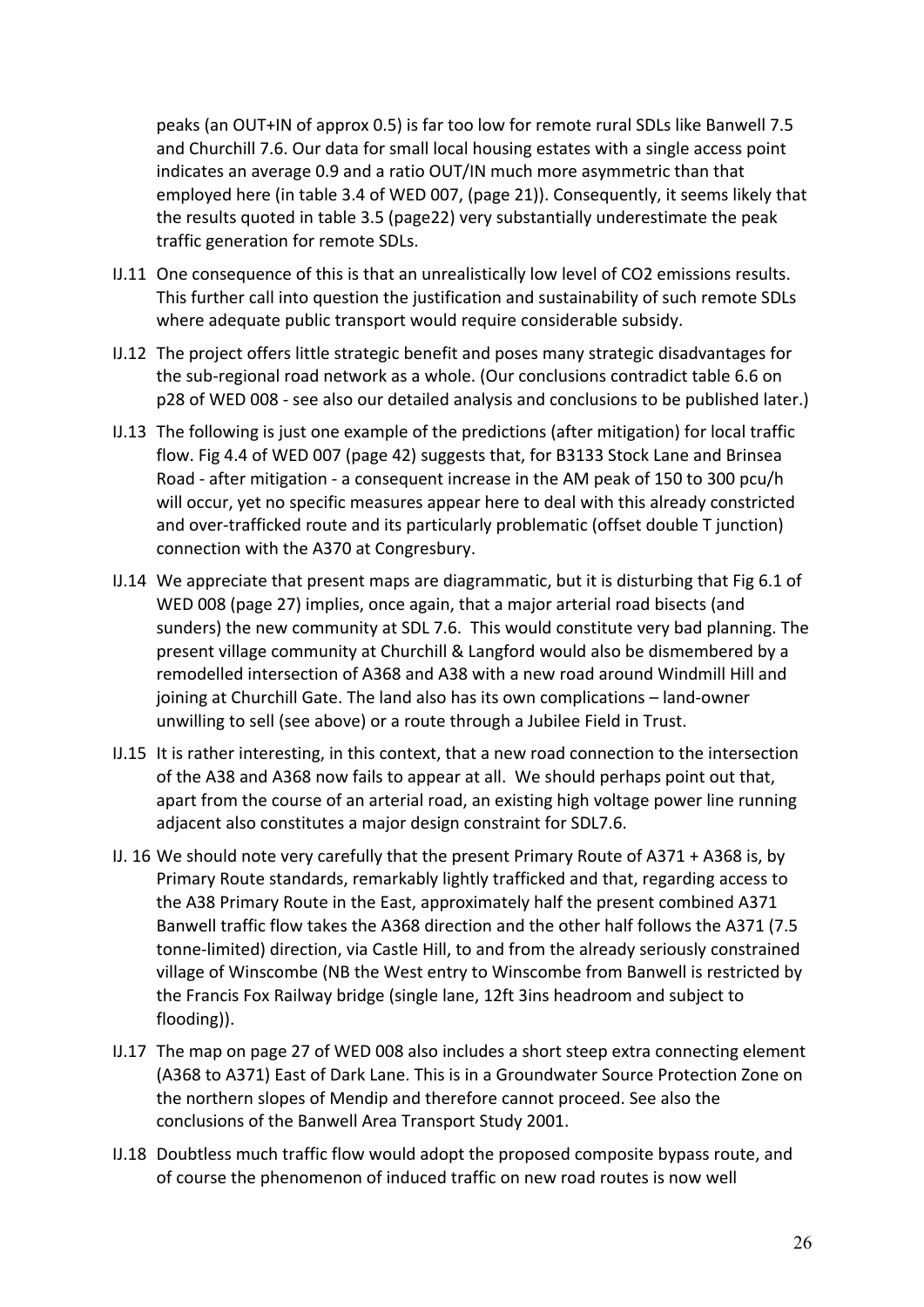documented (see The Impact of Road Projects in England, Transport for Quality of Life L Sloman, L Hopkinson, I Taylor (2017)). This essentially demonstrates that building extra roads does not necessarily contribute to improved economic performance.

- IJ.19 It is evident that the strategic justification for the composite bypass discussed above is remarkably weak. With an open mind approach, we suggest that conclusions drawn from the modelling as in SD 16A could well be different from those drawn by the consultants. See also SD16C Atkins Apr 2018 and compare it with SD7C and SD7A (Apr 2018). (See also our detailed quantitative data analysis to be provided later.)
- IJ.20 One may also anticipate that, in this present scenario (which lacks M5 Junction 21a) the present M5 Junction 21 will be further overloaded by traffic from these two SDLs 7.5 & 7.6. (see Fig 4.4 of WED 007, page 42).
- IJ.21 We should also note that further improvements to the present M5 Junction 21 could increase its capacity substantially. The evident need here is to separate two traffic flows on the A370, i) joining or leaving the M5 and ii) simply crossing the M5. At present these two flows mingle at grade. A modified junction with a further section, elevated above the present one, would carry (and segregate) this crossing traffic.

### *(Phased) roadbuilding*

- IJ.22 We note (Fig 5.1 of WED 007, page 48) that construction of the Banwell part of the composite bypass is scheduled to complete in 2022, whilst completion of the Sandford and Churchill component is scheduled for 2028. A six-year delay is highly undesirable since, in the interim, induced traffic would be directed onto the serious existing pinch points within the latter two settlements. This is entirely avoidable and we suggest that to allow this would constitute very poor planning.
- IJ.23 Furthermore, we are concerned that the delay might also promote attempts to begin construction prematurely at SDL7.6, before adequate new road access exists. Again, this would cause obvious and avoidable problems.
- IJ.24 There are also further problematic consequences associated with the construction of the composite bypass. Full details will be provided once we have access to the Joint Local Transport Plan (JLTP 04), which we understand is expected shortly. However, in the meantime and in brief, our concerns are as follows:
	- IJ.24.1 Wolvershill Road: It is acknowledged in WED 007 that large increases in traffic flows will necessitate road widening. We see no proposals for this.
	- IJ.24.2 As previously alluded to, the junction between B3133 Stock Lane and Brinsea Road is entirely unfit even for current traffic flows, let alone the enhanced flows that this development will cause.
	- IJ.24.3 It is acknowledged that the A38, post the addition of the composite bypass) will have substantially increased traffic flows north east of Churchill Gate (towards Bristol) and yet no A38 mitigation costings are now included. In fact, they have been specifically excluded.
	- IJ.24.4 The A368 east of Churchill Gate is expected to carry substantially increased traffic and yet it is already tortuous route, is subject to a 7.5 tonne limit and contains various pinch points eg at Upper Langford and at Blagdon.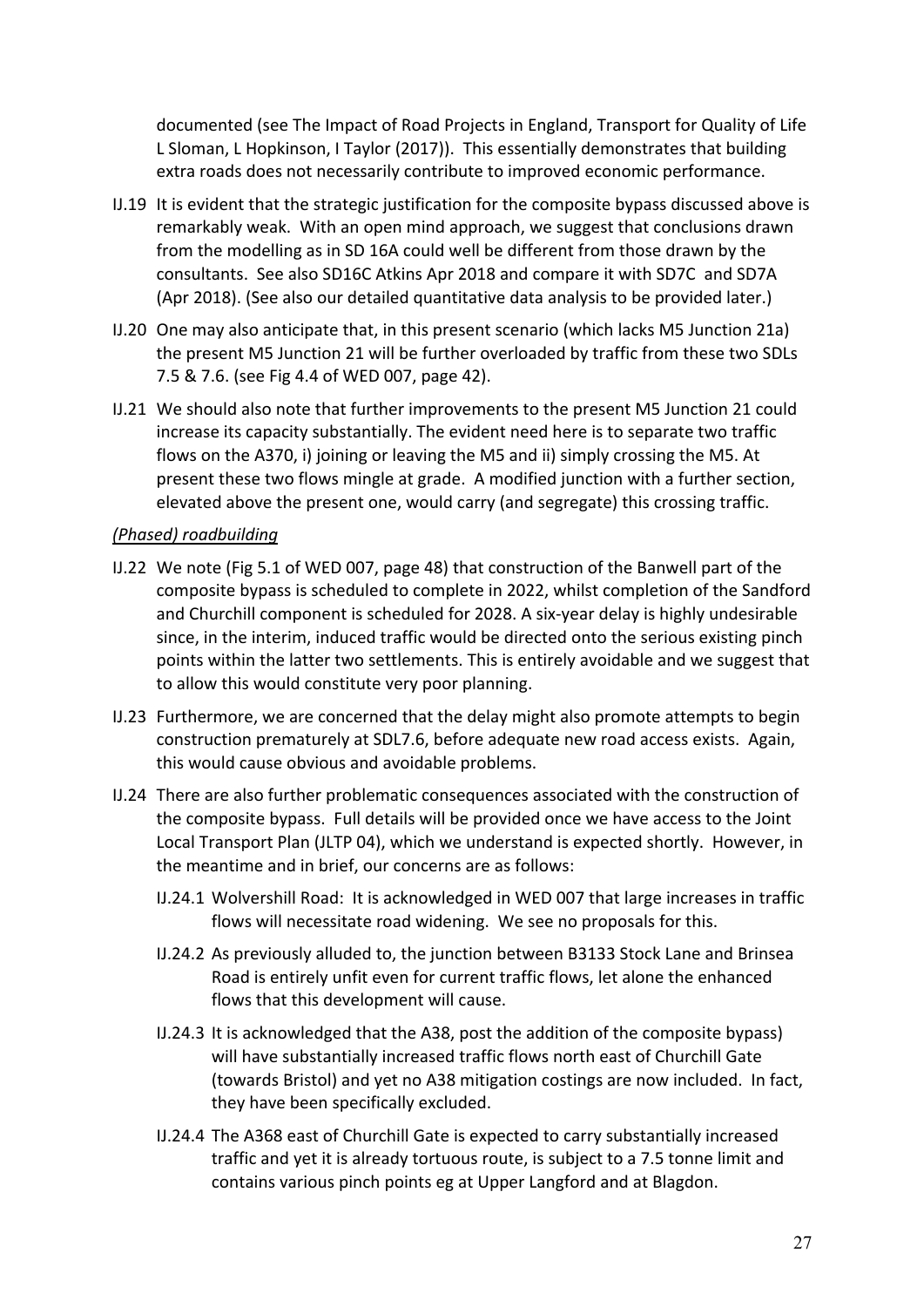IJ.24.5 Regarding M5 Junction 21a, we note that Highways England are concerned that a new junction so close to the existing J21 would produce substantial obstruction of M5 flows through adverse interactions between them, resulting from lane-changes near the junctions. Consequently, they recommend only south-facing slip roads here - which would clearly defeat one primary purpose of such a new junction. This is a probably a principal reason why J21a has now disappeared. CALRAG hope that this will be addressed in the JLTP4.

### *Public Transport plans*

IJ. 25 Note that absolutely no specific public transport measures, in mitigation, are anticipated here. Furthermore, peak trip rates from SDLs 7.5 & 7.6, as predicted in the G-BATS4 modelling, are serious underestimates.

#### *Conclusion*

- IJ.26 This present plan is intended to provide a strategic policy framework for land use, development and transport over almost the next two decades. What has been provided to date is not methodologically robust, for the reasons set out above. It does not therefore provide a sufficient basis in national planning policy terms for identifying that the SDL allocation is appropriate or sound, assessed against both Archived NPPF and standard strategic transport planning practice.
- IJ.27 We suggest that the TEW documentation misses the opportunities presented by the Inspectors to provide 21st century solutions. It fails to re-evaluate the data in a consistent manner. It fundamentally fails to take account adequately of the profound changes in infrastructure and patterns of life as outlined in the National Infrastructure Assessment (NIA)) which are to be expected over this same time span.
- IJ.28 We note that uniquely amongst the four unitary authorities, North Somerset is not part of the West of England Combined Authority. This makes it even more difficult to achieve coherent policy making. We feel strongly that North Somerset has failed to take the opportunity to embrace the advantages of having a major city on its doorstep. It appears to be prepared to sacrifice one of its own major assets, the Mendip Hills AONB and the adjacent countryside in pursuit of unrealistic economic gain.
- IJ.29 It is now clear that two key components of the corridor (composite bypass) route are no longer part of the present Plan: thus M5 Junction 21a has now disappeared from current plans and the northwards improvements along the A38 towards Bristol have also been shelved.
- IJ.30 It is also noted that an E-W route from J20 (Clevedon) eastwards past Nailsea to the A370, is retained within the present proposals. This route offers an alternative to the strategic connecting role proposed for the M5 to A38 composite bypass.
- IJ.31 It is notable that Bristol Airport does not consider improved access by road from the SW to be a high priority; their primary concern is improved access North and into Bristol.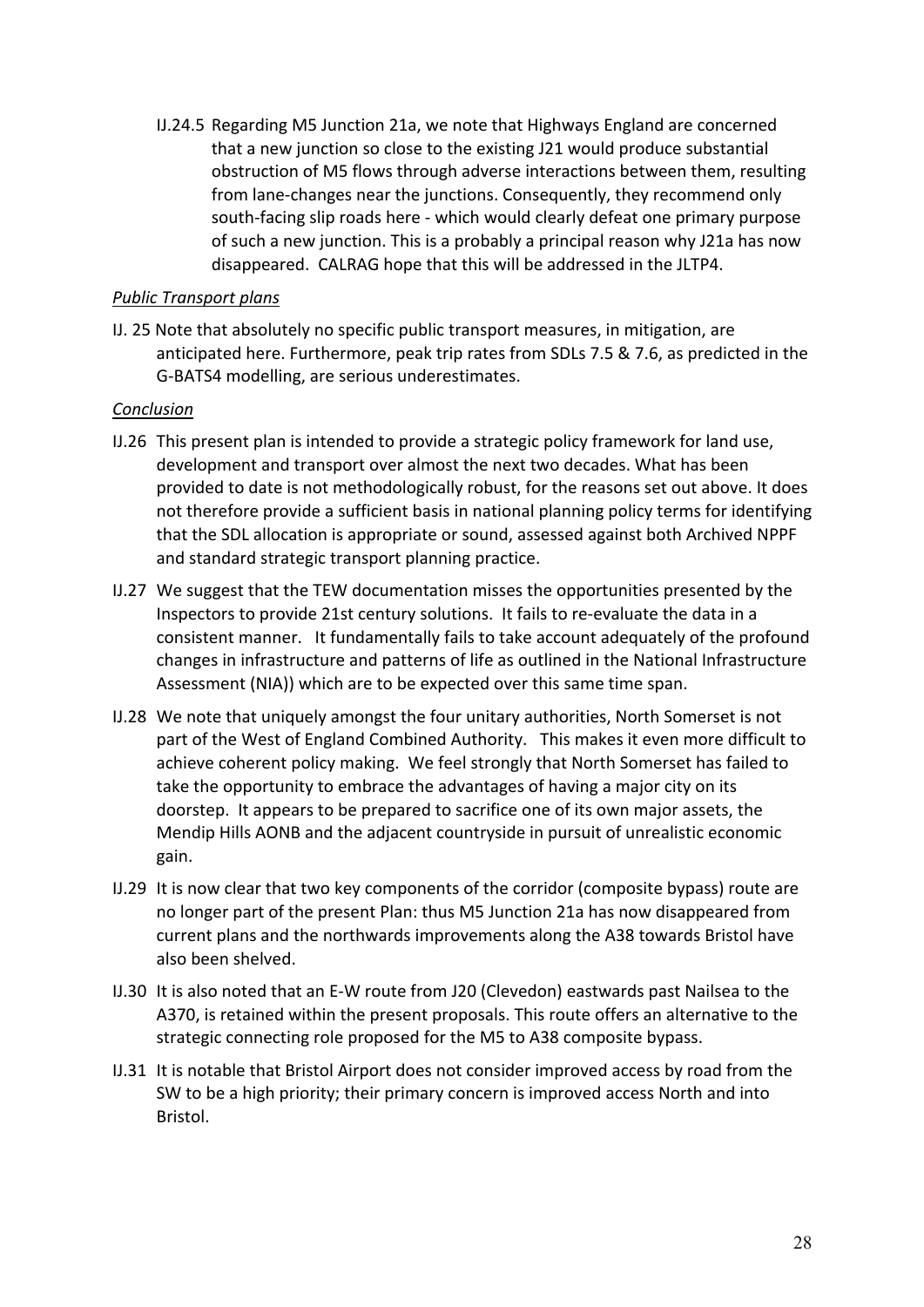# K. (WED 009) - CONSOLIDATED SUSTAINABILITY APPRAISAL

- K.1 The Sustainability Appraisal does not provide a lawful basis upon which to proceed with the examination and adoption of the JSP. Adopting the plan would be contrary to the Environmental Assessment of Plans and Programmes Regulations 2004, Regulations 5, 8, 12 and Schedule II, as the Environmental Report does not correctly assess significant environmental impacts and fails to assess reasonable alternatives.
- K.2 Whilst a supplementary addendum can be produced in specific circumstances to update the evidence base (e.g. *Cogent Land LLP v Rochford DC* [2012] EWHC 2542 (Admin)), this is of limited assistance where it continues to omit key information or continues to dismiss consideration of reasonable alternatives (Satnam Millennium v *Warrington BC* [2015] EWHC 370 (Admin) and Ashdown Forest Economic Development *LLP* v Wealden DC [2015] EWCA Civ 681).

### *Alternative sites*

- K.3 There is no evidence in the TEW of any alternative sites having been brought forward for consideration.
- K.4 In particular, CALRAG are aware of at least two other sites (the Vale and Brockley) which do not feature in the debate at all. It would appear that both sites may have been discounted due to their being at least part within currently designated Green Belt. But it is possible  $-$  and indeed the JSP policies specifically confirm  $-$  for Green Belt land to be brought forward for development in exceptional circumstances, and we have seen no evidence to confirm why such circumstances do not exist in this case.
- K.5 Before Churchill SDL 7.6 can be considered further, there must be a full debate of all alternatives, so as to ensure that the best and most appropriate site in all the circumstances is chosen for this proposed development.

## *Public Transport – General*

- K.6 In order to get over the significant hurdles of 'Justification', 'Sustainability', and 'Viability', one would have expected improved public transport (and the acknowledged need to get journeys off the road network) to have been given very heavy emphasis. However, this is notably absent from both the JSP and TEW in relation to SDL 7.6.
- K.7 Whilst there is mention at some points (eg WED 002 Schedule of changes, PC12 Churchill bullet 8 (page 7/8)) of Metrobus being extended to Churchill (and a tram network was even mentioned at one of the Council-led 'drop-in' sessions), any alternative and sustainable modes of transport are mere soundbites unless and until a concrete proposal is made available. CALRAG's view is that viable alternative modes of transport will never be made available to Churchill SDL 7.6 as the cost of providing the infrastructure - and then running the network - will be prohibitively expensive.

#### *Bus*

K.8 There is currently only one, hourly 'Falcon' bus service from Churchill (not Langford)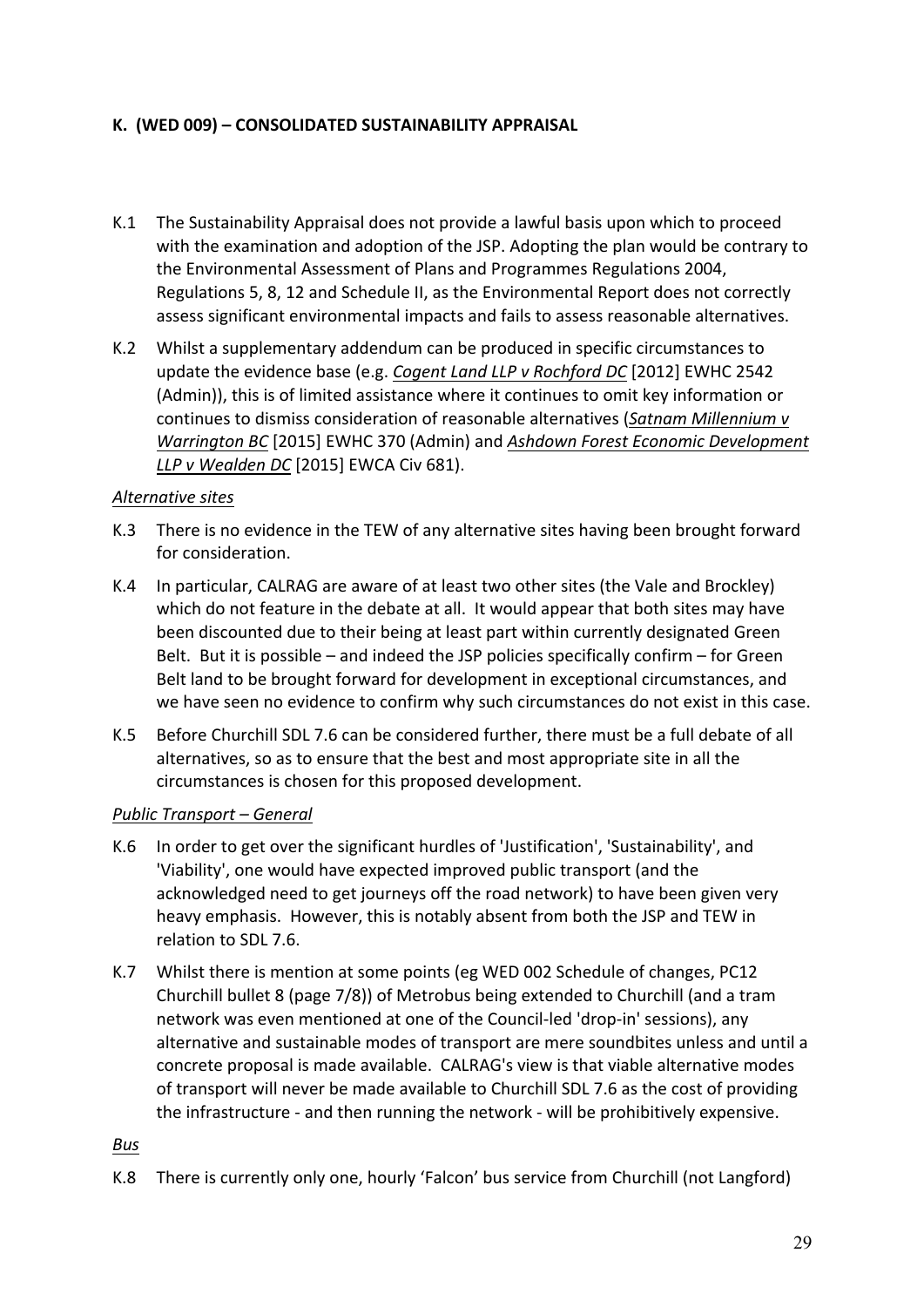into Bristol and no direct bus service into Weston-S-Mare. See also K10.

- K.9 Any new/improved bus service to and from Churchill SDL 7.6 would, in CALRAG's view, be impossible to become viable, due to the distances involved to centres of employment / enjoyment and the associated journey time. The average bus journey into central Bristol from Churchill in peak traffic would be well over an hour. The A38 will not readily support bus lanes, local roads/lanes are too narrow for buses to access, and so bus-stops would be few and far between, meaning that only those that live within reasonable walking distance of them will be able to use them. Driving to a bus stop would not be viable but, even if it was, that is hardly a solution fit for the 21st Century.
- K.10 The new Bristol University U2 bus service from Langford Vet School only runs during the Bristol University academic term between university sites and has parking issues in Langford. This is supported by WED007 (page 15),

"Traffic congestion causes longer and less reliable journey times, reduced resilience in *the event of incidents, worsened reliability of bus services, rat-running of traffic through residential areas and idling traffic causing air quality problems. Slow journeys also reduce accessibility to jobs and businesses and act as a barrier to the competitiveness of the city region*."

# And further by WED007 3.4.1 (page 25),

*"Many people living in rural areas, villages, small towns and suburban areas are heavily dependent on cars in meeting their movement needs"* 

# And (last para page 25),

"... in many cases, significant investment will be required to improve public transport *choices.* In many cases this will be challenging, due to relatively low levels of service *provision and long journey times to key destinations*." 

- K.11 Figure 3.4 (Page 25) notes that 82.6% of residents in Churchill and Langford use private transport to travel to work.
- K.12 The JLTP 4 which might have some further public transport solutions has not yet been made available, and this simply adds to the problematic justification for such a remote SDL as Churchill 7.6.

## *Train*

- K.13 It should be noted that Yatton Station is 4.3 miles (6.9Km) away from Churchill SDL 7.6. There is no bus route from Churchill. The current road network between Churchill and Yatton consists of lanes, minor roads and an already highly-congested junction at Congresbury with the A370.
- K.14 This would not support a bus route.
- K.15 Car travel is the only viable option (leaving aside cycling along the Strawberry Line, which only the youngest and fittest could conceivably do regularly). However, parking at Yatton station is currently very limited and so this would need to be significantly increased. Neither WED 009 (Sustainability), WED 005 (Viability) nor WED 004 include the expense of mitigation of both traffic congestion and increased parking at Yatton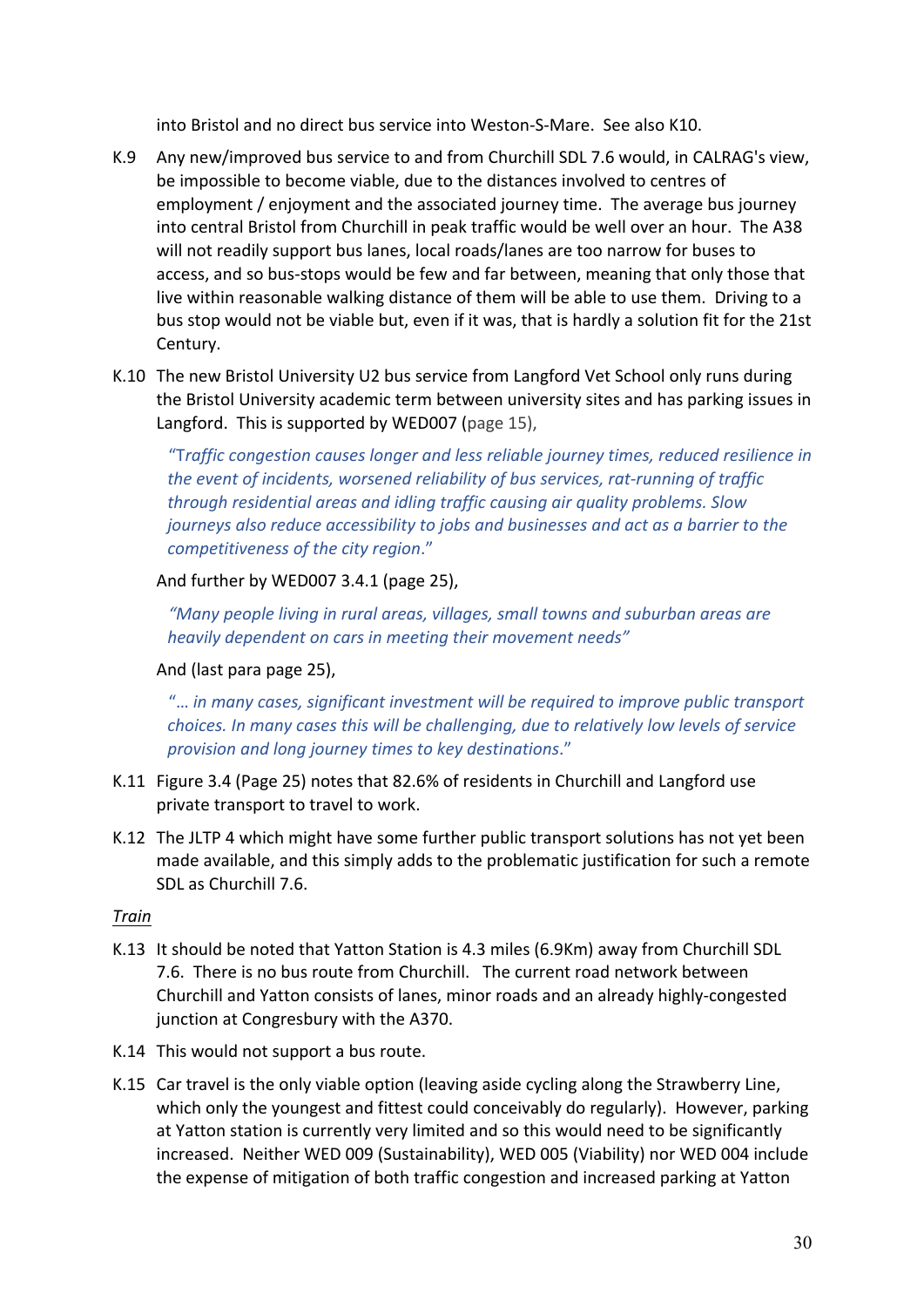station.

#### **Other** alternatives?

#### K.16 We note that ED03 August 2018 (page 1) notes,

"It perhaps goes without saying, but it is obviously of crucial importance that this *work* (particularly that in relation to HRA and SA) is carried out with an "open mind" and does not seek to simply justify the approach/policies currently set out in the draft plan".

- K.17 Keeping an open mind is an issue of which we see no evidence in the TWE documentation. One area in which an open mind could have been applied is in relation to alternative forms of transport. In our CALRAG document, "An alternative solution  $-$  a different perspective', we put forward the notion that emphasis should be placed on the opportunities that could exist if North Somerset were to properly take advantage of having a major, thriving city on its doorstep. This document was approved by a consultant strategic planner and given a 'thumbs up' from John Penrose MP before publication on the internet. The thinking behind the document is that, in  $21^{st}$  Century Britain, prosperity in weaker communities comes through developing strong, efficient economic and sustainable transport links between two large prosperous areas, whilst maintaining the individual characters of the communities that lie between.
- K.18 In our document we suggested that innovative  $21^{st}$  Century public transport should be at least discussed, and put forward the concept of a Magnetic Levitation system (MAGLEV) such as exists in Shanghai linking the city to the airport  $-$  a similar distance as between Bristol and Weston-Super-Mare. Since publishing our document we have been contacted by an expert at Nottingham notifying us of ongoing discussions between RollsRoyce, Bombardier and Toyota to discuss the possible installation of a MAGLEV to connect Nottingham to Derby.
- K.19 This is just one example of 'keeping an open mind' and, whilst that suggestion may have little chance of becoming a reality in our lifetimes, it is CALRAG's view that the concept could nevertheless be employed here; that houses should be built where people want to both live and work.
- K.20 WED 009 4.79 (Page 70) states:

"As set out in Topic Paper 2 (SD 7B), paragraph 3, based on the assessments of the *Issues and Options spatial scenarios and the individual potential development locations, and informed by the spatial priorities, the transport assessments, the* Green Belt assessment and Sustainability Appraisal, the responses to the *consultations and other evidence, it was considered the spatial strategy underpinning the JSP should reflect the following key principles: .......* 

- The use of greenfield locations should be minimised but if needed, locations well related to existing urban areas should be used, either by physical proximity or on *existing or potential sustainable transport corridors.*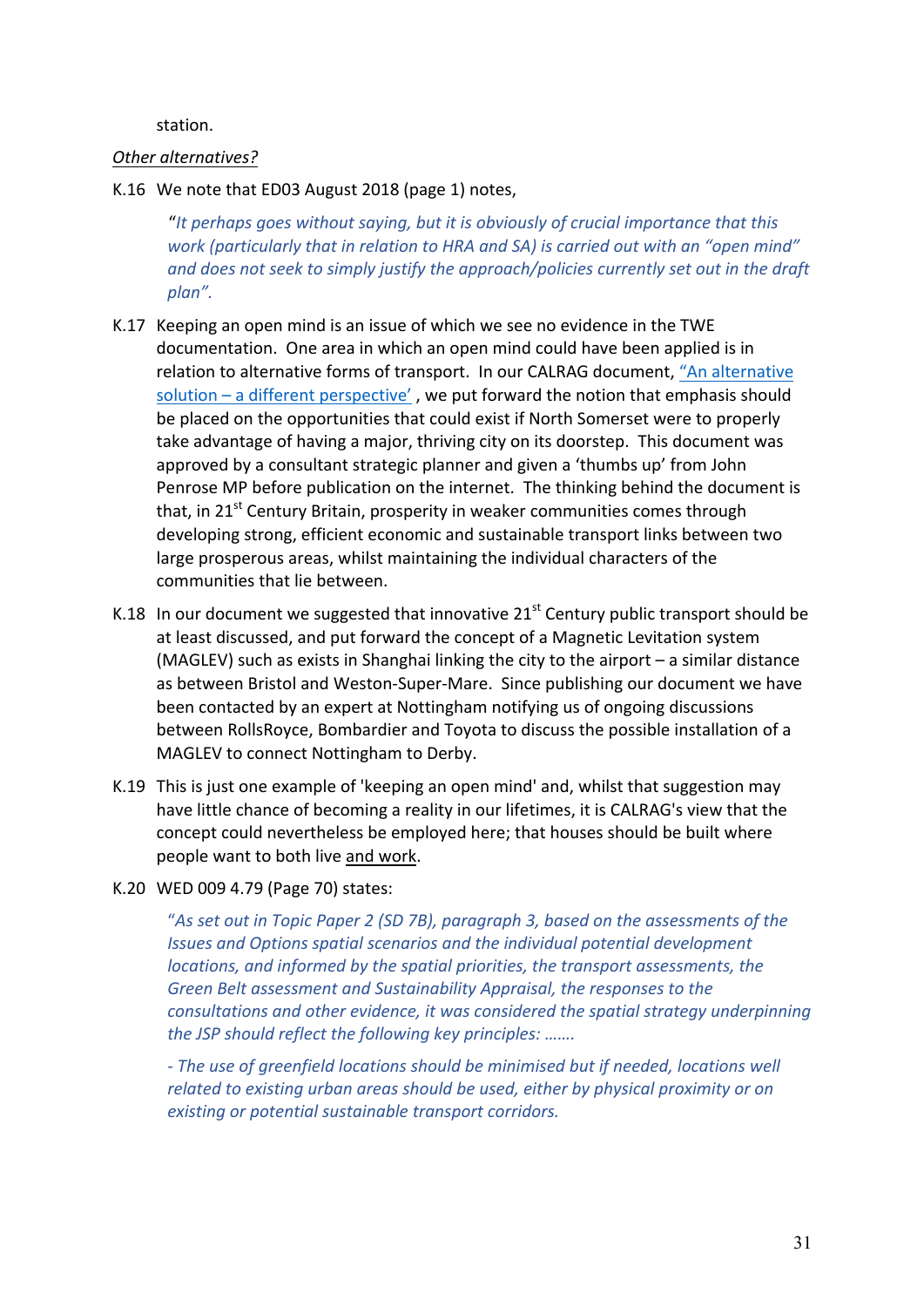- Avoid the continued sprawl of the Bristol conurbation north and eastwards and *refocusing development towards the south in light of the 7,800 homes built here* since 2006 and a further 12,800 homes committed.

*-* Recognition that location in the Green Belt are likely to be needed and that there *are exceptional circumstances for the strategic release of some Green Belt locations….*

This excerpt speaks for itself.

#### *Discussion of WED 009 "Objectives"*

### K.21 WED 009A Strategic Development Locations: Summary of SA findings – Issues and **Options** 5.57 SA (page 33) refers:

"No effects were identified in the short term for all locations and typologies....In the *medium to long term, mostly minor or uncertain effects were predicted for all of the locations as not enough was known about the scale of development likely to take* place, or the direction of growth at each of the locations at this stage in the plan *process*:

This is a very concerning statement in the context of an allocation that is intended to guide the location of a significant quantum of housing. It adverts to the disjointedness of the promotion allocations in the JSP and the Local Plan.

K.22 Objective 1b Minimise impacts on air quality and locate sensitive development away **from areas of poor air quality**. Although Churchill is not in an AQMA, we note the comment, 

"*Transport Impact Assessment and adequate preventative and mitigation measures are required."* 

K.23 Objective 1c Achieve reasonable access to healthcare facilities. Referring to Churchill SDL 7.6, we note that reference SD9D Sustainability Appraisal tables Policy 7.6 (page 58) notes:

"Churchill has a GP practice on Pudding Pie Lane, capable of serving the Garden *Village"* 

It then comments:

*"Work is required to assess projected requirements. Development of 2,800 dwellings could support a small satellite surgery. Policy 7.6 has no specific requirements."* 

- K.24 Patients at Churchill, Pudding Pie Lane Surgery sometimes have to go as far as St. Georges or Yatton or Clevedon to a linked surgery to get an appointment. Satellite surgeries generally do not carry the full equipment and facilities for good practice. Patients would be required to attend Churchill for anything more than minor ailments. We suggest that this has not been appropriately assessed and would appear not to conform to Garden Community principles. We note the lack of any of this information in the TEW documentation in terms of viability and sustainability or justification..
- K.25 5.57 SA (page 33) **Objective 2b** page 34 mix of high quality housing states:

…"The effects for the dispersed typology were uncertain as the specific locations of *development within each Unitary Authority were not identified."*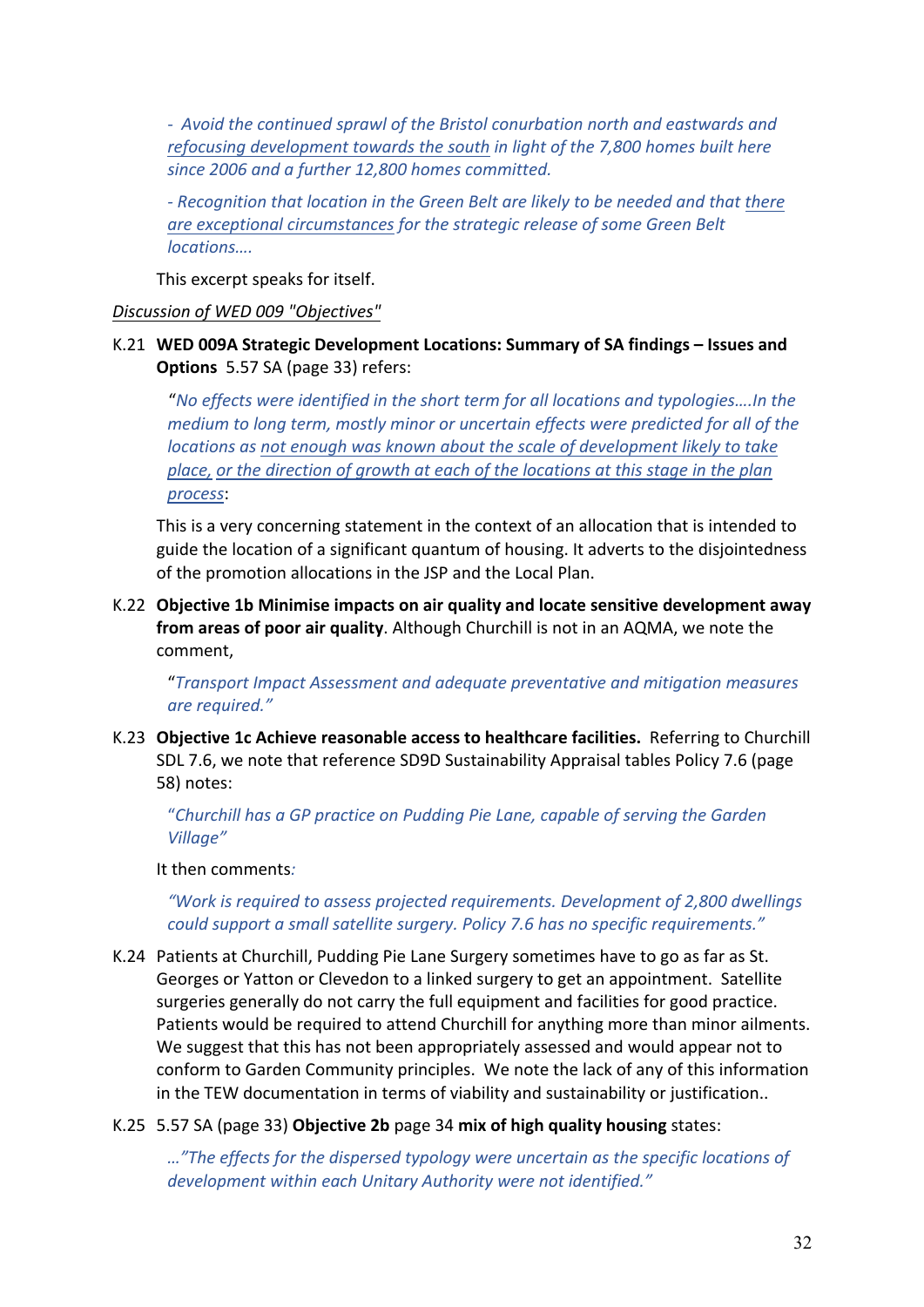We suggest that K15 and K16 above (our underlining) undermines the value of the appraisals. 

- K.26 The situation is even more confusing as WED 009 (page 116) ("Summary of SA scores *for the Strategic Development Locations (Long Term effects) table 5.3)* gives Churchill SDL a "++" (Significant positive effect) This calls into question the value of the evidence to justify SDL 7.5 and 7.6.
- K.27 Furthermore, throughout this response we call into question whether *any* affordable housing will be possible due to the abnormal building costs (piling of foundations and drainage issues), the necessary transport infrastructure costs, and the green infrastructure costs. WED009A (page 34), 2d access to educational facilities quotes Churchill as having

*"existing* provision of primary and secondary schools with future places available in *these locations*." 

Whilst this may have been the case at the time of writing WED 009A, it is not the case  $currently - January 2019.$ 

K.28 WED 009C Policy 7.6 Churchill Garden Village (page 787) states:

### *"New development location accessible to Churchill Academy, with potential for community infrastructure package".*

Again, this is concerning in its inaccuracy and lack of detail and would appear to contradict previous statements relating to such SDLs as being delivered along Garden Community principles. Churchill Academy had a full intake this year and with the current developments of 300 houses in Churchill and many more in the feeder area it is likely to remain so.

#### K.29 **WED 009A 5.62** (page 34): Objective 2e access to town centres specifically mentions

*"Conversely, some Assessment Areas at the other settlements/locations which are generally smaller, were considered to have likely significant negative effects in relation to these two SA objectives e.g. Thornbury and Churchill (SDL 7.6)* 

Again, although given a double negative in the table 5.3, (WED009 (page 116)) it calls into question whether such an SDL as Churchill 7.6 is an appropriate location for a self-sustaining community built according to MHCLG Garden Community principles.

K.30 WED 009C page 784 Objective 3a Deliver a reasonable quantum of employment and **increase access to work opportunities for all parts of society within the Wof England** sub region'.

**"***Currently limited local employment opportunities. Significant employers are University of Bristol (Langford House)* Monaghan Mushrooms, Churchill Academy and *Thatchers Cider.* 

Insofar as this is intended to be an indication that these organisations will be significant providers of future employment in this area, that suggestion is emphatically denied. Thatchers are currently building a fully automated new factory in Sandford. Planning application lists no increase in employment opportunities. Monaghan Mushrooms have not indicated any increase in employment and tend to offer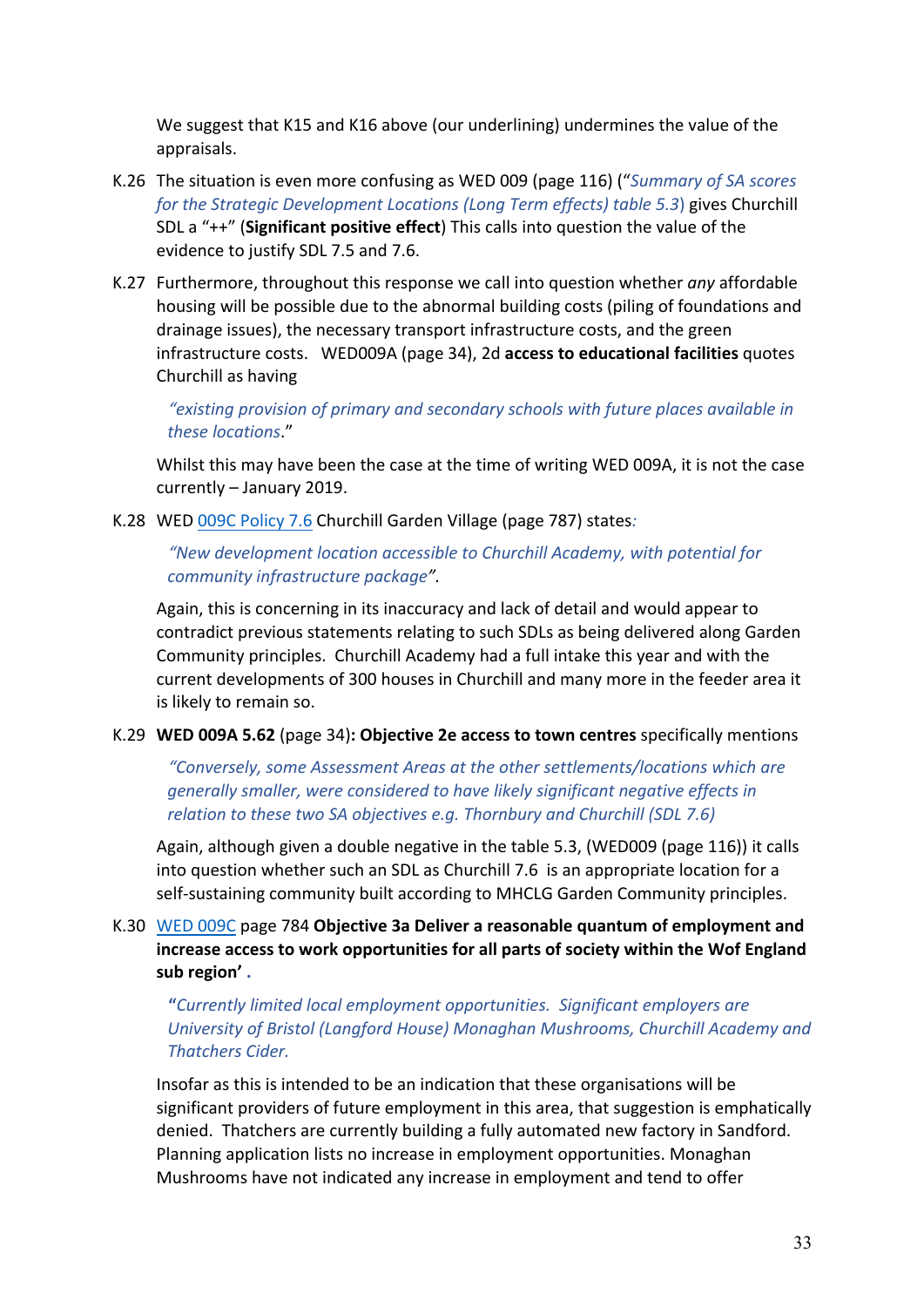unskilled employment, Churchill Academy remains static in terms of employment  $$ there is very little land available for expanding and its location presents safe accessibility issues.

K.31 Such limited statements to support sustainability when referring to an SDL are misleading. It is hard to know how a '+' can be given in the medium and long term at this SDL in the circumstances, and that rating casts doubt, in CALRAG's view, on other assessments used to justify this SDL.

### K.32 WED 009C (page 786), Objective 3b Achieve reasonable access to major employment **areas** states:

"No major employment area, though Bristol Airport in the adjoining parish of *Wrington is accessible via A38". "Policy 7.6 requires transport improvements but does not specify how public transport would serve the Garden Village".* 

Again, the reality is very different. Bristol Airport's Development plans state that they will create only 400 new jobs by 2036. Study of the available jobs at Bristol Airport made over the past 6 weeks reveals that the vast majority of the jobs advertised are for low-skilled workers, 'baggage handling colleagues', 'ramp agents' and catering staff. 

K.33 It is hard to imagine how a '+/-' can be allocated for the medium and long-term without specifying the public transport arrangements.

## K.34 WED 009C (page 786), Objective 4a Minimise impact on and where appropriate **enhance the historic environment, heritage assets and their settings confirms that:**

*"Heritage assets are associated with the existing villages of Churchill and Langford. There are none in the proposed development location [though this location has not been specified]* but it does have potential to impact on settings. Policy requires *protection and enhancement of local heritage assets and their settings and retention of Windmill Hill (potential Iron Age settlement) as a focal green feature. Scoring assumes delivery of Policy 7.6 requirements for enhancement".* 

- K.35 This has been given a green,  $++$  for medium to long term an indication of an optimistic and very subjective judgement. There can be little doubt that SDL 7.6, if developed, will have a hugely negative impact on 'settings', and that it will not enhance the historic environment in any way. The views from the Mendip Hills AONB will be blighted for ever. The important tranquillity offered by Windmill Hill will be effected likewise. It should be noted that Windmill Hill is privately owned farmland and is already extensively used for recreational purposes as a tranquil place to visit.
- K.36 The further comment "*delivery of Policy 7.6 requirements for enhancement*" needs to be specified and included in viability assessments. We further suggest that the above statement would prove to be impossible.
- K.37 WED 009C (page 786), Objective 4b Minimise impact on and where possible enhance habitats and specials (taking account of climate change) confirms

*"… ecological sensitivities in relation to bat flight corridors."* 

*"Policy 7.6 requires safeguarding and enhancement of bat habitat and*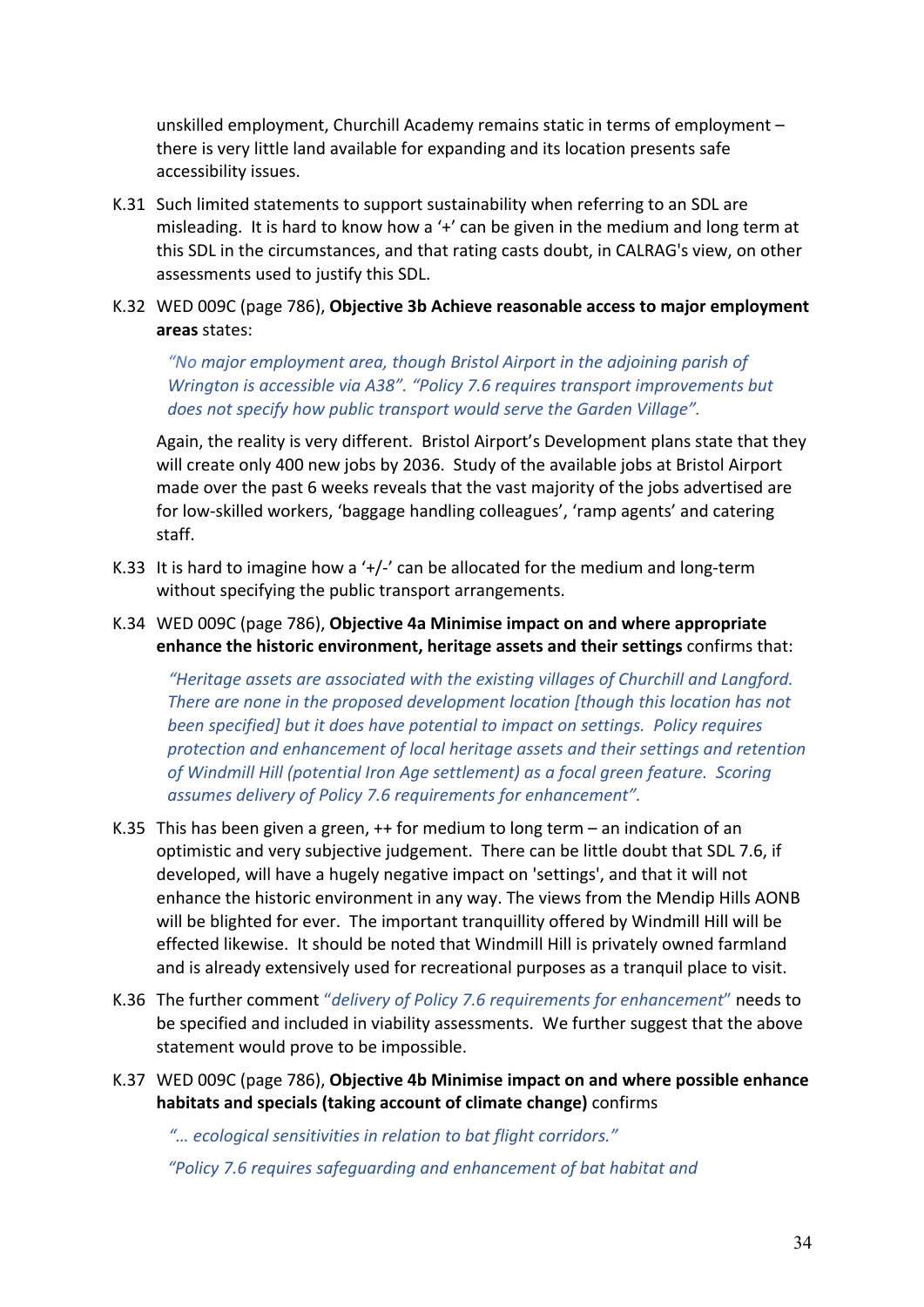*investigation/implementation of green corridor linking Windmill Hill to south of* Langford and Langford Brook. Requirement is for green corridor to be both *investigated and implemented but 'investigation' suggests some uncertainty of feasibility, hence scoring cannot be '++'. Given uncertainty of feasibility and that impact on Priority Habitat not addressed through specific mitigation measures, score has been revised to '-/?".*

K.38 The map and comments on WED 009C (Page 783) clearly indicates

*"Ecological sensitivities in relation to bat flight corridors*." 

Again, this suggests that SDL 7.6 is uniustifiable. There would appear to be insufficient evidence to the contrary. This is further detailed in the HRA part of this response.

# K.39 WED 009C (page 787) Objective 4c Minimise impact on and where appropriate **enhance valued landscapes** states

"*The area is within the River Yeo Rolling Valley Farmland landscape character area, a*  pastoral landscape intermediate between the valley floor and wooded limestone ridges. It is marked by stone farmsteads, thick hedgerows, small rural roads and *modern ribbon/infill development along the A38 and A368. The area is considered to* be of high sensitivity. Sensitive local topography around Windmill Hill which Policy *7.6 requires be retained as a focal green feature"* 

*"Policy 7.6 requirements for development form and layout and for green infrastructure* may mitigate landscape impact but details are currently unknown. *There* may be residual impacts that cannot be mitigated. A requirement for very high *quality development, informed by detailed sensitivity assessment, would minimise*  these".

This has been given an appropriate bright red double negative.

K.40 North Somerset's own 'Landscape Character Assessment' (p204) (adopted October 2018) states

"Strategy" "The landscape strategy for River Yeo Rolling Valley Farmland is to **conserve** the peaceful, rural nature of the landscape with intact pasture and field **boundaries and to strengthen and enhance** the area of weaker character particularly where the landscape is affected by modern development to the west of the M5. (emphasis as per original)

K.41 WED 009C (Page 783) also states,

*"Impact* on AONB to the south, and also sensitive local topography, particularly west of Churchill Village".

All of the above poses serious concerns regarding the justification and sustainability of SDL 7.6.

K.42 WED 009C (page 787) Objective 4d Promote the conservation and wise use of land, maximising the re-use of previously developed land confirms

*"Development would be greenfield. Development on greenfield land does not contribute to promoting the conservation and wise use of land. Therefore, this*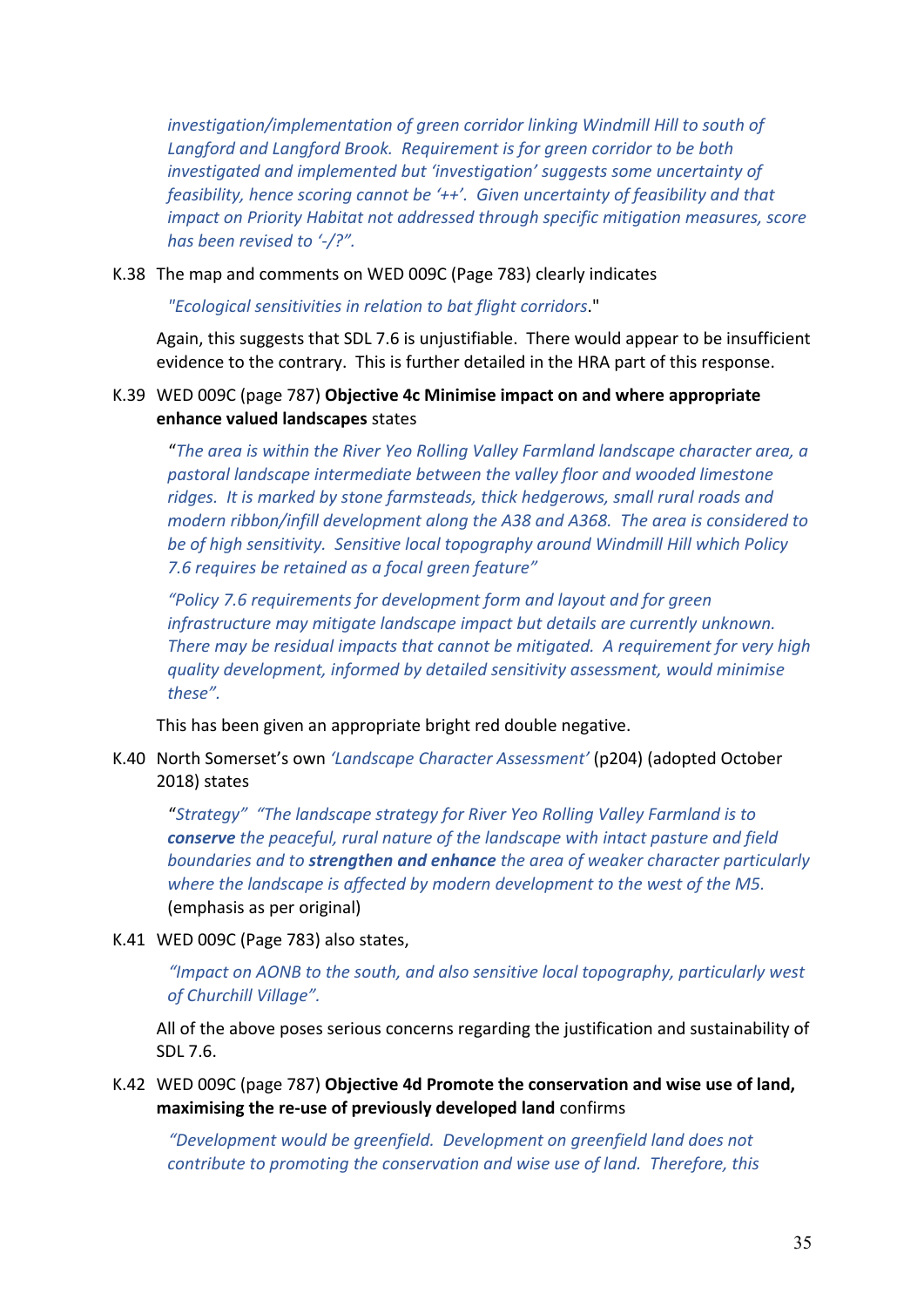# *location has a negative effect on this objective and there is no apparent scope for mitigation".*

We draw attention again to the availability of alternative SDLs, particularly the Vale adjacent to the South Bristol Ring Road which has not been assessed as an SDL. We do not believe that North Somerset Council's rigidity about not using Green Belt land is valid. We believe that there are exceptional circumstances to release Green Belt land in this instance (WED009 4.79 page  $70/1$ ) and reallocate it so as to protect and preserve the Mendip Hills AONB.

K.43 Page 783 notes:

### *"High probability of high-grade agricultural land.*

This is true, and so its development would run contrary to objective 4d

K.44 WED 009C (page 787) Objective 4e Minimise the loss of productive agricultural land especially best and most versatile agricultural land explains that

**"**There are extensive areas of potentially Grade 2 agricultural land at *Churchill/Langford, above the floodplain but below the higher ground, along with* some Grade 1. There are no detailed surveys of land at Churchill....Natural England's ALC Strategic Map shows it as predominantly Grades 1 and 2. "Detailed Agricultural Land Classification Assessment required to establish precise land grading. Site *definition* should seek to avoid identified areas of the best and most versatile (high grade) agricultural land (land in grades 1, 2 and 3a).

This is a hugely telling statement. The area in and around Churchill SDL 7.6 is a predominantly farming community with a strong, thriving village cohesion. Preserving and conserving the beautiful landscape and the productive farmland for future generations must be a priority of good planning for development where there is an alternative which would serve the expanding city of Bristol, which could have a strong, positive, enhancing affect (if appropriately planned) on Weston-Super-Mare, that has not been included as an SDL.

K.45 We further question the decision to proceed with Churchill 7.6 when there is lower grade agricultural land in the Green Belt adjacent to Bristol which has not been considered as an SDL. Paragraph 5.58 of WED 009 still does not refer to the significant loss of high quality agricultural land at SDL 7.6.

#### K.46 WED 009 4.143 (page 87) notes re: **Objective 4e**

"There are concentrated areas of high arade agricultural land around Weston-Super-*Mare but it was not considered likely that these areas could be excluded from the development area."* 

It is unknown as to why it was not considered likely. Nor is it known why this SA objective in table 5.3 was given a "?" This appears to be in conflict with WED 009C Page 783 which, as stated above (regarding Churchill 7.6) notes,

## *"High probability of high-grade agricultural land.*

We are nevertheless delighted to have an opportunity to agree positively with the scoring on WED 009A page 37, Table  $6.1$  "- $-$ ".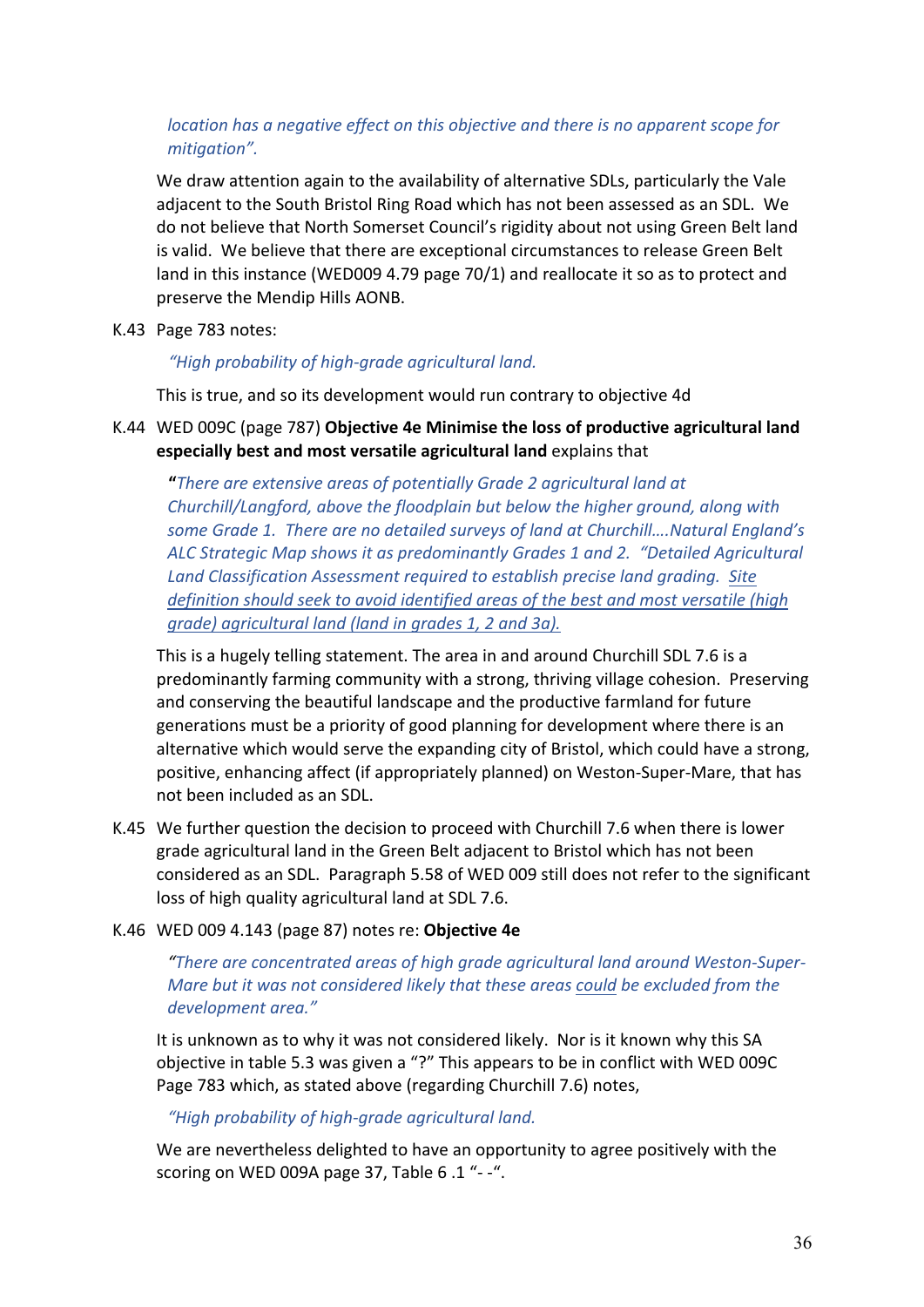K.47 WED 009C (pages 787/8), Objectives 4f and 4g Minimise vulnerability to tidal/fluvial flooding (taking account of climate change), without increasing flood risk elsewhere and Minimise vulnerability to surface water flooding and other sources of flooding without increasing flood risk elsewhere.

**4f -**"Within flood `one 1." **4g** "There are narrow areas of surface water flood risk associated with local watercourses and roads. There are possible issues of *groundwater flooding associated with the Mendip Hills, which are a Groundwater* Source Protection Zone. "Surface water runoff should be carefully managed to avoid *adverse downstream impacts on Wrington and Congresbury"* 

(See below for an existing, ongoing example of this issue, yet to be resolved).

- K.48 In terms of justification, sustainability and viability, we draw attention to the location of Churchill SDL7.6 at the foot of the Mendip Hills. The area is extremely susceptible to pluvial flooding as has been noted at the Crest Nicholson development (land adjacent to the SDL 7.6). This is proving very expensive to mitigate. Piling of all the houses has been required, and the problem of drainage has yet to be resolved definitively.
- K.49 It is of course possible to solve flooding issues, but the added expense must be considered when considering sustainability, viability and deliverability. We see no evidence of this at all in the TEW documentation. Indeed, and extraordinarily in our view, 4f has been given a  $'+'$ .
- K.50 Needless to say, CALRAG strongly challenge this bold assumption. 4g has incredibly been given a  $+/-$ .
- K.51 WED004F (page 1) refers to SD11C dashboard (no page but pdf gives p 17 (ref SDL 7.6) Flood risk:

"Whilst the area is entirely flood zone 1 there would be flood risk issues to address, *including* the A38 carriageway that has experienced flooding and the Langford Brook and nearby Lower Langford. To the west of Langford there is a watercourse that runs towards Brinsea Rd Farm that should be considered in any development potential. *There are groundwater issues to the south of the settlement also that would require a robust SuDs strategy".*

- K.52 For years, residents in Blackmoor (Langford close to the Langford Brook and the pumping station) have been struggling to cope with the increased water levels after heavy rainfall. One resident has resorted to lifting the manhole cover in his garden manually to allow raw sewage to disperse so that he can flush the toilets in his house. This problem has been ongoing for some time now, and is clearly due to a lack of current drainage capacity in the area. Whilst remedial works are planned to address this existing problem, far more extensive works must be factored into the plans for SDL 7.6 if it is to be taken forward.
- K.53 Objective 5a access to sustainable transport. We question why there is no mention here of the more remote SDL's. 5.39 of WED009 (page 110) states:

"While many of the transport infrastructure improvements particularly at the SDLs *are expected to help reduce the need for residents to travel by private car on a day to*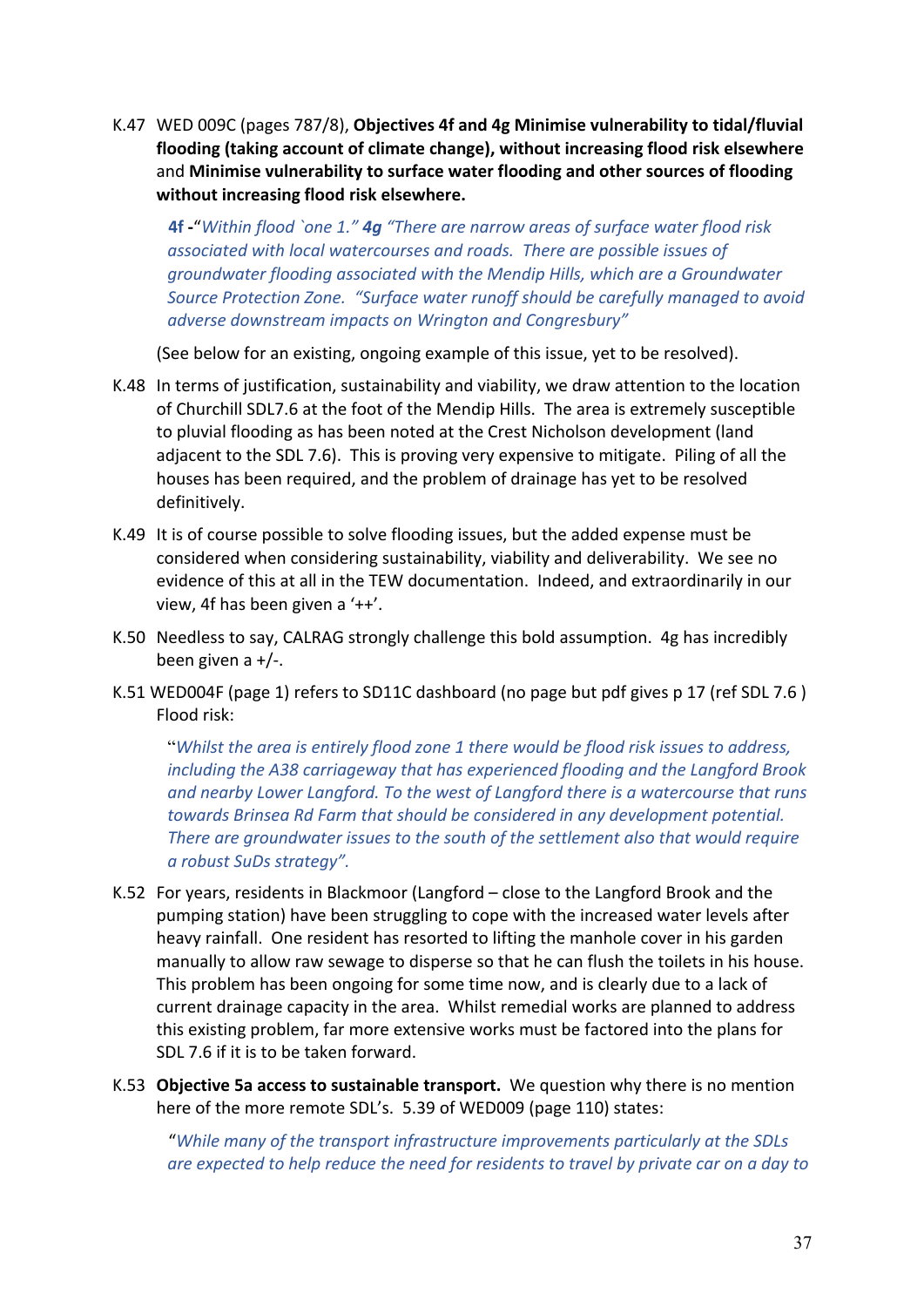day basis infrastructure *improvements include specific schemes such as widening of Wolvershill Road at Banwell, a new junction at the M5 and bypasses at Banwell Bypass and Sandford/Churchill. It is expected that the provision of improvements of this type may limit the potential for modal shift to occur in the West of England and therefore the significant positive effect expected in relation to SA objective 1b: air guality* and SA objective 5a: **sustainable transport** is likely to be combined with a *minor negative effect over the medium and long term.* 

- K.54 We have discussed elsewhere in this document the confusing nature of the transport debate, with the M5 Junction 21a having, at some points, been ruled out and, at others (as here), ruled in. However, this comment appears to take the combined JSP of all WE councils and give a view of the sustainability argument as a package, using positives in one area to off-set against negatives in another. Churchill SDL 7.6 is undoubtedly one of the negatives and ought to be looked at in isolation, not as part of a wider package. If it is not justifiable in its own right, it ought not to be taken forward. Full stop.
- K.55 Whilst ED 009C is slightly more realistic about Churchill SDL 7.6 when referring to objective 5a:

"No rail station. Nearest is Yatton. Bus stops mainly on classified roads south and east of existing village. A38 corridor has more capacity than A370, but impacts on *local road network."*

WED 009 5.116 (page 129) presents a more confused (and possibly deliberately misleading) approach:

"However, a small number of transport improvements supported by this policy such as new motorway junctions and bypass roads at the M5 and Banwell Bypass and *Sandford/Churchill respectively, may limit the potential to encourage people to undertake journeys by more sustainable modes on a regular basis.* 

- K.56 To CALRAG, this is yet another example of the down-playing of the realistic impact of the evidence, so as to justify a pre-determined, ill thought through decision without 'keeping an open mind'. Whilst CALRAG does all it can to keep an open mind itself, it is comments like this that generate significant tension in this debate.
- K.57 Objective 5b Reduce non-renewable energy consumption and 'greenhouse' **emissions, and provide opportunities to link into existing heat networks.** Churchill SDL is located approximately 16 miles from Bristol, which will be the main centre of employment for Churchill SDL 7.6. The fact that Churchill SDL 7.6 will be a dormitory town for Bristol runs contrary to Garden Community principles but is a reality.
- K.58 It would appear that the likely increase in vehicle movements has been assessed across the whole West of England JSP area - including in the cities and towns where vehicle movements are likely to be much lower, if not zero  $-$  and then averaged out on a "per household" basis. This gives a hugely misleading figure, particularly for remote SDLs such as Churchill SDL 7.6.
- K.59 The vehicle movements generated by each individual SDL should thus be reassessed to give a realistic picture. By way of example of the possible outcome for Churchill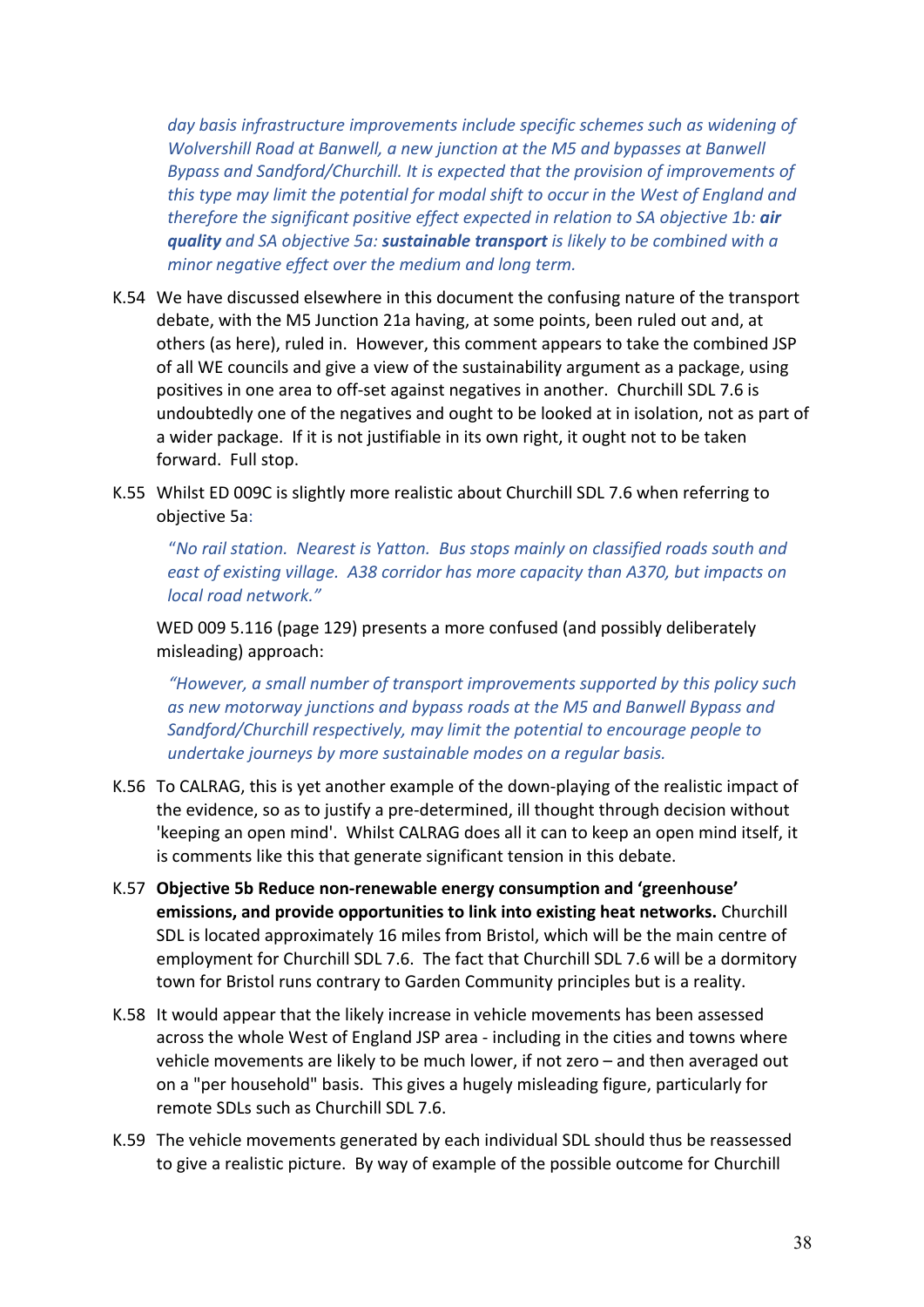SDL 7.6, a recent planning application for a 4-bed house very close to the area outlined for Churchill SDL7.6 was recently assessed at 6-7 vehicle movements daily.

K.60 Suffice to say that carbon emissions will increase significantly if Churchill SDL 7.6 is given the go-ahead, as there will be a need for every house to have at least one, if not two, cars in order to access town centres and employment and generally access local amenities. 

# K.61 We draw attention to WED009B Addendum to the **Consolidated Sustainability Appraisal Report Conclusions 1.7** (page 2), which states

*"The proposed changes would result in a small number of changes to the sustainable transport and wider transport schemes provided as mitigation for the scale of development at the Strategic Development Locations in the JSP. The proposed changes include removal of the requirement for the new M5 junctions at the Churchill* and Nailsea SDLs ...... While individually, these amended transport schemes might *have effects* on SA objectives ....4e loss of productive land; due to the large number of *transport mitigation schemes already contained in the JSP, the likely significant effects identified for Policy 6 (strategic Infrastructure Requirements) and the relevant* SDL policies, as well as the overall cumulative effects of the JSP would not change."

It seems extraordinary that, against the backdrop of the M5 Junction 21a being ditched (or so it seems), one of the justifications for Churchill SDL 7.6 (and Banwell SDL 7.5) was to enable improved transport links to Bristol Airport. Not only has half of the transport infrastructure now gone, but the Airport has written to us to indicate that links to the south are **not** their priority. They indicate that improved connection with Bristol is what they want most.

K.62 So this leaves the remaining bypass infrastructure – and associated destruction of the countryside - being justified solely to facilitate the construction of Churchill SDL 7.6 and Banwell 7.5. There is no 'growth corridor' as has been glamorously suggested. And, if the Banwell Bypass were to be built in isolation - rather than as a package of works in conjunction with the Sandford & Churchill Bypass - the resulting strain on the existing infrastructure (with increased traffic flow and the moving of pinch points further along the network) would quickly become unbearable. The considerable adverse effects on villages north of Banwell has not been considered or assessed in any of the TEW documentation.

## *Garden Village Principles – Ideology v Reality*

K.63 In terms of what is proposed to be delivered within Churchill SDL 7.6, WED200 North Somerset Local Plan 2036 Issues and Options Consultation document (pages 43 and 44) paint a utopian picture, summarised as follows:

## "Embraces best practice....The design and character will be deeply rooted in the rural *locality* with cues taken from the surrounding landscape, local heritage asset.."

Sadly, the current developments at Churchill (Crest Nicholson / Bellway Homes etc) do not support this point of view. The houses are unattractive and out of keeping with the surrounding landscape. Residents are concerned about this and feel that the above statement is little more than a soundbite.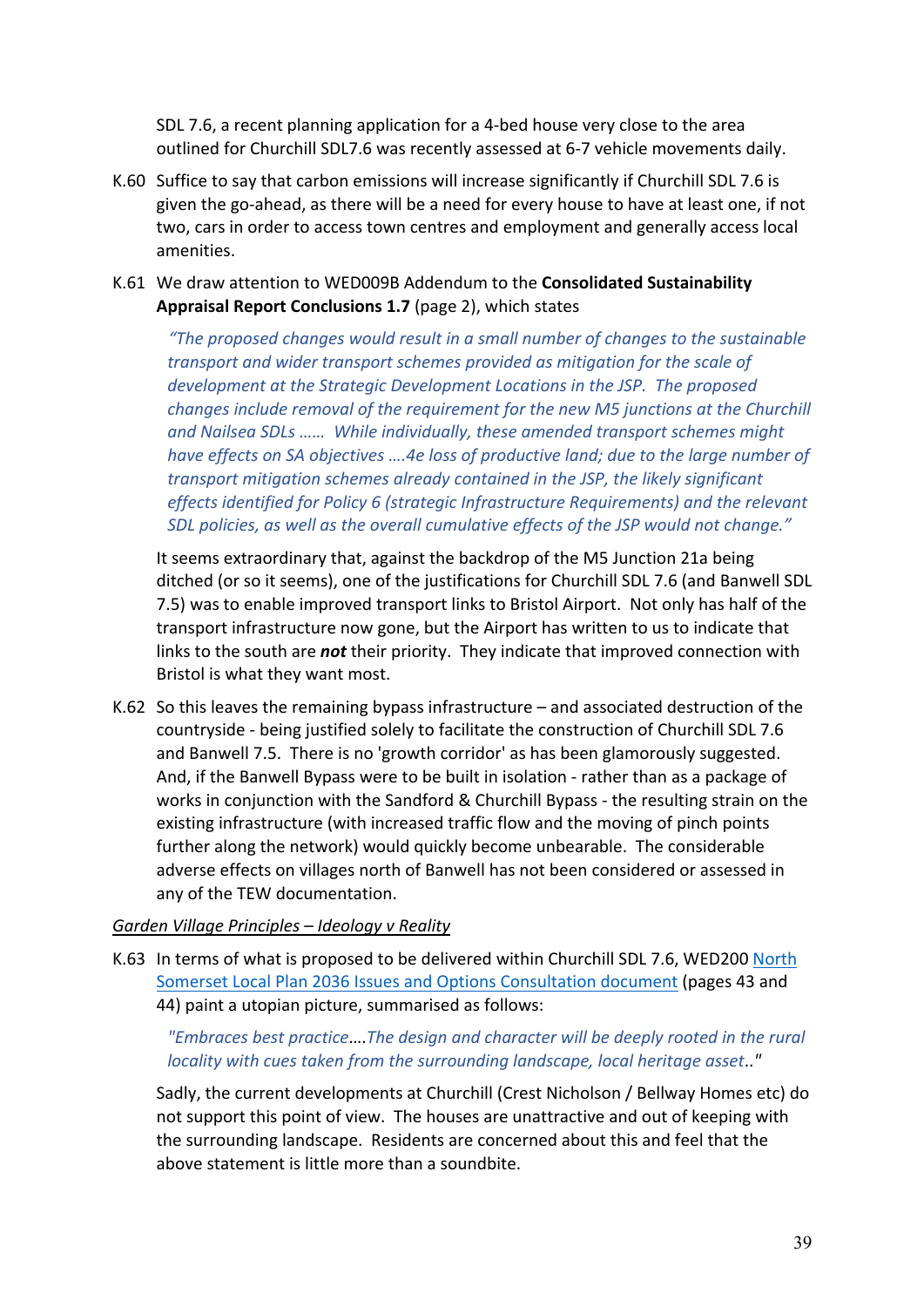#### K.64 The summary goes on to state:

"The village will be physically separated from Langford and Churchill."

"It will include its own primary schools, market square/village green and local centre which will serve the wider area."

K.65 Again, these do not look like a reality from the WED documentation or the NS Local Plan 2036. They appear to be further unsubstantiated statements. Page 28 of the NS Local Plan Issues and Options consultation page 28 describes Garden Villages as,

# ".... free-standing new settlements with their own distinctive sense of identity, rather *than* extensions to existing built up areas. They will be high quality, be attractive and *well designed and provid3 their own community facilities*.*"*

Residents greatly fear that without specific Garden Village funding from Homes England, the development proposed at Churchill SDL 7.6 would be built piecemeal in plots, by developers, with no cohesion and no attention to building in the vernacular to suit local historic and environmental surroundings; no affordable housing due to the abnormal building costs, minimal infrastructure due to cost/benefit imbalance; a reliance on (already stretched) local services in Churchill and surrounding villages adding to already congested local lanes.

- K.66 Residents feel that a plan for such large-scale development should require a specific Development Corporation to have the funding in place to ensure that the proposals as set out in the documentation are delivered appropriately and in line with those Garden Community principles to which the TEW documents frequently refer.
- K.67 Local residents' fears in this regard appear to be confirmed by the staggered timescale of the proposed construction with little - if any - reference to such infrastructure requirements that would be necessary to sustain a 'free-standing' Garden Community that is so far from centres of employment of leisure facilities.

#### *Conclusion*

- K.68 For the reasons set out above, there is now a significant legal obstacle to the progress of the JSP: it would not be lawful to adopt the plan on the basis of a defective SEA.
- K.69 CALRAG submit and will continue to submit during the Examination hearings (no doubt alongside other objectors) that the SA work has failed to have regard to reasonable alternatives contrary to Regulation  $12(2)(b)$  and Schedule 1, paragraph 8.
- K.70 Moreover, it has failed to have regard to significant environmental effects, contrary to Regulation 12 and Schedule 1, notably paragraph 6.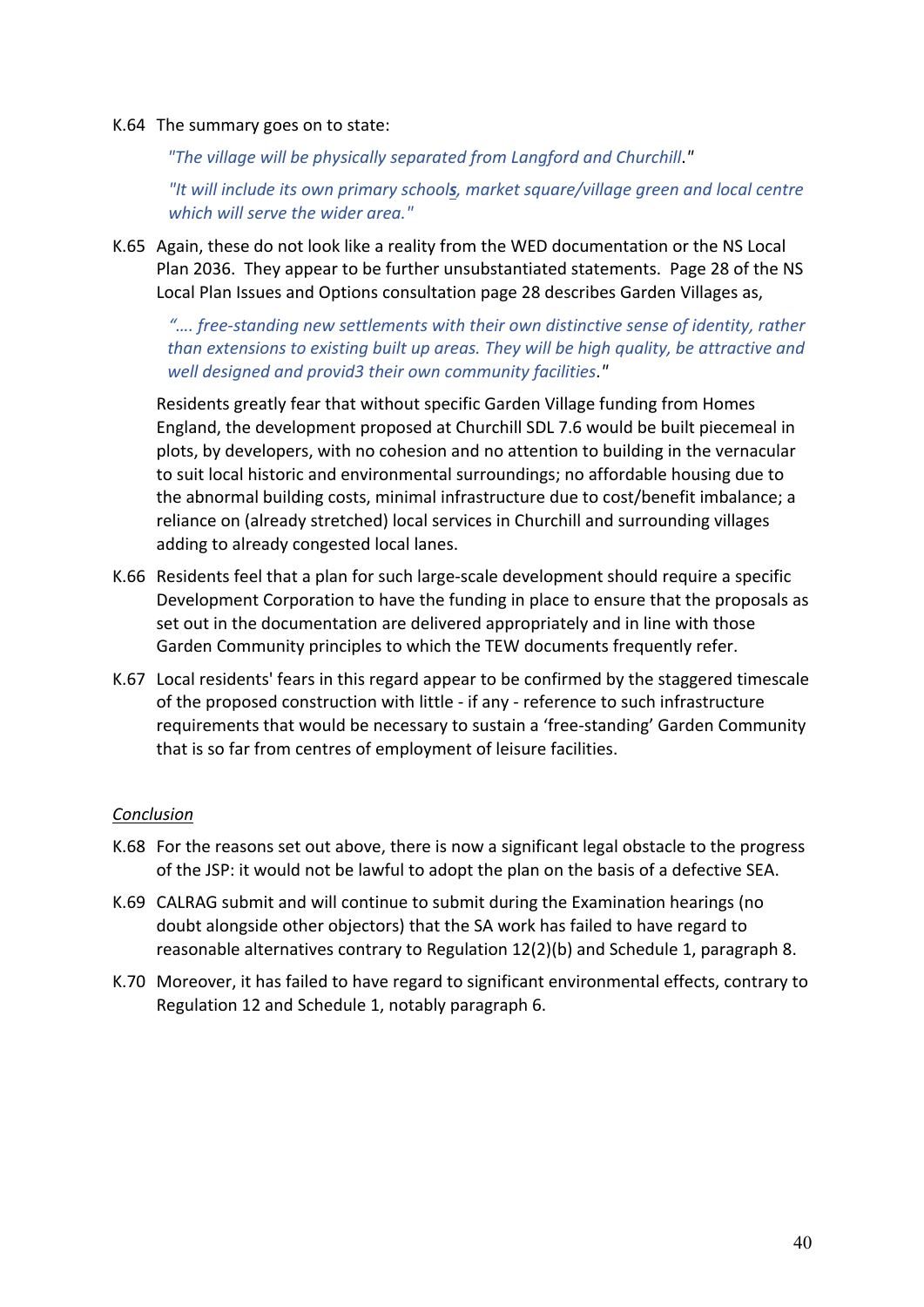# L. (WED 010) - UPDATED HABITATS REGULATION ASSESSMENT

### General comments and need for 'Appropriate Assessment'

- L.1 The first point to note here is the very clear fact that Churchill consistently appears to be sited in Banwell in the documentation, and vice versa. This does not inspire confidence in the Assessment overall. The Assessment is a remarkably vague account and it is impossible to justify or to demonstrate the proposed mitigation measures as effective. A further assessment should be sought, independent of the Local Authorities, as set out below.
- L.2 The HRA and Updated HRA conclude that there are a number of *"likely significant effects"* arising from various policies of the JSP including the selection of SDLs (Policy 7). However, the suggested mitigation is woefully insufficient in detail or specification to come to any conclusion that the development would not result in any adverse effects on the integrity of the site.
- L.3 Our concerns are as follows:
	- L.3.1 The CJEU Judgement (People Over Wind and Sweetman v. Coillte Teoranta C-323/17) confirms that mitigation measures cannot be taken into consideration in the HRA screening process and a conclusion that there is a likelihood of significant effects obliges the West of England Authority to undertake an Appropriate Assessment (under the Conservation of Habitats and Species Regulations 2017 (as amended), notably Regulation 63).
	- L.3.2 The test at the 'Appropriate Assessment' stage is whether the project "will *adversely affect the integrity of the European site"* (Regulation 63(5)). A precautionary principle must be adopted "when the likelihood of significant effects cannot be ruled out on the evidence available, it must be assumed that a risk of significant effects may exist" (para 4.6 HRA and Para 1.13 Updated HRA).
	- L.3.3 The Updated HRA does not meet that legal requirement (even as now clarified by the CJEU Judgment):
		- $L.3.3.1$  there is a lack of robust baseline evidence
		- L.3.3.2 the mitigation measures proposed are insufficiently defined, precise or measurable and therefore preclude the West of England Authorities from concluding on the precautionary basis that certain SDLs "would not adversely affect the integrity of the European site". Constant reference is made to the "need for assessments" and "work *is underway.*" No baseline evidence exists and all proper and robust assessment is deferred.
	- L.3.4 This echoes a disturbing trend in the consultation process (including as set out in other sections of this document). The Updated HRA represents another example of the West of England Authorities (North Somerset Council presumably in respect of Churchill SDL 7.6) seeking retrospectively to justify the original methodologically unsound selection of the Churchill SDL in spite of the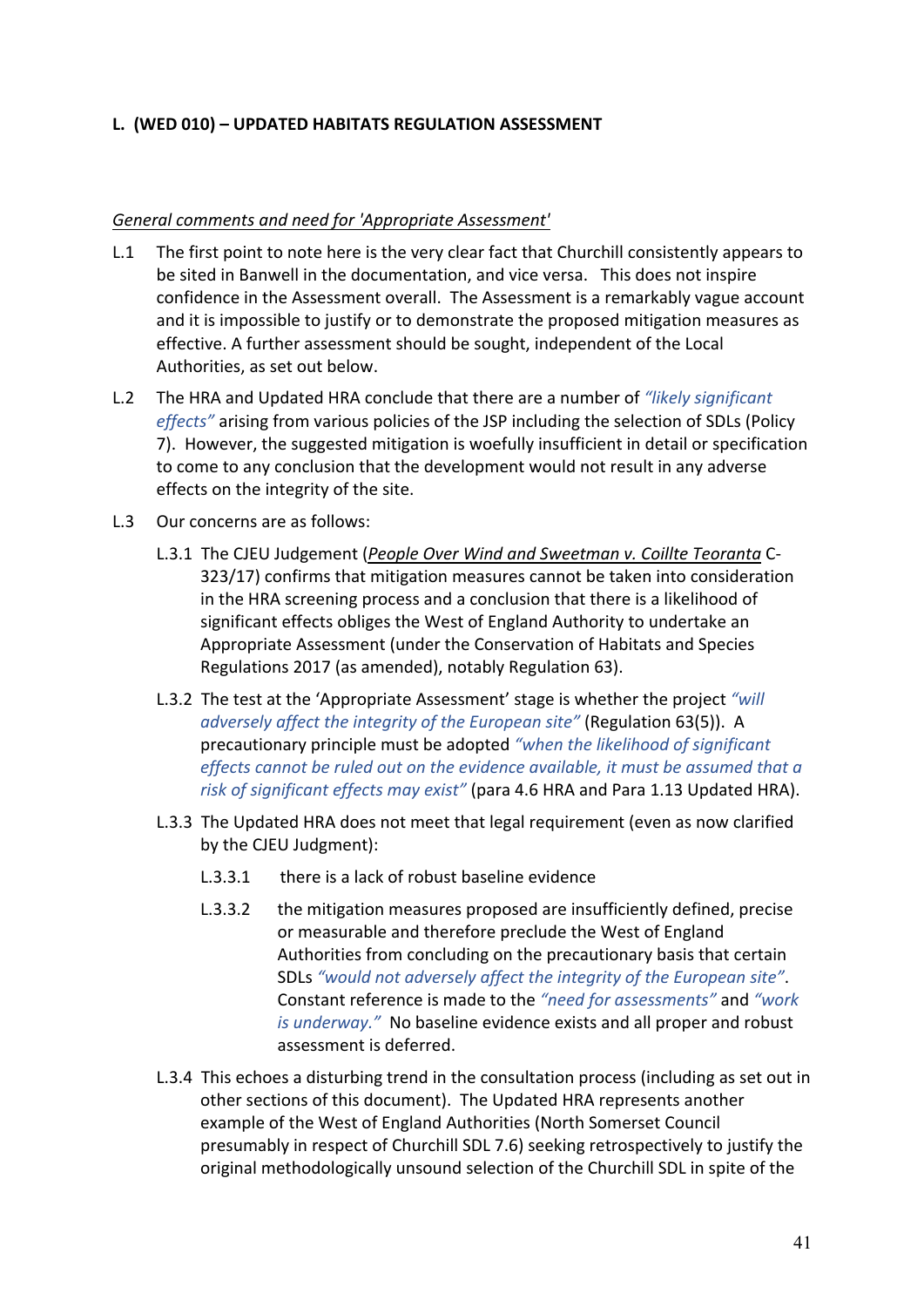Inspectors' exhortation to the Authorities to adopt and open and objective approach.

L.3.5 It is therefore wholly reasonable to contend that the selection of the Churchill SDL is unsound on a Habitat Regulations basis.

# *Ecology*

- L.4 As regards the two Horseshoe Bat species, both the Churchill SDL 7.6 development and the proposed Bypasses will sunder flyways which connect the 2 SACS - on Mendip and further on around Brockley. European objectives cannot be met here.
- L.5 Reference is made to the Horseshoe Bat around the south of the existing village and the link to Windmill Hill. Other woodland exists to the north. No evidence is provided as to how North Somerset Council can safeguard the species from the impact of the Garden Village. The onus is on them to prove this, and the TEW certainly does not do so.
- L.6 Reference is also given to the need to protect other S41 species such as the Common Toad, Hedgehog, House Sparrow, Brown Hare, Skylark and other species and insects, together with habitat in the area such as species rich lowland meadows, wet woodland, traditional orchards and reed beds.
- L.7 It is surprising that WED004 does not make any reference to the need to comply with EU Habitats Regulations. We call upon North Somerset Council to confirm the criteria for testing the proposals against this and to confirm how the SEA and subsequent Environmental Impact Assessment and Habitats Regulations Scoping and Assessment will address this.
- L.8 For this current assessment, the Precautionary Principle is supposed to apply. We suggest that such a lack of evidence of successful mitigation should itself be sufficient reason not to proceed with Churchill SDL 7.6.

## *Mendip Hills Area of Outstanding Natural Beauty:*

- L.9 Absent from any detailed review or assessment throughout the course of the consultation on the JSP is the proximity of the Banwell and Churchill SDLs to the Mendip Hills AONB.
- L.10 It would appear from WED004, the so-called *"Justification of the requirements for the* 12 Strategic Development Locations 7.6 Churchill Garden Village", the proximity to the Mendip Hills AONB receives no mention at all, suggesting that it was given no consideration whatsoever in the original selection of Churchill SDL 7.6.
- L.11 In respect of the Consolidated Sustainability Appraisal (CSA), we are very concerned by flawed assumptions that have been adopted without any evidence base. The very consequence of the protection of the Green Belt by the selection of the Churchill SDL is the development on much more sensitive greenfield land at a location in the open countryside of the Mendip Vale and alongside the Mendip Hills AONB. This echoes the above mentioned fundamental failure to give proper weight to the proximity of Churchill SDL 7.6 to the AONB.
- L.12. The Countryside and Rights of Way Act 2000 (CRoW) confirmed the significance of AONBs. S.85 places a statutory duty on all relevant authorities to have regard to the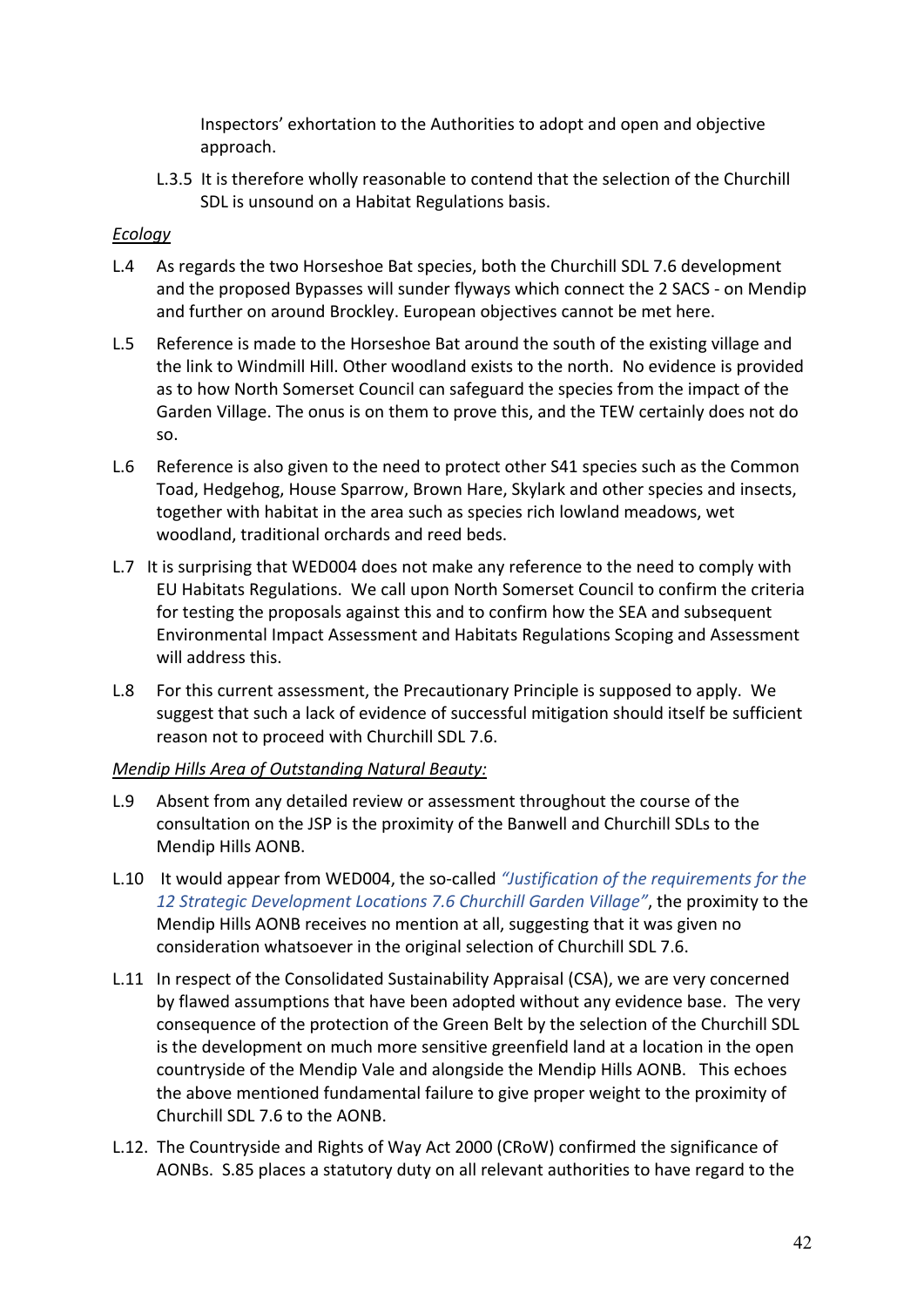purpose of conserving and enhancing natural beauty when discharging any function in relation to, or affecting land within an Area of Outstanding Natural Beauty. Potential development proposals outside of the boundaries of AONBs that may have an impact within the designated area are also covered by the 'duty of regard'.

- L.13 The Mendip Hills AONB Partnership produced the Mendip Hills AONB Management Plan 2014-19 as required by the CRoW Act on behalf of the joint local authorities and the Plan has been adopted by North Somerset Council, Bath & North East Somerset Council, Somerset County Council, Sedgemoor District Council and Mendip District Council. The Management Plan under paragraph 1.4 sets out a Statement of Significance on the special qualities of the Mendip Hills AONB that create the Mendip Hills sense of place and identity and these include views from the Mendip Hills AONB, settlements of Mendip stone largely confined to the spring line, retaining dark skies and a sense of tranquillity.
- L.14 Natural England's National Character Area (NCA) profile for the Mendip Hills (141) states that the area is 'renowned for its tranquillity and inspirational qualities ...' The NCA further recognises that 'Light pollution from development threatens the extent of the recognised dark skies and out-of-character development is a continuing risk to the essential nature of the area.' Within the NCA Statement of Environmental Opportunity under SEO1 it sets out 'Safeguard inward and outward views and to the distinctive hill line and conserve and enhance the special qualities, tranquillity, sense of remoteness and naturalness of the area'.
- L.15 The National Planning Policy Framework (NPPF) under paragraph 115 sets out that

"great weight should be given to conserving landscape and scenic beauty in National Parks, the Broads and Areas of Outstanding Natural Beauty, which have the highest status of protection in relation to landscape and scenic beauty."

- L.16 4,600 homes are collectively proposed in the JSP for the Banwell and Churchill SDLs. Approval has already been given for the build of approximately 400 additional new homes in Churchill and Sandford as it is. These 5,000 new houses would be visible from the Mendip Hills AONB and have a significant impact on the special qualities that create the sense of place and identity of the Mendip Hills. Views from protected landscape at viewpoints such as iron-age fort of Dolebury Warren, the landscape character of the area and settlements along the spring line, retaining dark skies and a sense of tranquillity must all be considered.
- L.17 We and many others including the Mendip Hills AONB Partnership and CPRE have great concern that the proposed housing quantum and significant infrastructure to support the proposed development in such close proximity to the Mendip Hills AONB will have a significantly negative impact on the tranquillity, sense of remoteness and naturalness of the Mendip Hills AONB. This will result from:
	- L.17.1 Road usage a significant cumulative impact on the road network system around and across the AONB. Routes across the AONB are frequently used as short cuts by through traffic, affecting both tranquillity and the environment of the nationally protected landscape.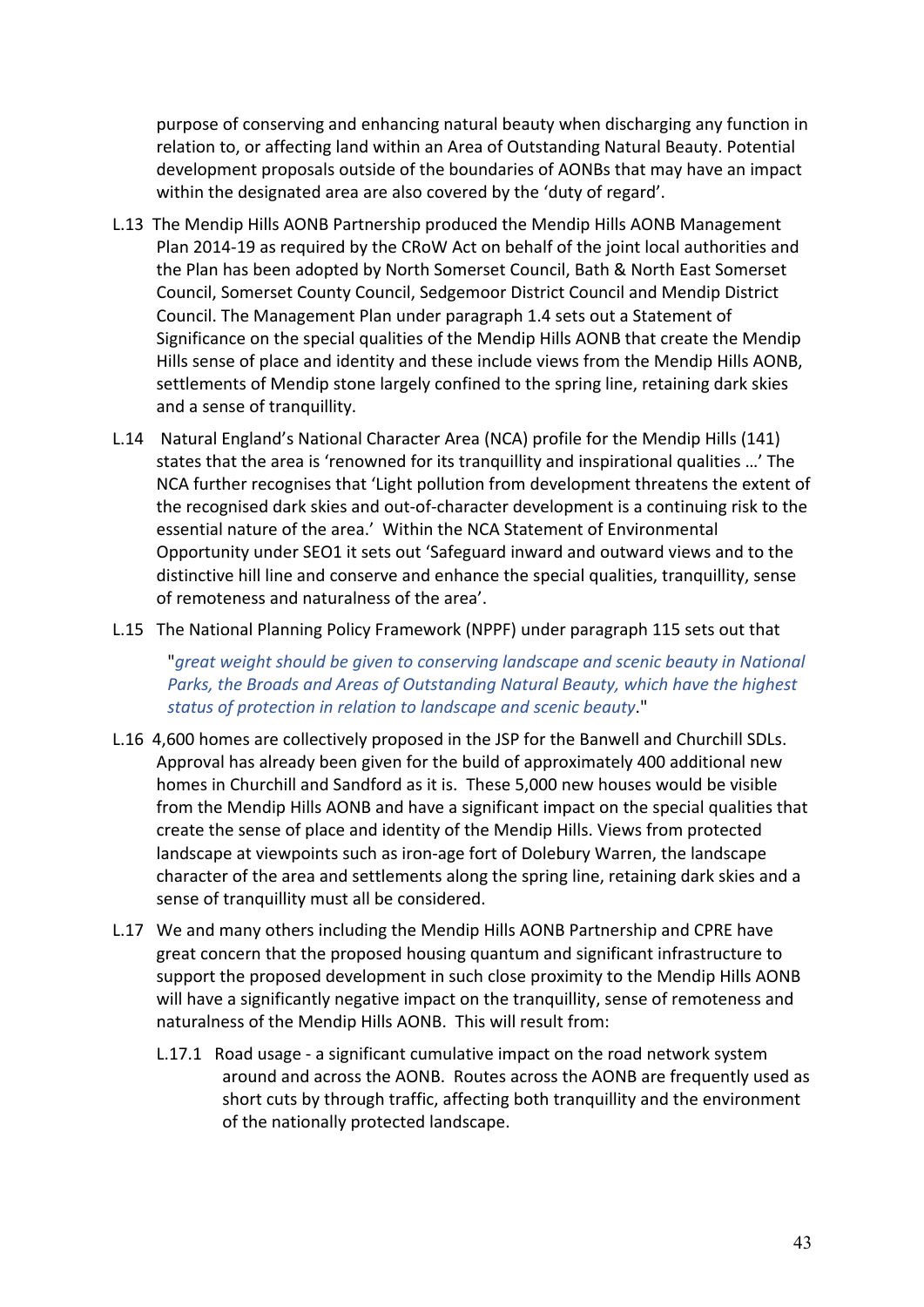- L.17.2 Landscape impairment views from the protected landscape towards the North Somerset Levels and Wrington Vale will be severely affected by the proposed road infrastructure and the substantial new settlements.
- L.17.3 Significant light pollution to existing dark skies.
- L.18 We draw attention to the European legislation which accords a high level of protection to regions within the West of England and particularly to areas immediately in the Mendip Hills and immediately north of them.
- L.19 Nationally AONBs have the highest level of statutory protection under the Countryside and Rights of Way Act 2000, in relation to landscape and scenic beauty (para 115 NPPF). There is no evidence that West of England Authorities, more particularly North Somerset Council, have given "great weight" or indeed any weight whatsoever to conserving the landscape and scenic beauty of the Mendip Hills AONB. We therefore contend that the issue of the proximity of the AONB has not been given proper weight in the selection of the SDLs and in the JSP consultation process to date. There appears to have been a serious statutory failure by North Somerset Council to acknowledge their obligations. On this basis alone, the JSP in respect of the SDLs of Banwell and Churchill is unsound.

## *Additional commentary– covering the WED004 Criteria*

- L.20 Missing Criteria. With the recent publication of HM Government's 25 Year Environment Plan (YEP), it is most surprising that the environment will not be assessed against many or all of the principles of that Plan. For example, new principles that ensure that the environment receives a net gain (certainly no net loss) from any proposals, that decision making starts to consider eco-systems services, so that environmental impacts / natural capital are more fully understood. The SEA is silent on how the 25YEP principles will be considered.
- L.21 **Criterion 1**. The justification for JSP Criteria 1 which justifies Churchill as a Strategic Growth location is flawed. This is because documents that set out the growth locations in North Somerset explain that this is done through a process of identifying those settlements above 500 dwellings, and then implementing a process that uses feedback from receipt of people's interest to sell land to developers. We are not given any further information about how that process led to the strategic sites of interest.
- L.22 **Criterion 2** green infrastructure. Whilst the justification acknowledges the need for green infrastructure, it does not explain the land take requirements to do this properly, how technology within property will be used (e.g. green/living roofing on housing, recycling of grey water). Also, what is intended for mitigation for species and habitats? Recent developments by Crest Nicholson and Bellway Homes have decimated established hedgerows for wild animals. Is there a wish to preserve existing green corridors. This is not explained -the only reference is to create them, (not preserve existing ones).
- L.23 **Criterion 7 Create new footpaths and cycleways.** The justification is so generic for the region that it is meaningless for the local setting. As discussed elsewhere in this document, there is no realistic prospect of a Metrobus or other similar alternative transport option serving Churchill SDL 7.6. We support the creation of footpaths and